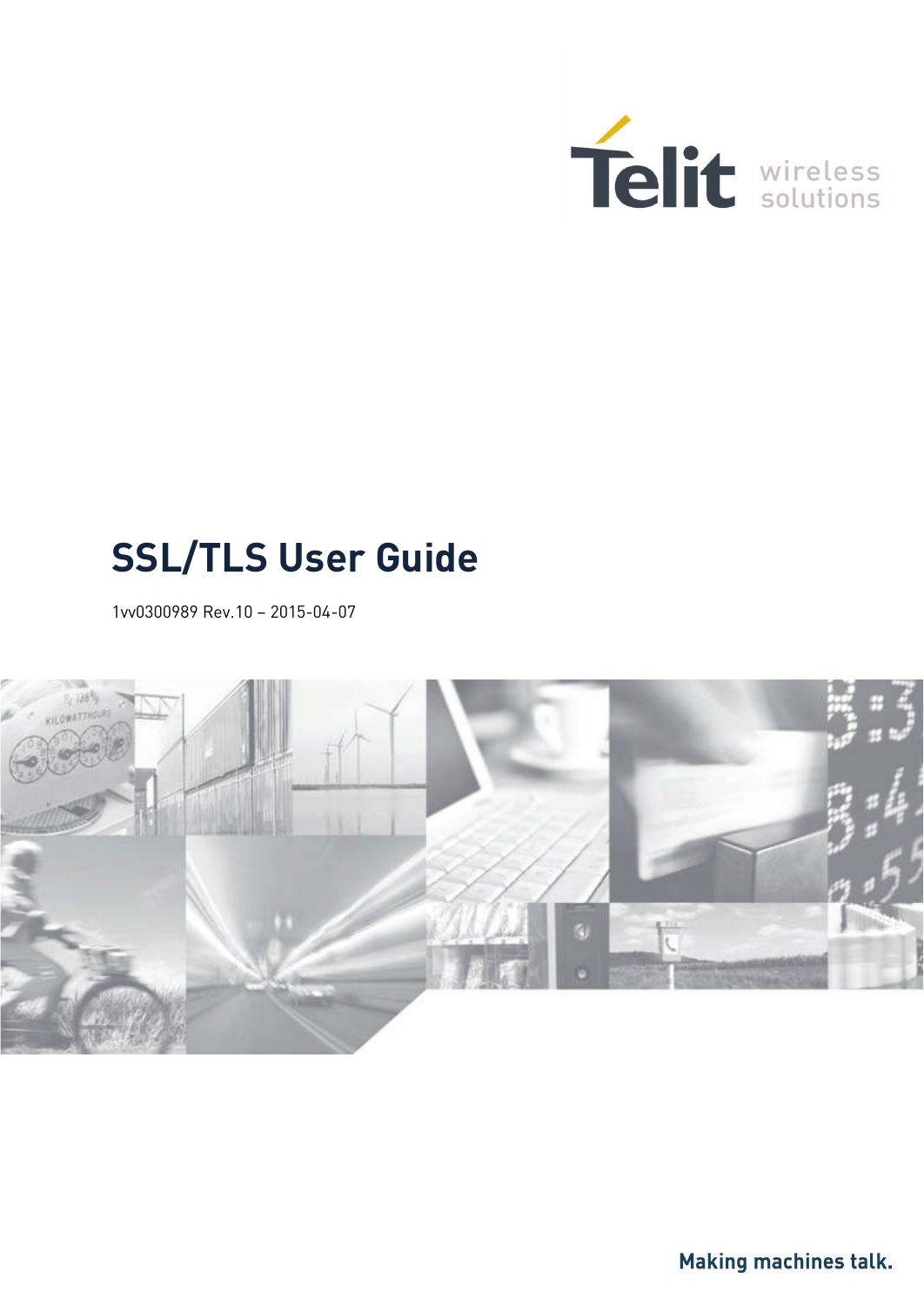

## APPLICABILITY TABLE

|                                 | <b>SW Versions</b>        |
|---------------------------------|---------------------------|
| <b>GC Family (Compact)</b>      |                           |
| GC864-QUAD                      | 10.00.xx7                 |
| GC864-QUAD V2                   | 10.00.xx7                 |
| GC864-DUAL V2                   | 10.00.xx7                 |
| <b>GE/GL Family (Embedded)</b>  |                           |
| GE864-QUAD                      | 10.00.xx7                 |
| GE864-QUAD V2                   | $10.00$ .xx7              |
| <b>GE864-QUAD Automotive V2</b> | 10.00.xx7                 |
| GE864-DUAL V2                   | 10.00.xx7                 |
| <b>GE864-GPS</b>                | 10.00.xx7                 |
| GE865-QUAD                      | 10.00.xx7                 |
| GL865-DUAL                      | 10.00.xx7                 |
| GL865-QUAD                      | 10.00.xx7                 |
| GL868-DUAL                      | 10.00.xx7                 |
| GE910-QUAD                      | $13.00 \text{.} \times 3$ |
| GE910-GNSS                      | 13.00.xx4                 |
| GL865-DUAL V3                   | 16.00.xx2                 |
| GL865-QUAD V3                   | 16.00.xx3                 |
| GL868-DUAL V3                   | 16.00.xx2                 |
| GE910-QUAD V3                   | 16.00.xx3                 |
| GE866-QUAD                      | 16.01.xx0                 |
| <b>GT Family (Terminal)</b>     |                           |
| GT863-PY                        | 10.00.xx7                 |
| GT864-QUAD                      | 10.00.xx7                 |
| <b>GT864-PY</b>                 | $\overline{10.00}$ .xx7   |
| <b>HE910 Family</b>             |                           |
| HE910 <sup>1</sup>              | 12.00.xx4                 |
| <b>HE910-GA</b>                 | 12.00.xx4                 |
| <b>HE910-D</b>                  | 12.00.xx4                 |
| HE910-EUR / HE910-EUD           | 12.00.xx4                 |
| HE910-EUG / HE910-NAG           | $12.00$ .xx4              |
| HE910-NAR / HE910-NAD           | 12.00.xx4                 |
| <b>UE910 Family</b>             |                           |
| UE910-EUR / UE910-EUD           | 12.00.xx4                 |
| <b>UE910-NAR / UE910-NAD</b>    | 12.00.xx4                 |
| <b>HE920 Series</b>             |                           |
| <b>HE920-NA / HE920-EU</b>      | 14.10.xx2                 |
| <b>UE910 V2 Series</b>          |                           |
| <b>UE910-EU</b>                 | 19.10.022                 |
| <b>UE910-NA</b>                 | 19.10.123                 |
| <b>DE910 Series</b>             |                           |
| DE910-DUAL                      | 15.00.xx6                 |

**Note:** the features described in the present document are provided by the products equipped with the software versions equal or higher than the versions shown in the table.

 $^{\rm 1}$  HE910 is the "type name" of the products marketed as HE910-G & HE910-DG.

<u>.</u>

<span id="page-1-0"></span>

Reproduction forbidden without written authorization from Telit Communications S.p.A. - All Rights Reserved. Page 2 of 48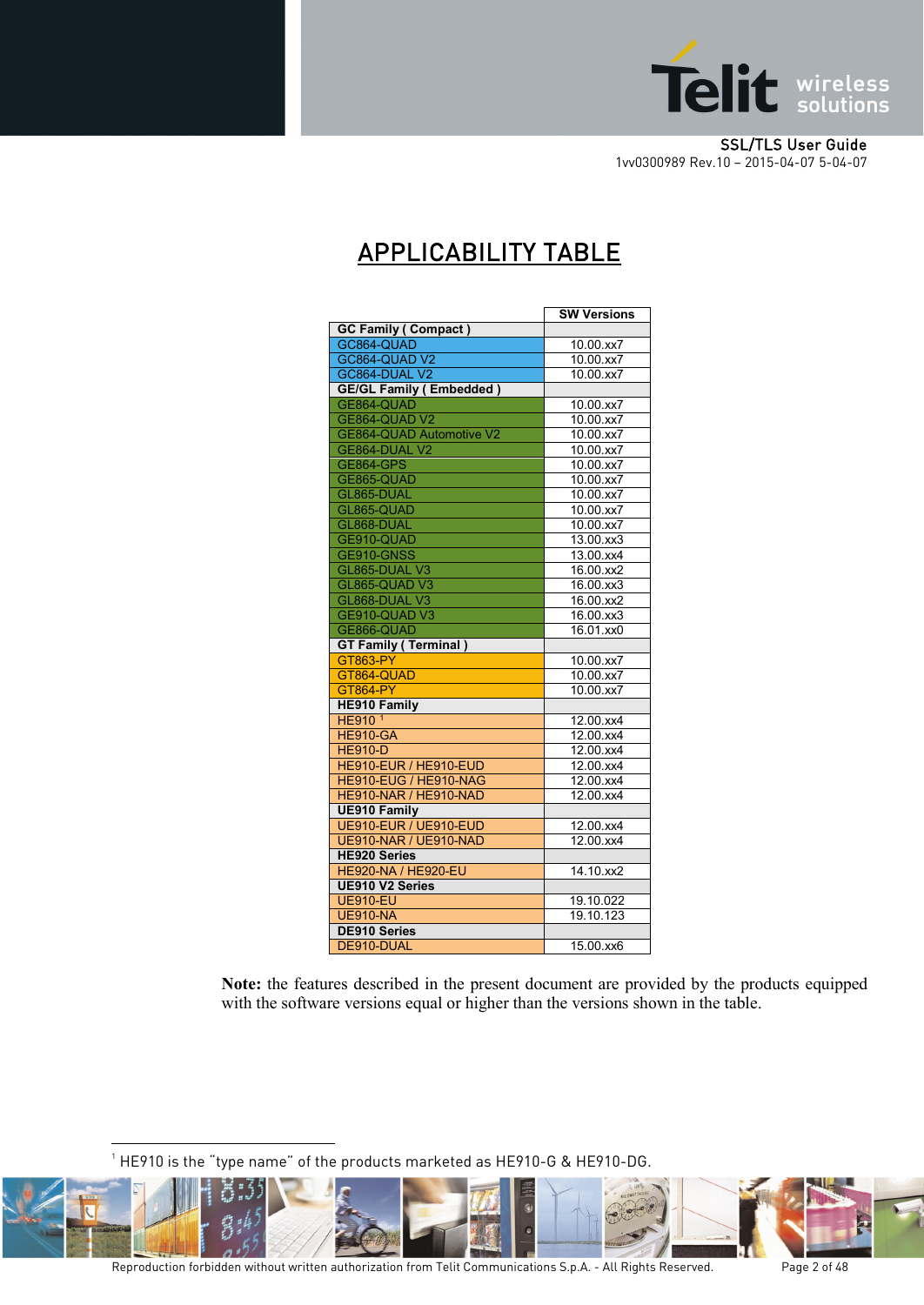

#### *SPECIFICATIONS SUBJECT TO CHANGE WITHOUT NOTICE*

#### **Notice**

While reasonable efforts have been made to assure the accuracy of this document, Telit assumes no liability resulting from any inaccuracies or omissions in this document, or from use of the information obtained herein. The information in this document has been carefully checked and is believed to be entirely reliable. However, no responsibility is assumed for inaccuracies or omissions. Telit reserves the right to make changes to any products described herein and reserves the right to revise this document and to make changes from time to time in content hereof with no obligation to notify any person of revisions or changes. Telit does not assume any liability arising out of the application or use of any product, software, or circuit described herein; neither does it convey license under its patent rights or the rights of others.

It is possible that this publication may contain references to, or information about Telit products (machines and programs), programming, or services that are not announced in your country. Such references or information must not be construed to mean that Telit intends to announce such Telit products, programming, or services in your country.

#### **Copyrights**

This instruction manual and the Telit products described in this instruction manual may be, include or describe copyrighted Telit material, such as computer programs stored in semiconductor memories or other media. Laws in the Italy and other countries preserve for Telit and its licensors certain exclusive rights for copyrighted material, including the exclusive right to copy, reproduce in any form, distribute and make derivative works of the copyrighted material. Accordingly, any copyrighted material of Telit and its licensors contained herein or in the Telit products described in this instruction manual may not be copied, reproduced, distributed, merged or modified in any manner without the express written permission of Telit. Furthermore, the purchase of Telit products shall not be deemed to grant either directly or by implication, estoppel, or otherwise, any license under the copyrights, patents or patent applications of Telit, as arises by operation of law in the sale of a product.

#### **Computer Software Copyrights**

The Telit and 3rd Party supplied Software (SW) products described in this instruction manual may include copyrighted Telit and other 3rd Party supplied computer programs stored in semiconductor memories or other media. Laws in the Italy and other countries preserve for Telit and other 3rd Party supplied SW certain exclusive rights for copyrighted computer programs, including the exclusive right to copy or reproduce in any form the copyrighted computer program. Accordingly, any copyrighted Telit or other 3rd Party supplied SW computer programs contained in the Telit products described in this instruction manual may not be copied (reverse engineered) or reproduced in any manner without the express written permission of Telit or the 3rd Party SW supplier. Furthermore, the purchase of Telit products shall not be deemed to grant either directly or by implication, estoppel, or otherwise, any license under the copyrights, patents or patent applications of Telit or other 3rd Party supplied SW, except for the normal non-exclusive, royalty free license to use that arises by operation of law in the sale of a product.

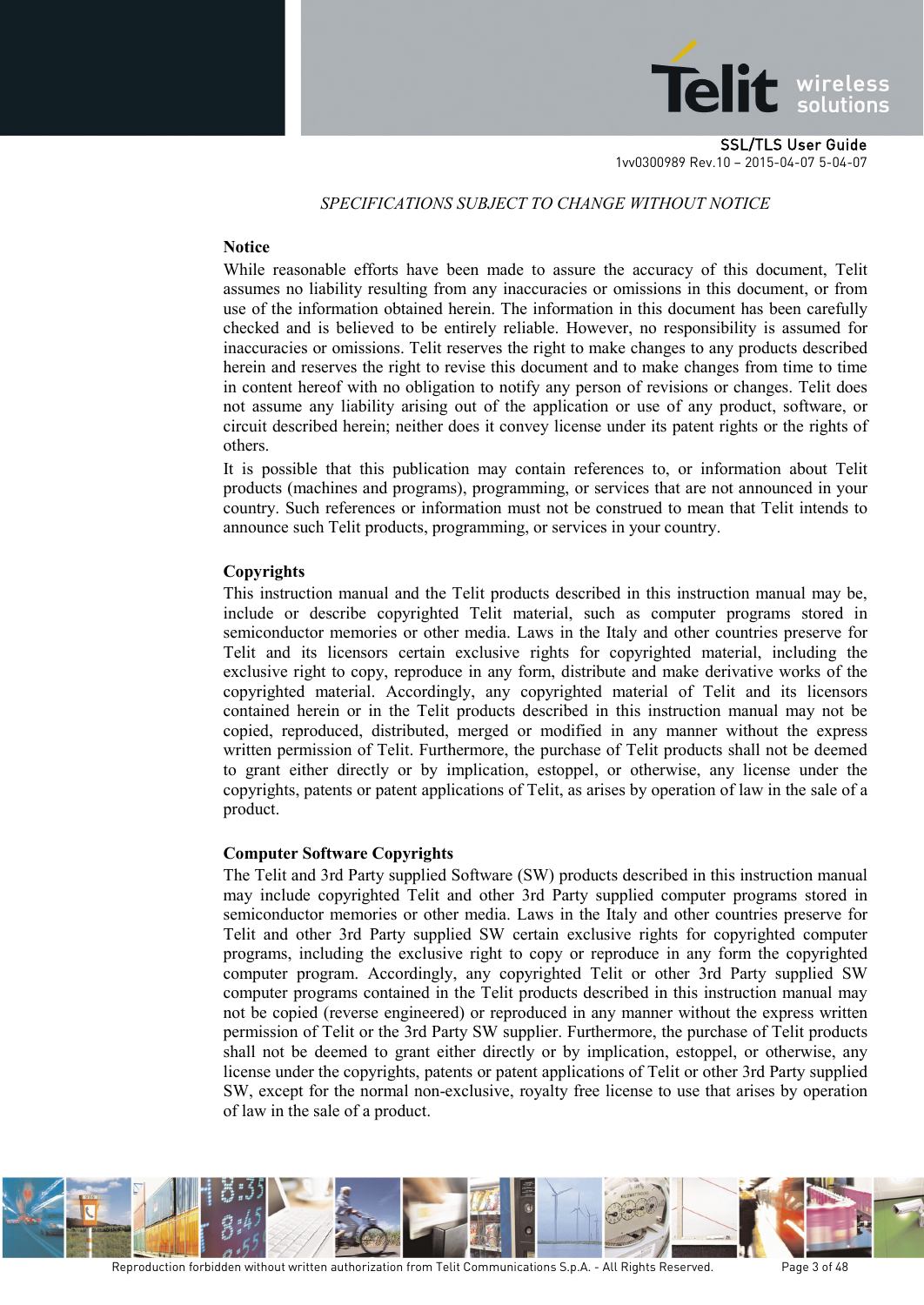

#### **Usage and Disclosure Restrictions**

#### **License Agreements**

The software described in this document is the property of Telit and its licensors. It is furnished by express license agreement only and may be used only in accordance with the terms of such an agreement.

#### **Copyrighted Materials**

Software and documentation are copyrighted materials. Making unauthorized copies is prohibited by law. No part of the software or documentation may be reproduced, transmitted, transcribed, stored in a retrieval system, or translated into any language or computer language, in any form or by any means, without prior written permission of Telit

#### **High Risk Materials**

Components, units, or third-party products used in the product described herein are NOT fault-tolerant and are NOT designed, manufactured, or intended for use as on-line control equipment in the following hazardous environments requiring fail-safe controls: the operation of Nuclear Facilities, Aircraft Navigation or Aircraft Communication Systems, Air Traffic Control, Life Support, or Weapons Systems (High Risk Activities"). Telit and its supplier(s) specifically disclaim any expressed or implied warranty of fitness for such High Risk Activities.

#### **Trademarks**

TELIT and the Stylized T Logo are registered in Trademark Office. All other product or service names are the property of their respective owners.

Copyright © Telit Communications S.p.A.

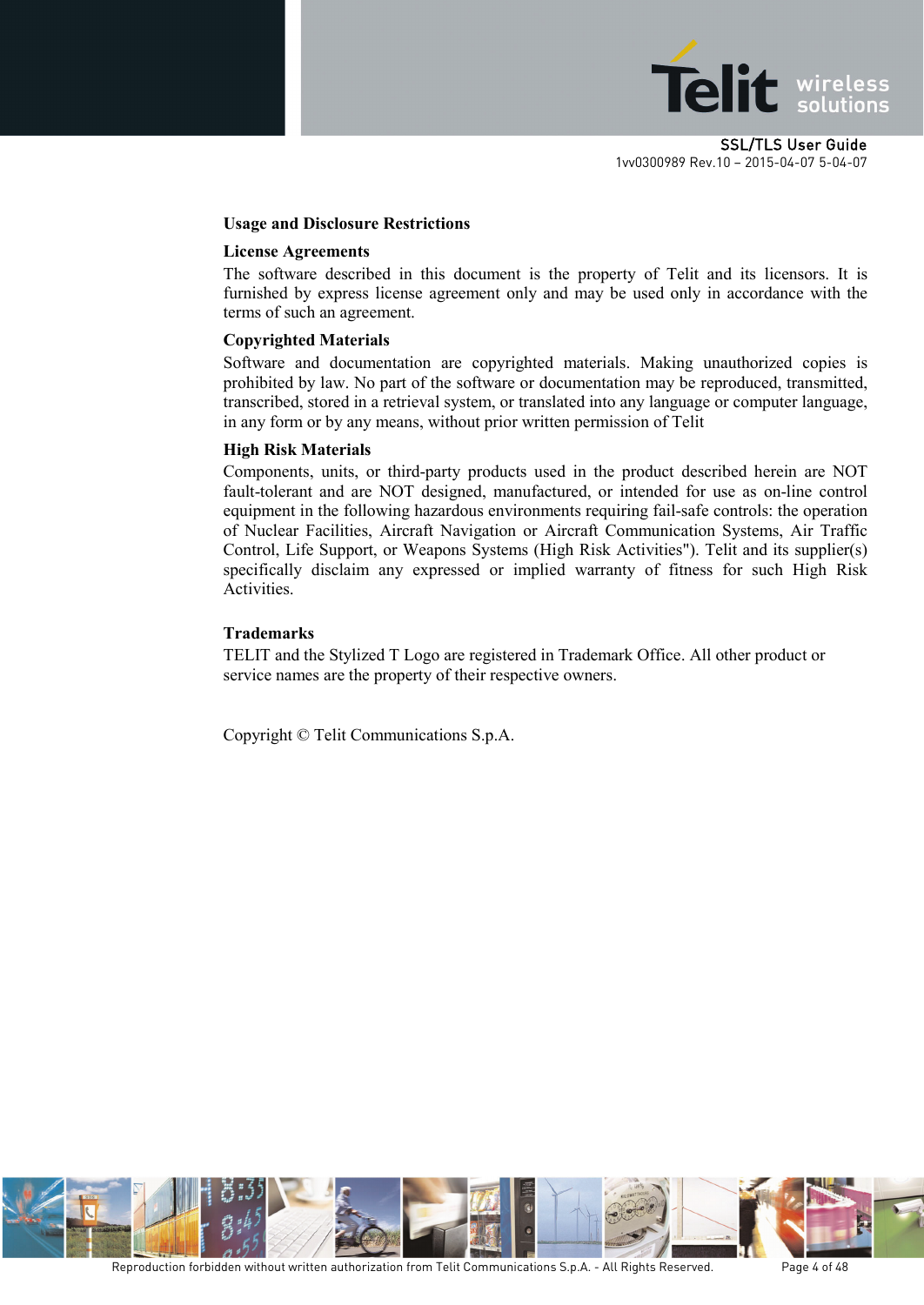

### **Contents**

| 1.1.        |  |
|-------------|--|
| 1.2.        |  |
| 1.3.        |  |
| 1.4.        |  |
| 1.5.        |  |
| 1.6.        |  |
|             |  |
|             |  |
|             |  |
| 2.1.1.      |  |
| 2.1.2.      |  |
|             |  |
| 2.2.1.      |  |
| 2.2.2.      |  |
|             |  |
| 3.1.        |  |
| 3.2.        |  |
| 3.3.        |  |
| 3.3.1.      |  |
| 3.4.        |  |
| 3.5.        |  |
| 3.5.1.      |  |
| 3.5.2.      |  |
| 3.5.3.      |  |
|             |  |
|             |  |
| 4.1.        |  |
| 4.2.        |  |
|             |  |
| 4.2.2.      |  |
| $4.2.2.1$ . |  |
| 4.2.2.2.    |  |
| 4.3.        |  |
| 4.4.        |  |
| 4.5.        |  |
| 4.5.1.      |  |
| 4.5.2.      |  |
| 4.5.3.      |  |
| 4.5.4.      |  |

8:4

Page 5 of 48

F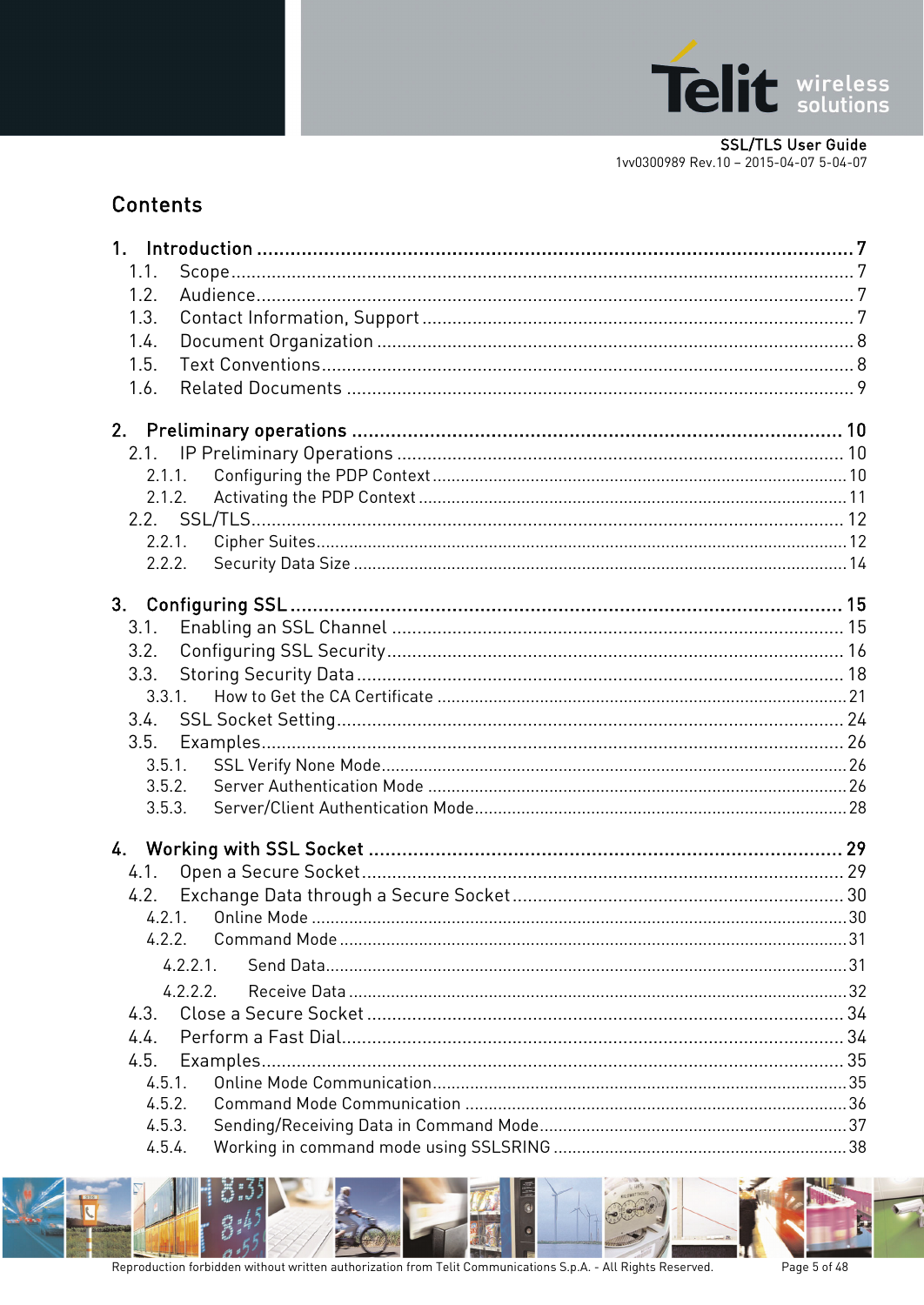

#### SSL/TLS User Guide

[1vv0300989](#page-0-0) Rev.10 – 2015-04-07 5-04-07

### Tables

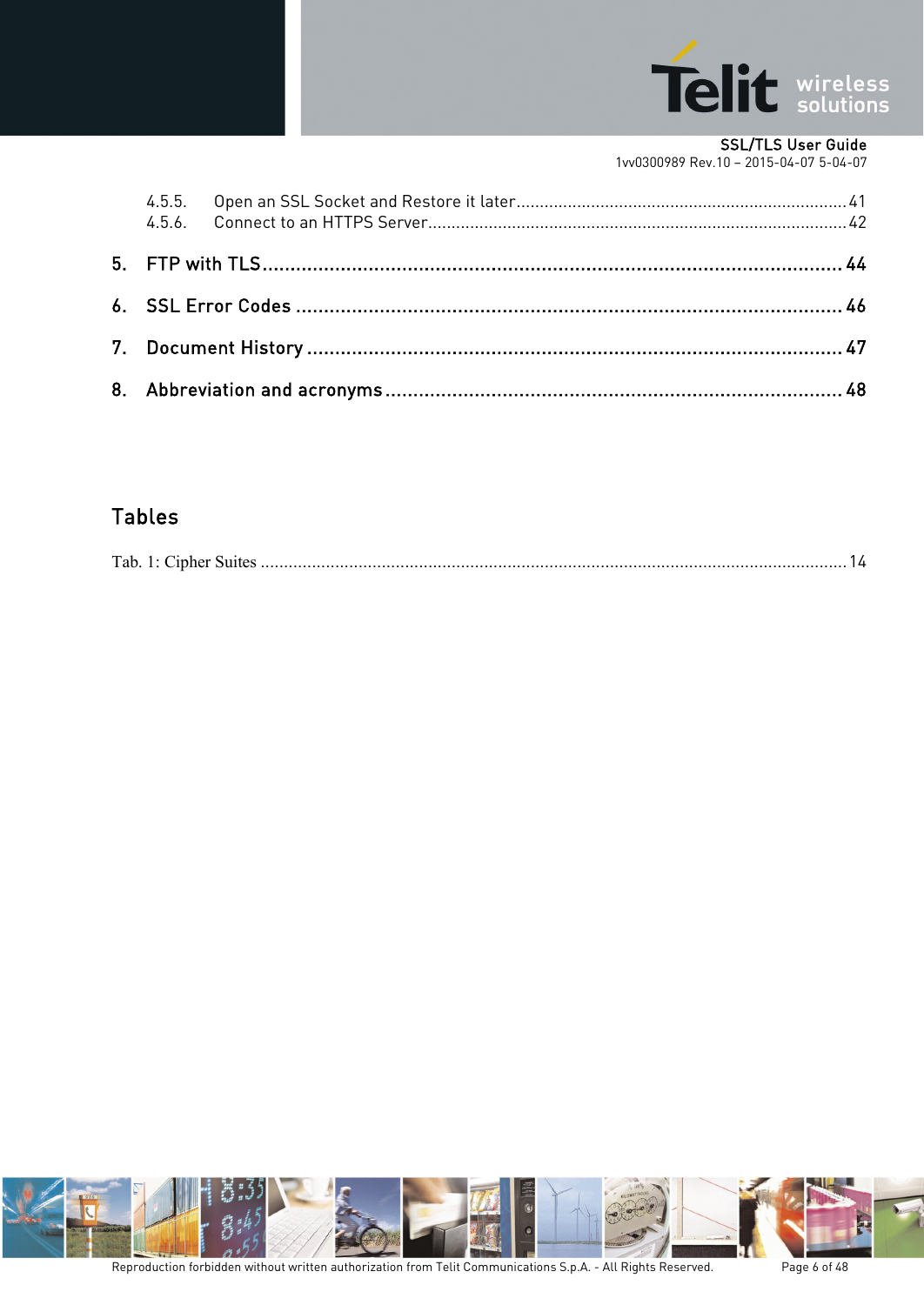

## <span id="page-6-0"></span>1. Introduction

### <span id="page-6-1"></span>1.1. Scope

Scope of this document is to provide the description of the set of the Telit AT commands relating to the SSL/TLS protocol use.

### <span id="page-6-2"></span>1.2. Audience

This document is intended for people that need to develop applications using secure sockets.

The reader is expected to have knowledge in wireless technology as well as in Telit's AT Commands interface. A basic knowledge of SSL/TLS security protocol is also needed.

## <span id="page-6-3"></span>1.3. Contact Information, Support

For general contact, technical support, to report documentation errors and to order manuals, contact Telit Technical Support Center (TTSC) at:

[TS-EMEA@telit.com](mailto:TS-EMEA@telit.com) [TS-NORTHAMERICA@telit.com](mailto:TS-NORTHAMERICA@telit.com) [TS-LATINAMERICA@telit.com](mailto:TS-LATINAMERICA@telit.com) [TS-APAC@telit.com](mailto:TS-APAC@telit.com)

Alternatively, use:

<http://www.telit.com/en/products/technical-support-center/contact.php>

For detailed information about where you can buy the Telit modules or for recommendations on accessories and components visit:

[http://www.telit.com](http://www.telit.com/)

To register for product news and announcements or for product questions contact Telit Technical Support Center (TTSC).

Our aim is to make this guide as helpful as possible. Keep us informed of your comments and suggestions for improvements.

Telit appreciates feedback from the users of our information.

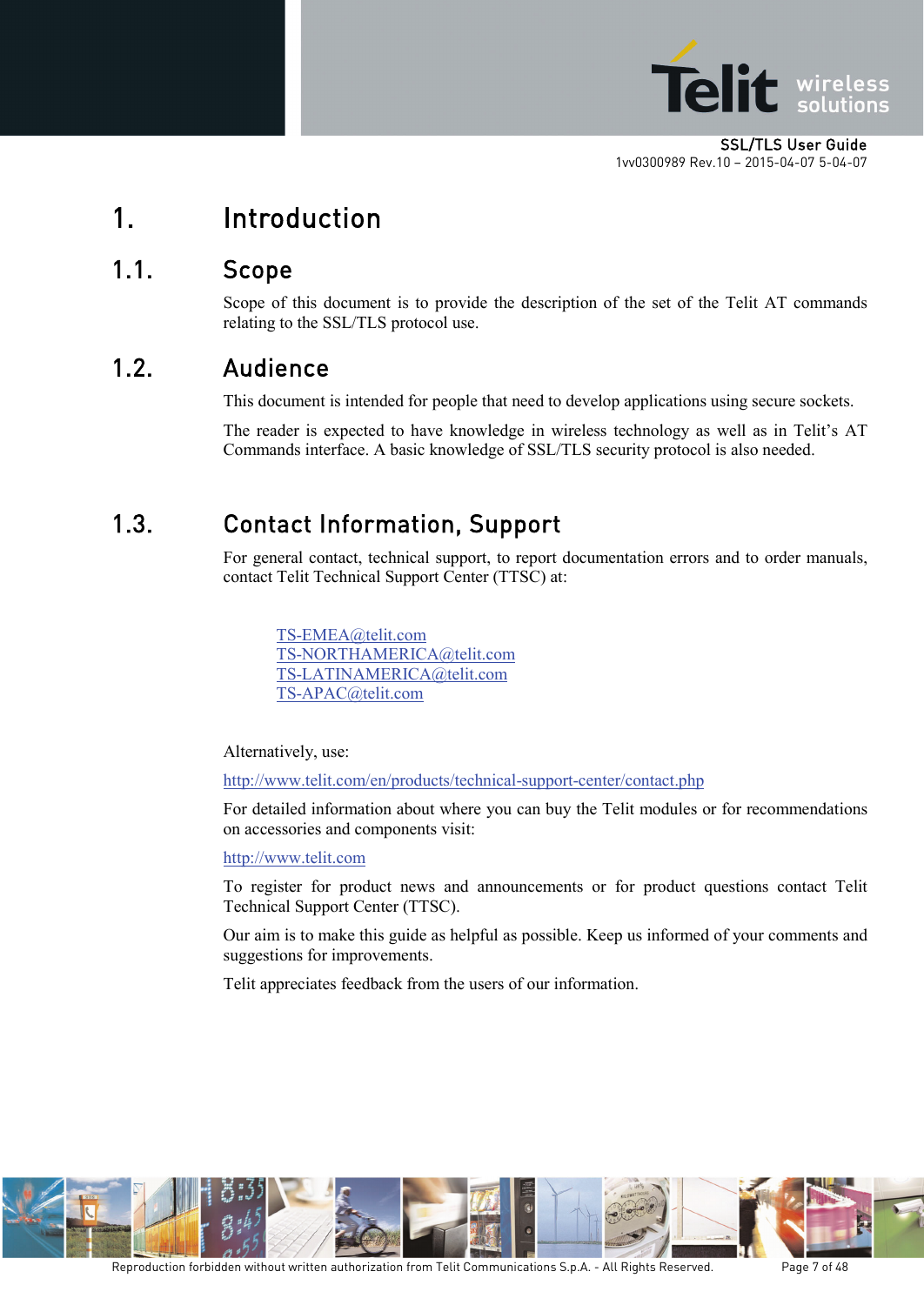

## <span id="page-7-0"></span>1.4. Document Organization

This document contains the following chapters:

- [Chapter 1:](#page-6-0) provides a scope for this document, target audience, contact and support information, and text conventions.
- [Chapter 2:](#page-9-0) is about context setting, activation, data states. Furthermore it gives some information about SSL server requirements.
- [Chapter 3:](#page-14-0) describes the steps to be followed in order to configure security settings and data as well as general parameters.
- [Chapter 4:](#page-28-0) describes how to connect the module to an SSL server and how to perform data exchange.
- [Chapter 5:](#page-43-0) describes how to use an FTPS connection.
- [Chapter 6:](#page-45-0) SSL Error Codes.
- [Chapter 7:](#page-46-0) Document History.
- [Chapter 8:](#page-47-0) Abbreviation and acronyms.

### <span id="page-7-1"></span>1.5. Text Conventions



*Danger – This information MUST be followed or catastrophic equipment failure or bodily injury may occur.*



*Caution or Warning – Alerts the user to important points about integrating the module, if these points are not followed, the module and end user equipment may fail or malfunction.*



**Tip or Information – Provides advice and suggestions that may be useful when integrating the module.**

All dates are in ISO 8601 format, i.e. YYYY-MM-DD.

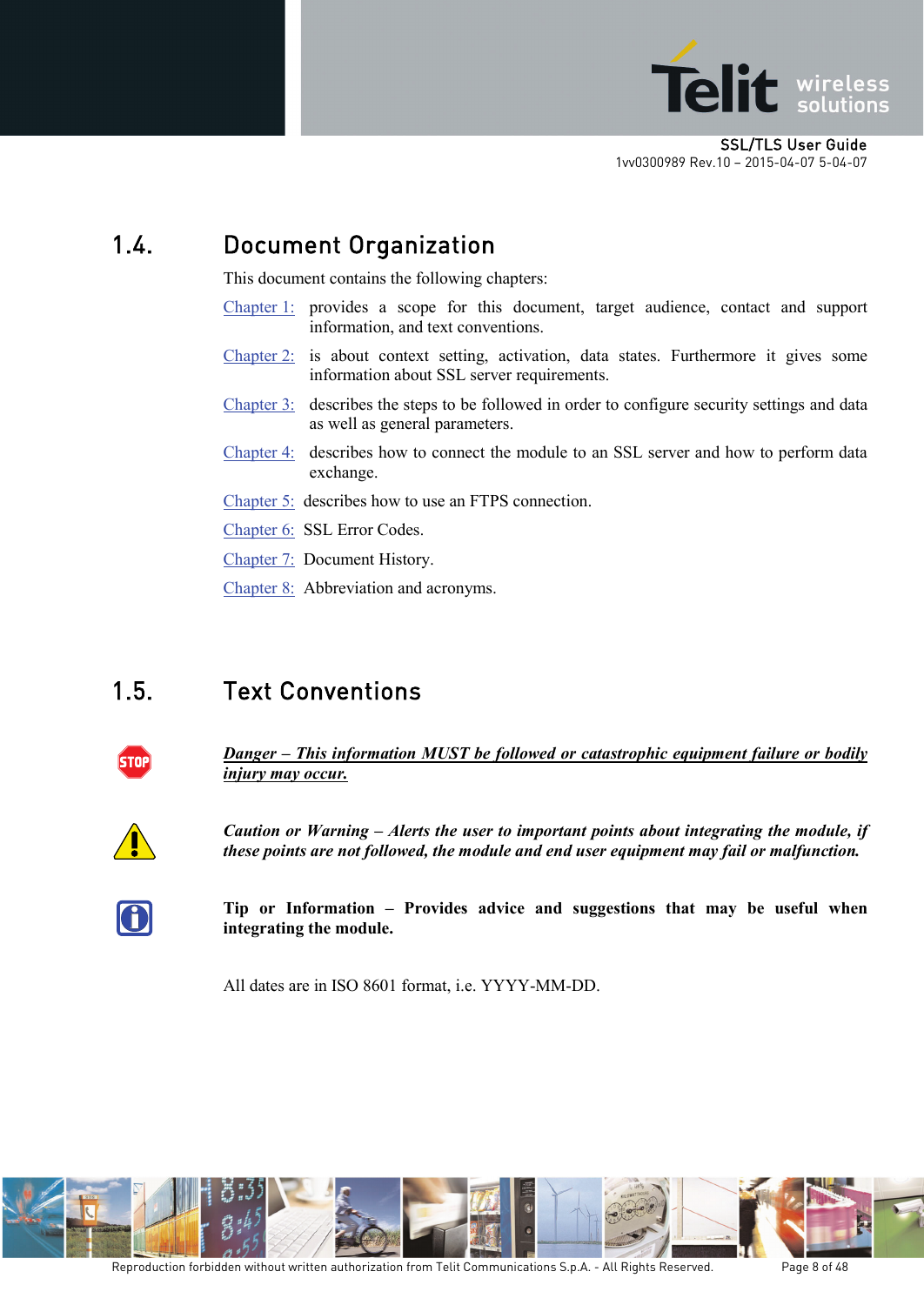

### <span id="page-8-0"></span>1.6. Related Documents

- [1] AT Command Reference Guide, 80000ST10025a
- [2] Telit Modules Software User Guide, 1vv0300784
- [3] IP Easy User Guide, 80000ST10028A
- [4] Virtual Serial Device, Application Note, 80000NT10045A
- [5] HE910/UE910 Families Ports Arrangements, User Guide, 1vv0300971
- [6] HE910/UE910 AT Commands Reference Guide, 80378ST10091A
- [7] UE910V2 AT Commands Reference Guide, 80419ST10124A
- [8] HE910V2 AT Commands Reference Guide, 80418ST10126A
- [9] HE920 AT Commands Reference Guide, 80404ST10113A
- [10] DE910 AT Commands Reference Guide, 80392ST10102A

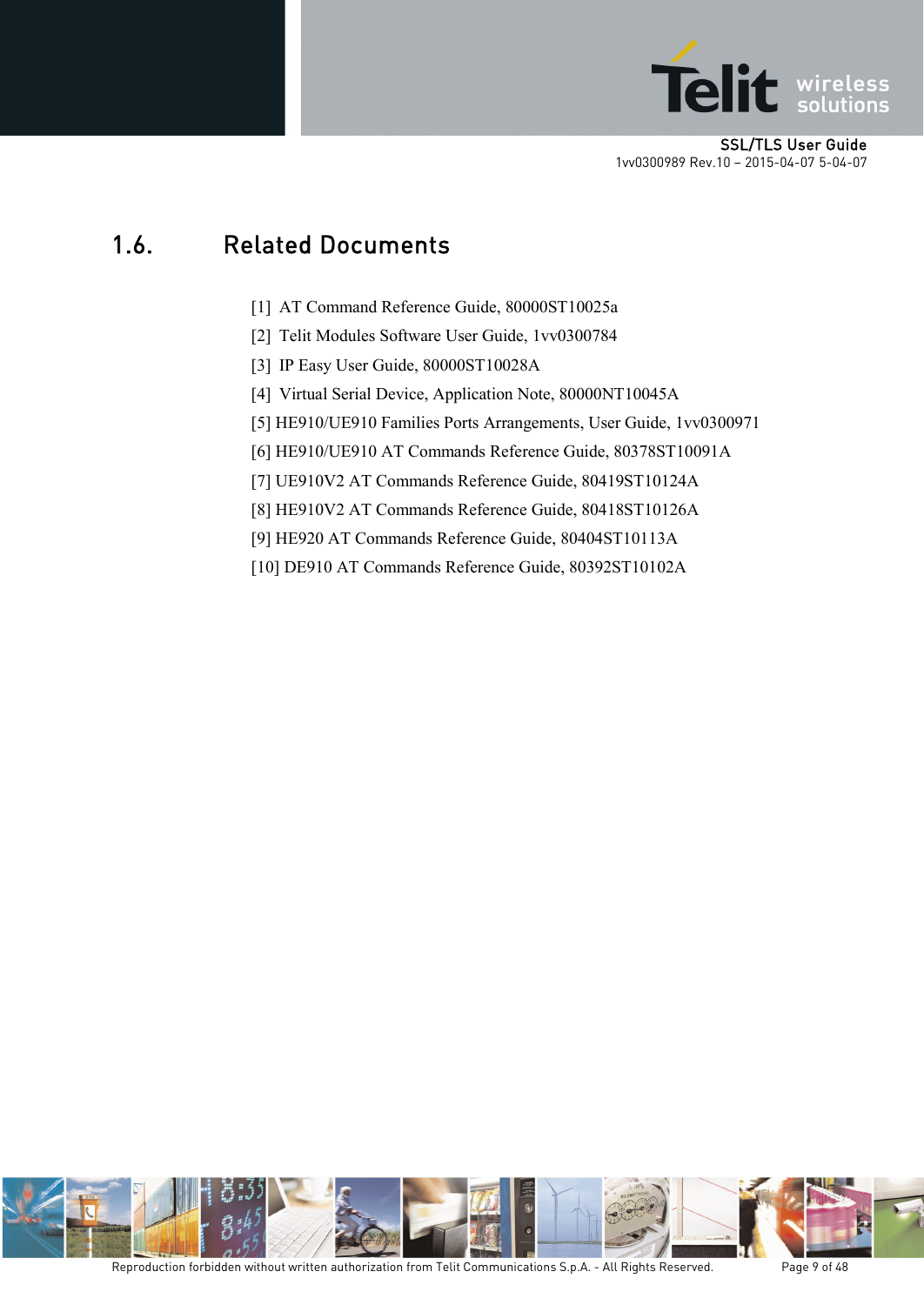

## <span id="page-9-0"></span>2. Preliminary operations



*Warning: the present document deals with several AT commands and Telit's modules families using different technologies (GSM/GPRS, HSPA). To have detailed syntax information about the AT commands please, refer to the AT Commands Reference Guide [1] and [6] in accordance with the used Telit module.*

### <span id="page-9-1"></span>2.1. IP Preliminary Operations

### <span id="page-9-2"></span>2.1.1. Configuring the PDP Context

Before working with AT commands concerning secure sockets, the activation of a PDP context is needed.

The PDP context parameters consist in a set of information identifying the Internet entry point interface provided by the ISP. This can be done using the following command:

#### **AT+CGDCONT=<cid>,IP,<APN>,…**

**<cid>** is the PDP Context Identifier, a numeric parameter which specifies a particular PDP context definition.

**<APN>** is the Access Point Name, a string that represents logical name used to select GGSN or external packet data network.

More information about this command, such as optional parameters omitted in this description, can be found in document [1] or [6] as stated in chapter [2.](#page-9-0)



*Warning: recalling that the SSL socket can be opened only with <cid> = 1, see chapter [3.4,](#page-23-0) therefore in AT+CGDCONT command you must set <cid> = 1, see the following example:*

 $\langle APN \rangle$  = "ibox.tim.it" (Italian operator "TIM")

**AT+CGDCONT=1,IP,"ibox.tim.it", …** OK

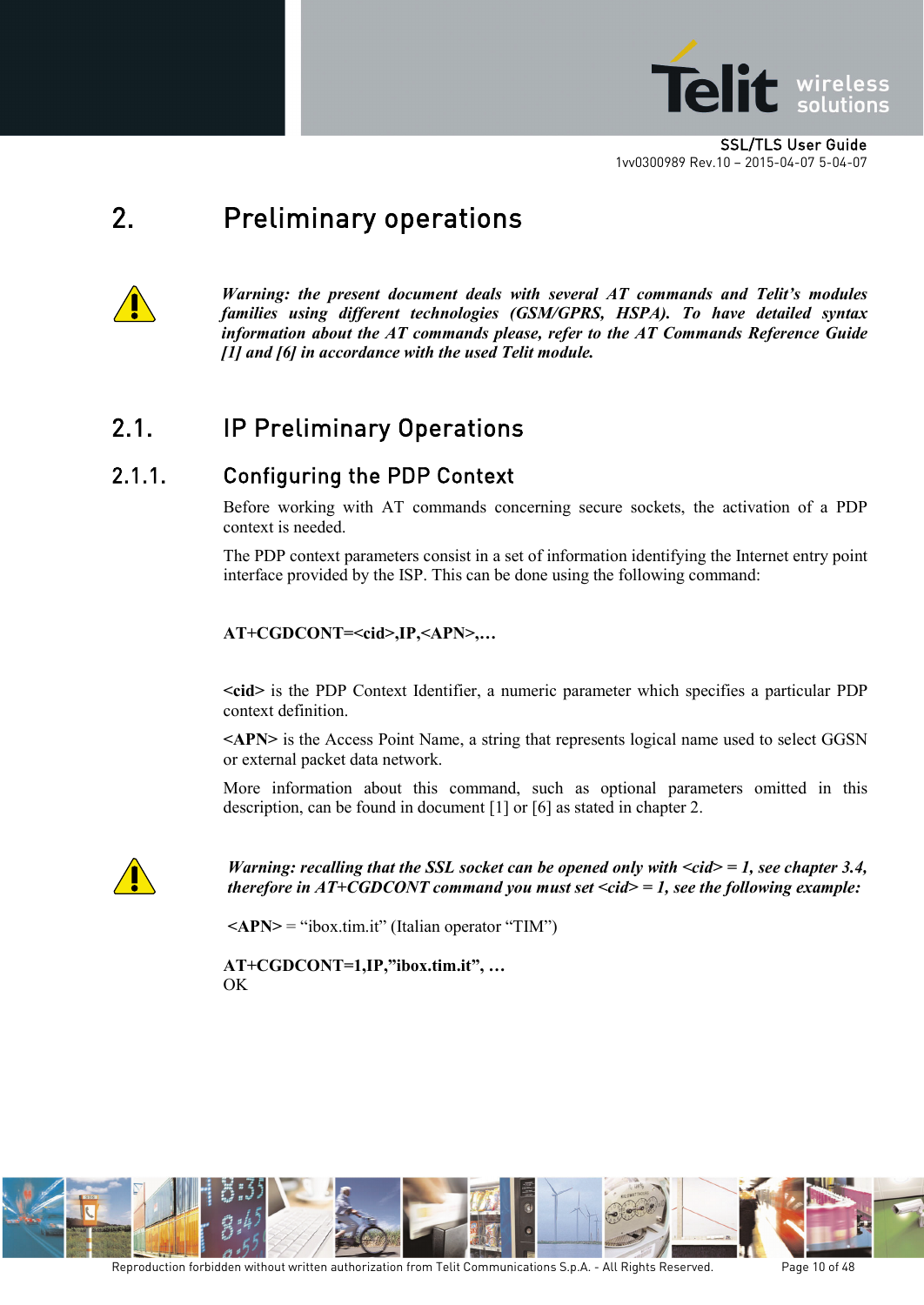

### <span id="page-10-0"></span>2.1.2. Activating the PDP Context

The activation of the PDP context previously defined is performed via the next command. More information about the context activation command can be found in the document [3].

**AT#SGACT= <Cntx Id>,<Status>, [<Username>],[<Password>]**

Where:

**<Cntx Id>** is the context that you want to activate/deactivate.

**<Status>** is the desired context status (0 means deactivation, 1 activation).



*Warning: recalling that the SSL socket can be opened only with <cid> = 1, see chapter [3.4,](#page-23-0) therefore in AT#SGACT command you must set <Cntx Id> = 1, see the following example:*

 $AT#SGACT=1.1$   $\leftarrow$  Activate the PDP context #SGACT:212.195.45.65 OK

In the successful case, the response message of the AT#SGACT command reports an IP address provided by the network.

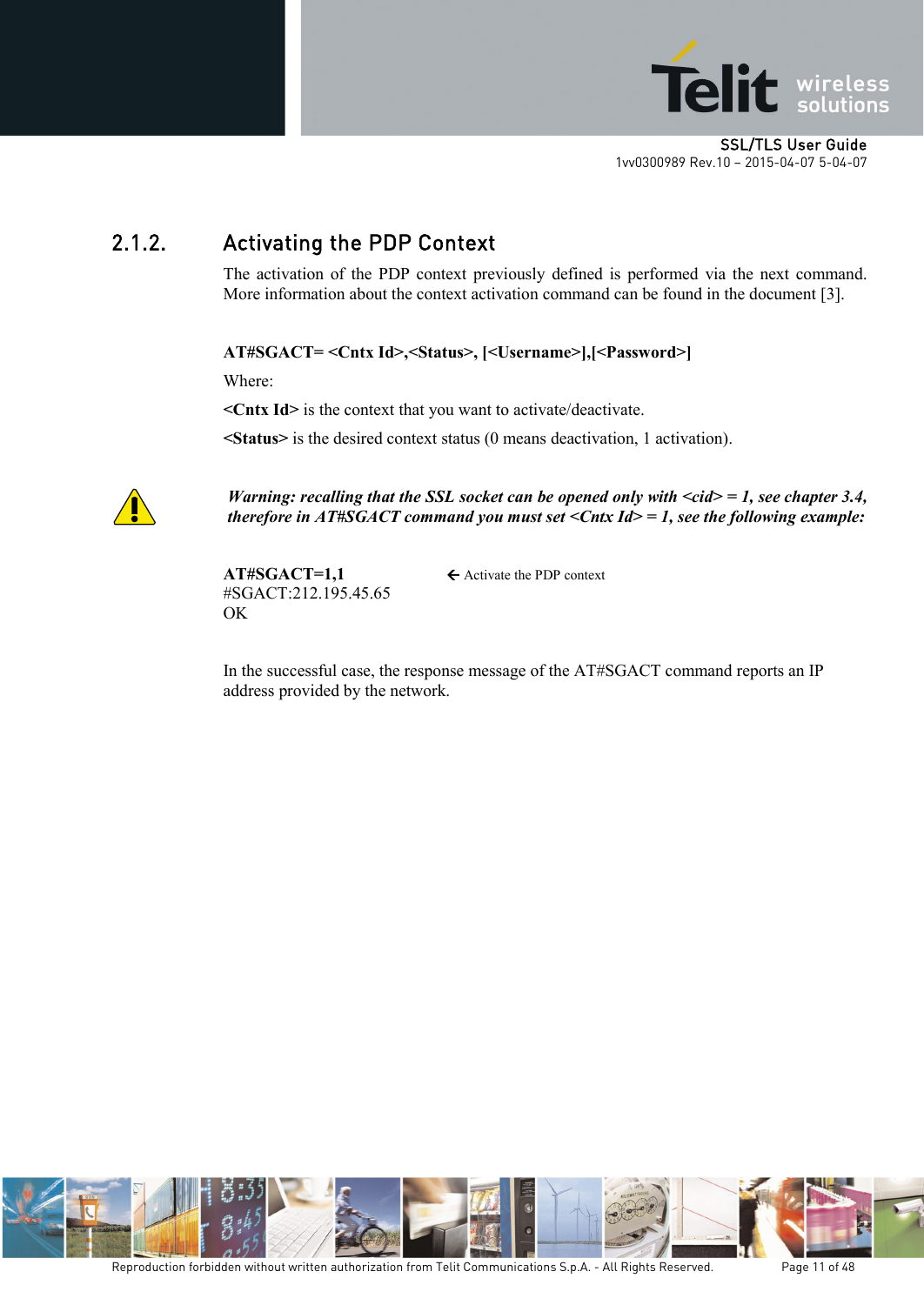

## <span id="page-11-0"></span>2.2. SSL/TLS

TLS and its predecessor SSL are cryptographic protocols used over the Internet to provide secure data communication in several applications. A classic example is the HTTPS connection between Web browsers and Web servers.

For protocol details refer to [RFC 2246; The TLS Protocol Version 1.0] . For details about certificates refer to [RFC 2459; X509v3]. The product series HE910 / HE920 / UE910 V2 support both TLS version 1.0 (RFC2246) and TLS 1.1 (RFC4346 ) For protocol details refer to [RFC 4346; The TLS Protocol Version 1.1]

Note: on HE910 to choose TLS version, use **#SSLSECCFG2** command as follows:

#### **AT#SSLSECCFG2=<SSId>,<version>**

Where:

**<SSId>** - Secure Socket Identifier 1 – Until now SSL block manage only one socket

**<version>** - SSL/TLS protocol version (default is 1, i.e.: TLSv1.0)

0 – protocol version SSLv3

1 – protocol version TLSv1.0

2 – protocol version TLSv1.1

#### <span id="page-11-1"></span>2.2.1. Cipher Suites

The cipher suite represents the set of algorithms which are used to negotiate the security settings for a network connection using the SSL/TLS network protocol. The cipher suite includes a key exchange algorithm (used for the authentication during the handshake), an encryption algorithm (used to encrypt the message) and the hash function for data integrity. The [Tab. 1](#page-13-1) shows the cipher suites provided by the Telit modules families. Hereafter are specified the algorithms that are used by the cipher suites listed in the table:

#### **TLS\_RSA\_WITH\_RC4\_128\_MD5** uses:

- RSA for authentication
- RC4 128 as encryption algorithm
- MD5 as hash function for data integrity

#### **TLS\_RSA\_WITH\_RC4\_128\_SHA** uses:

- RSA for authentication
- RC4 128 as encryption algorithm
- SHA as hash function for data integrity

#### **TLS\_RSA\_WITH\_AES\_256\_CBC\_SHA** uses:



Reproduction forbidden without written authorization from Telit Communications S.p.A. - All Rights Reserved. Page 12 of 48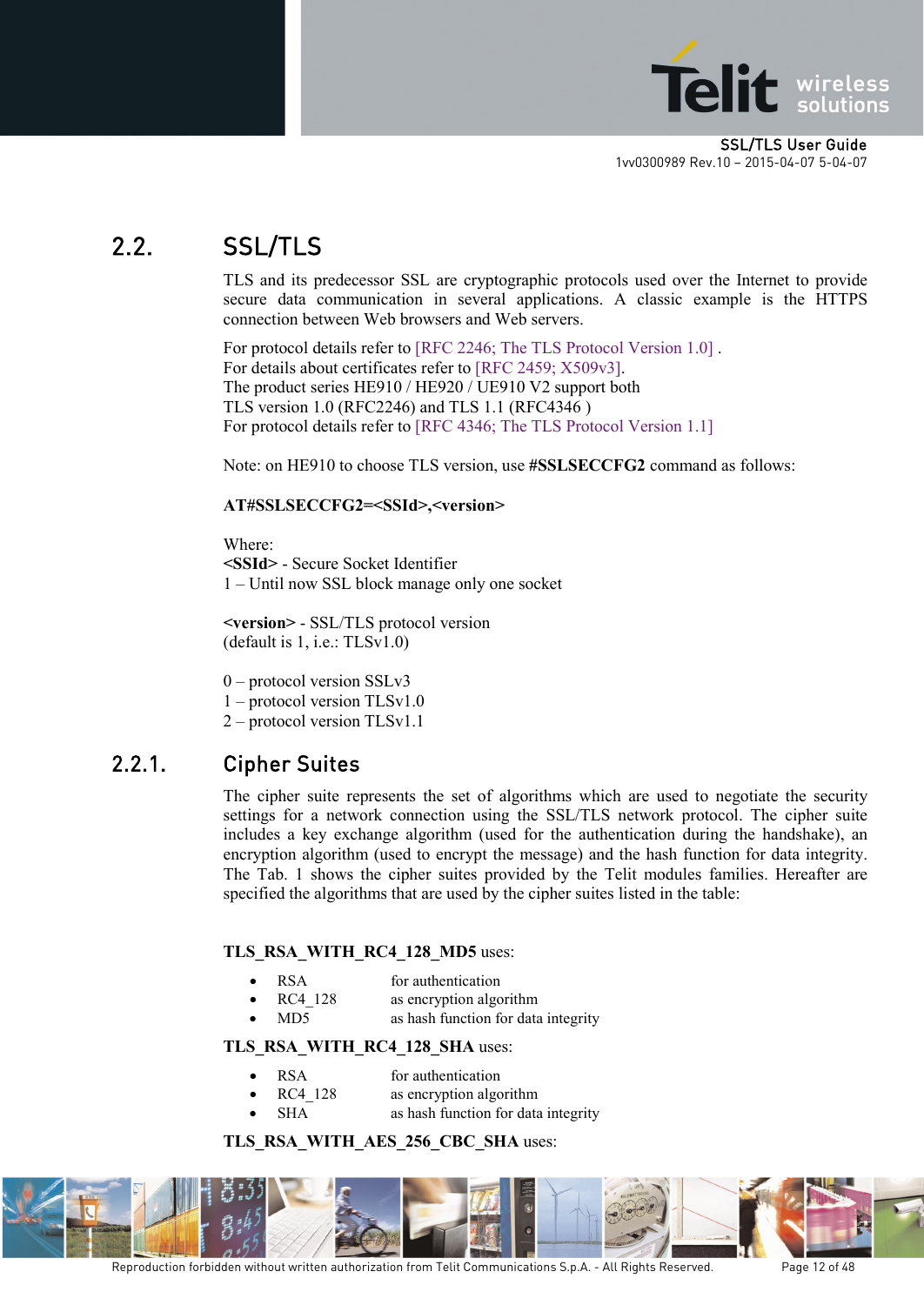

| <b>RSA</b> | for authentication                                                                                                                                                                                                                                                                                                                                                                                                                                                                         |
|------------|--------------------------------------------------------------------------------------------------------------------------------------------------------------------------------------------------------------------------------------------------------------------------------------------------------------------------------------------------------------------------------------------------------------------------------------------------------------------------------------------|
| AES 256    | as encryption algorithm                                                                                                                                                                                                                                                                                                                                                                                                                                                                    |
|            | $\blacksquare$ $\blacksquare$ $\blacksquare$ $\blacksquare$ $\blacksquare$ $\blacksquare$ $\blacksquare$ $\blacksquare$ $\blacksquare$ $\blacksquare$ $\blacksquare$ $\blacksquare$ $\blacksquare$ $\blacksquare$ $\blacksquare$ $\blacksquare$ $\blacksquare$ $\blacksquare$ $\blacksquare$ $\blacksquare$ $\blacksquare$ $\blacksquare$ $\blacksquare$ $\blacksquare$ $\blacksquare$ $\blacksquare$ $\blacksquare$ $\blacksquare$ $\blacksquare$ $\blacksquare$ $\blacksquare$ $\blacks$ |

• SHA as hash function for data integrity

#### **TLS \_RSA\_WITH\_AES\_128\_CBC\_SHA** uses:

- RSA for authentication
- AES 128 as encryption algorithm
- SHA as hash function for data integrity

#### **TLS\_RSA\_WITH\_NULL\_SHA** uses:

- RSA for authentication
- NULL as encryption algorithm
- SHA as hash function for data integrity

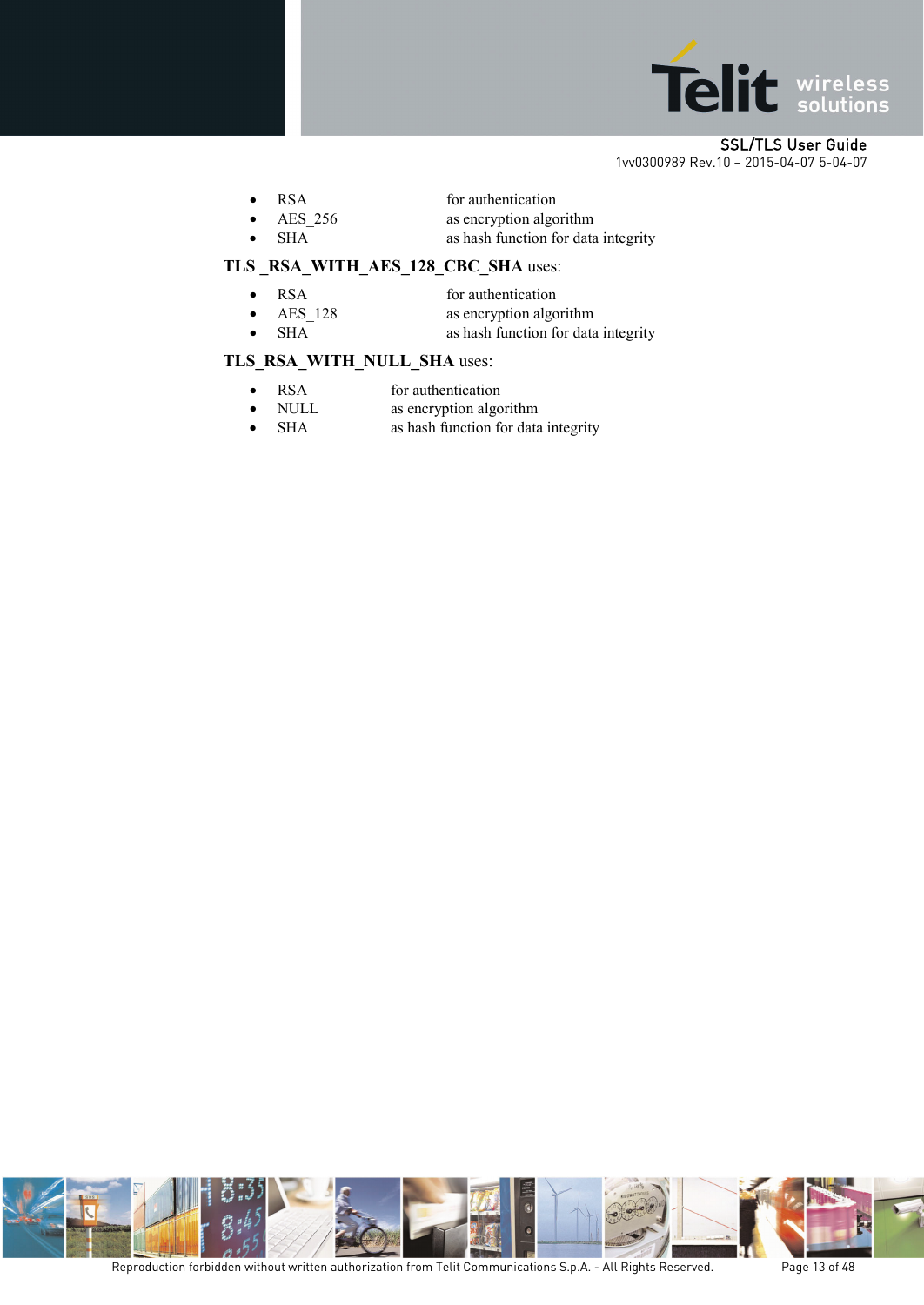

|                                                 | TLS v 1 Cipher Suites        |                                  |                                  |
|-------------------------------------------------|------------------------------|----------------------------------|----------------------------------|
| GC, GE/GL, and GT families                      |                              |                                  | HE910/UE910/HE920/DE910 families |
| <cipher<br>Suite<math>&gt;^2</math></cipher<br> | Cipher Suite Name            | <cipher<br>Suite&gt;</cipher<br> | Cipher Suite Name                |
| 0                                               | Refer to chapter 3.2         | 0                                | Refer to chapter 3.2             |
|                                                 | TLS RSA WITH RC4 128 MD5     |                                  | TLS RSA WITH RC4 128 MD5         |
| 2                                               | TLS RSA WITH RC4 128 SHA     | 2                                | TLS RSA WITH RC4 128 SHA         |
| 3                                               | TLS RSA WITH AES 256 CBC SHA | 3                                | TLS RSA WITH AES 128 CBC SHA     |
| N/A                                             |                              | 4                                | TLS RSA WITH NULL SHA            |
| N/A                                             |                              | 5                                | TLS RSA WITH AES 256 CBC SHA     |

#### Tab. 1: Cipher Suites

If the server involved in the connection doesn't support one of these cipher suites, the protocol handshake fails.

<span id="page-13-1"></span>

-

*Warning – the product series HE920 / UE910 V2/ DE910 do not support TLS\_RSA\_WITH\_NULL\_SHA and TLS\_RSA\_WITH\_AES\_256\_CBC\_SHA*

### <span id="page-13-0"></span>2.2.2. Security Data Size

The Telit modules allow the storage of different type of security data (Certificates, CA Certificates, and Private Key). The maximum size of security data is 2047 bytes; this means that a server with a bigger certificate cannot be authenticated, refer to chapter [3.3.](#page-17-0)

A procedure to get the CA certificate to be used in case of a connection to an HTTPS server is explained in chapter [3.3.1.](#page-20-0)

 $^{\rm 2}$  Refer to the AT#SSLSECDATA command, chapte[r 3.2](#page-15-0)

<span id="page-13-2"></span>

Reproduction forbidden without written authorization from Telit Communications S.p.A. - All Rights Reserved. Page 14 of 48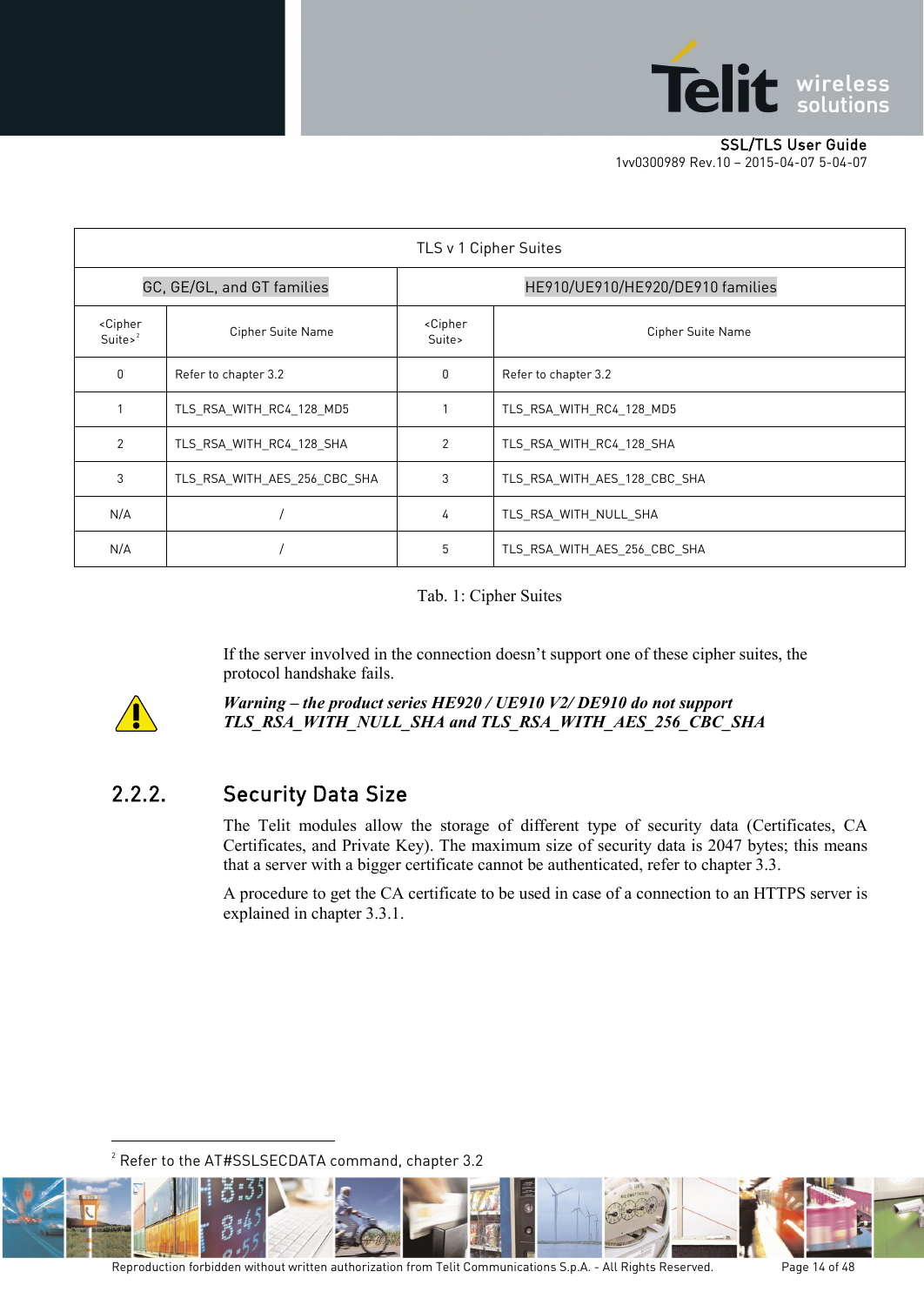

## <span id="page-14-0"></span>3. Configuring SSL

Before opening an SSL socket and exchanging data through it, you need to perform the following steps:

- SSL channel must be enabled
- Authentication settings and timeouts can be configured
- Security data can be stored within the module if the authentication is needed

Basically, these are the main steps that you have to follow, but there are slight differences among the Telit modules families. The differences are pointed out, where it is needed, on the next pages.

### <span id="page-14-1"></span>3.1. Enabling an SSL Channel

The first step to be done to provide communication security over a channel is to enable an SSL socket. This can be performed using the following command:

#### **AT#SSLEN= <SSId>,<Enable>**

Where:

**<SSId>:** must be set to 1[3](#page-14-2) . It is the only Secure Socket ID available

 $\leq$ **Enable>:** is the desired status:  $0 =$  disable,  $1 =$  enable.



Warning –*without entering this command, any attempt to set SSL parameters by means of an SSL AT command fails.*

OK

 $AT#SSLEN=1,1$   $\leftarrow$  Enable the SSL socket



<u>.</u>

*Note: After enabling SSL on an AT instance, SSL can not be used by other AT instances, it is needed to disable it (#SSLEN=1,0) and activate it in the other instance. To have a detailed description about instance refer to [4] and [5] in accordance with the used module.*

 $^{\rm 3}$  At the moment, Telit modules provide a single Secure Socket.

<span id="page-14-2"></span>

Reproduction forbidden without written authorization from Telit Communications S.p.A. - All Rights Reserved. Page 15 of 48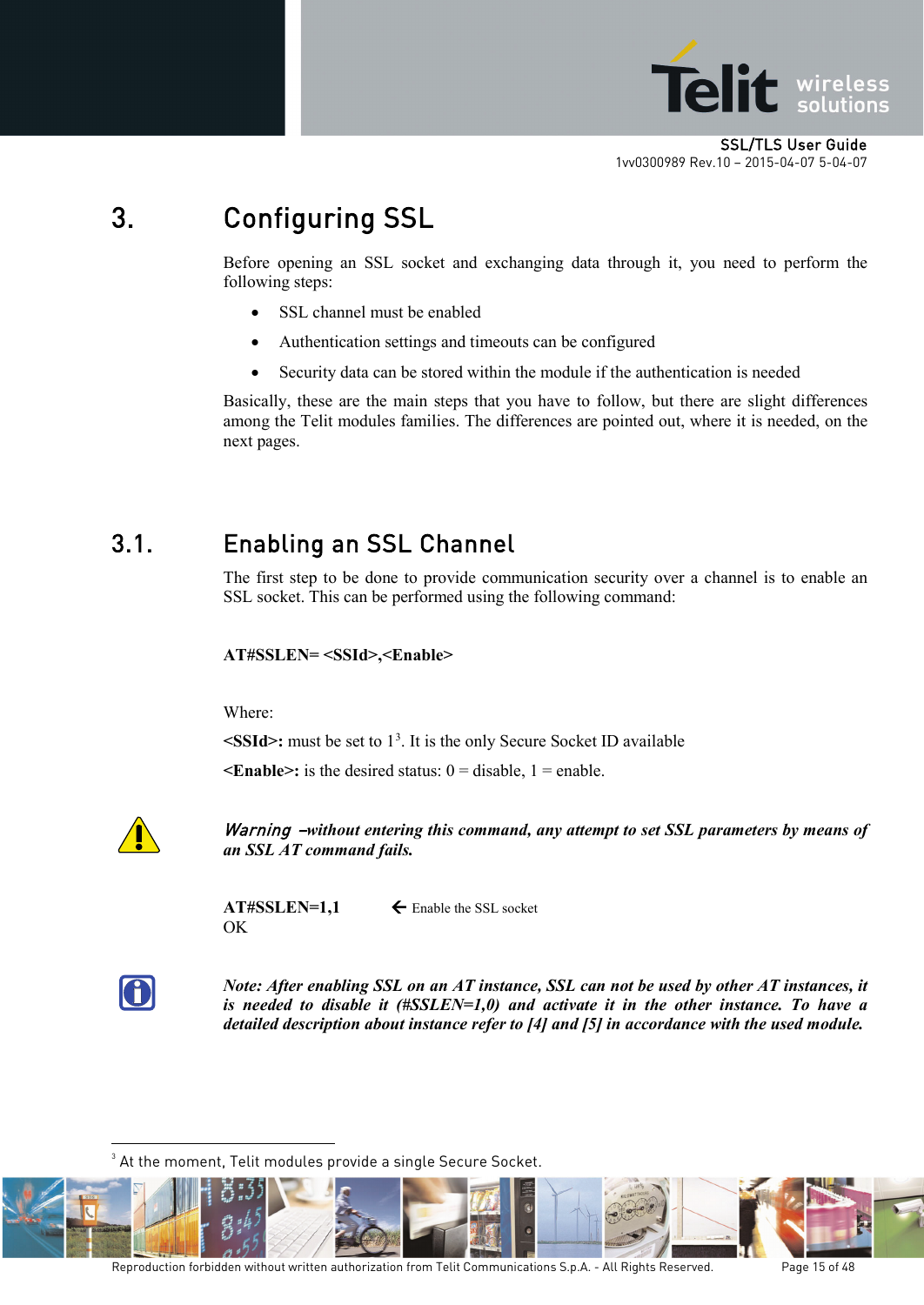

## <span id="page-15-0"></span>3.2. Configuring SSL Security

The AT#SSLSECCFG command provides two parameters to configure the communication channel according to the user's security architecture:

- **cipher suite**
- **authentication mode**

Modules belonging to the GC, GE/GL, and GT families:

**AT#SSLSECCFG= <SSId>,<cipher\_suite>,<auth\_mode>**

Where:

**<SSId>:** must be set to 1. It is the only Secure Socket ID available

**<Cipher Suite>:** setting the value 0 all the available cipher suites are proposed to the server. It is responsibility of the remote server to select one of them.

0 =TLS\_RSA\_WITH\_RC4\_128\_MD5 **+** TLS\_RSA\_WITH\_RC4\_128\_SHA **+** TLS\_RSA\_WITH\_AES\_256\_CBC\_SHA

Setting values different from zero, only one cipher suite is proposed as follows:

 $1 = TLS$  RSA WITH RC4 128 MD5

 $2 = TLS$  RSA WITH RC4 128 SHA

3 = TLS\_RSA\_WITH\_AES\_256\_CBC\_SHA

**<auth\_mode>:** is the authentication mode

- 0 **= SSL verify none:** no authentication, no security data is needed at all
- 1 = **Server authentication mode**: CA Certificate storage is needed (the most common case)
- **2 = Server/Client authentication mode**: CA Certificate (server), Certificate (client) and Private Key (client) are needed

The authentication mode depends on the user's application and the desired protection against intruders. If the authentication mode is set to 1 or 2 the storing of the security data is needed. Only PEM format is available, refer to the *Warning* in chapter [3.3.](#page-17-0)

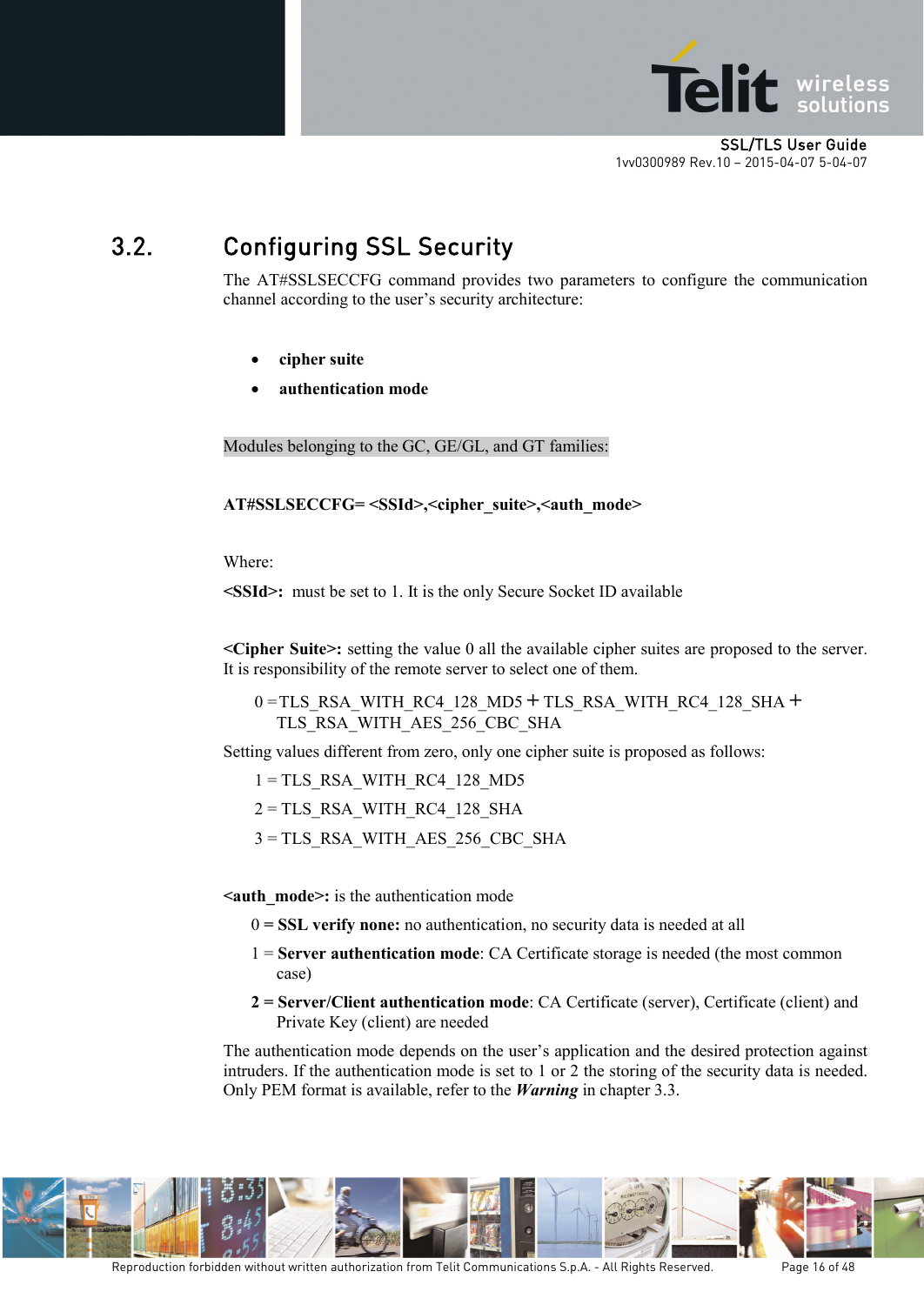

Modules belonging to the HE910 / UE910 / HE920 / UE910 V2/ DE910 families:

**AT#SSLSECCFG= <SSId>,<cipher\_suite>,<auth\_mode>[,<cert\_format>]**

Where:

**<SSId>:** must be set to 1. It is the only Secure Socket ID available

**<Cipher Suite>:** setting the value 0 all the available cipher suites are proposed to the server. It is responsibility of the remote server to select one of them.

 $0 = TLS$  RSA\_WITH\_AES\_256\_CBC\_SHA + TLS\_RSA\_WITH\_AES\_128\_CBC\_SHA **+** TLS\_RSA\_WITH\_RC4\_128\_SHA **+** TLS\_RSA\_WITH\_RC4\_128\_MD5

Setting values different from zero, only one cipher suite is proposed as follows:

 $1 = TLS$  RSA WITH RC4 128 MD5  $2 = TLS$  RSA WITH RC4 128 SHA 3 = TLS\_RSA\_WITH\_AES\_128\_CBC\_SHA 4 = TLS\_RSA\_WITH\_NULL\_SHA

5 = TLS\_RSA\_WITH\_AES\_256\_CBC\_SHA

TLS\_RSA\_WITH\_NULL\_SHA cipher suite is not included when the <Cipher Suite> parameter is set to 0. To select this cipher suite it is required to set <Cipher Suite> equal to 4.

**<auth\_mode>:** is the authentication mode

- 0 **= SSL verify none:** no authentication, no security data is needed at all
- 1 = **Server authentication mode**: CA Certificate storage is needed (the most common case)
- **2 = Server/Client authentication mode**: CA Certificate (server), Certificate (client) and Private Key (client) are needed

The authentication mode depends on the user's application and the desired protection against intruders. If the authentication mode is set to 1 or 2 the storing of the security data is needed.

**<cert format>:** is an optional parameter. It selects the format of the certificate to be stored via #SSLSECDATA command, refer to chapter [3.3.](#page-17-0)

- $0 = DER$  format
- $1 = PEM format$

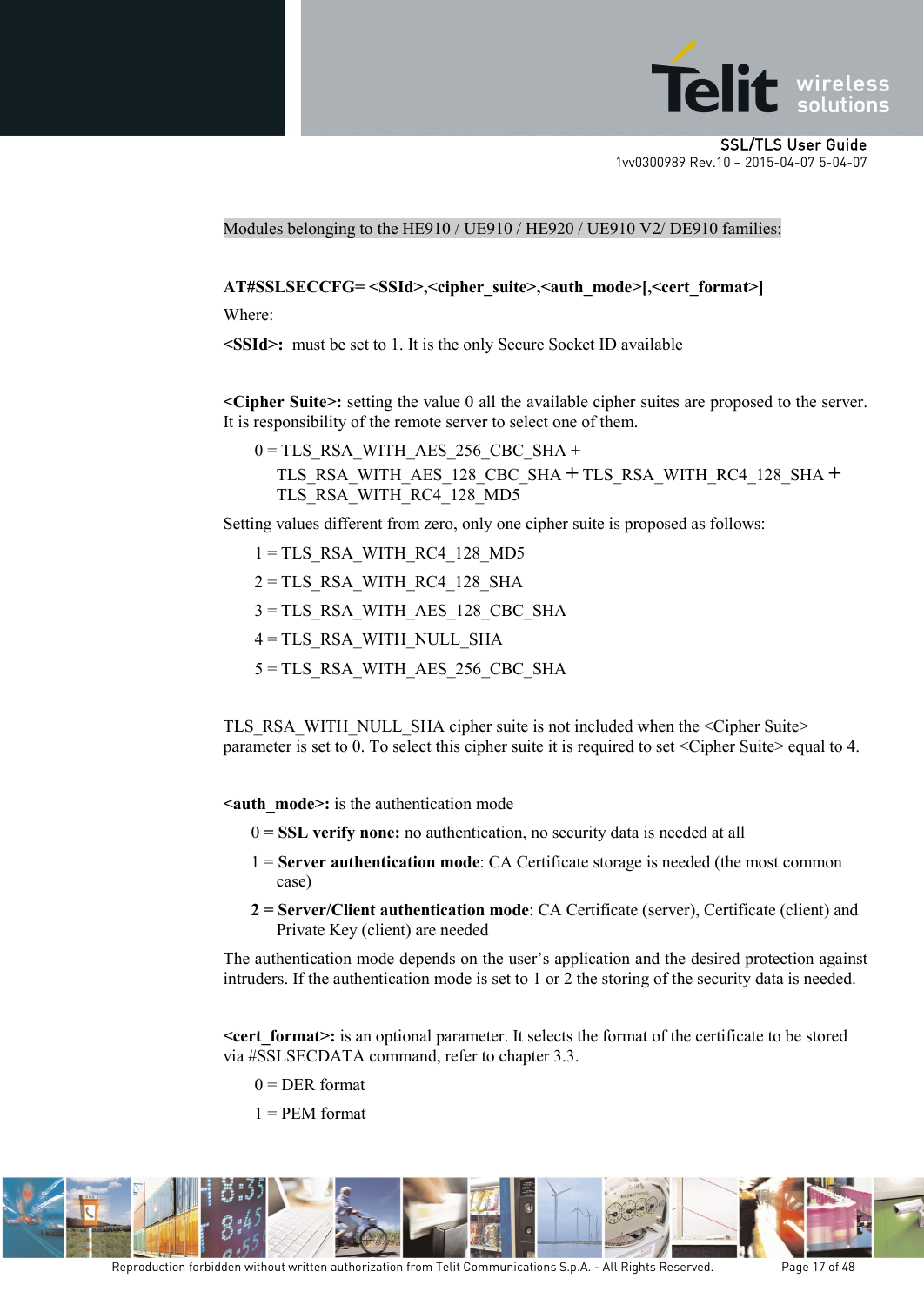



*Note: it is assumed that the module is powered on and the AT#SSLSECCFG command is entered without <cert\_format> parameter, the default format is PEM. In this case the AT#SSLSECCFG? read command doesn't return the setting of the format in order to meet retro compatibility with other families. Now, let's assume that AT#SSLSECCFG command is entered again, but using the <cert\_format> parameter for the first time: if the read command is entered, it reports the parameter value just used. If subsequently the <cert\_format> is omitted, the AT#SSLSECCFG? read command reports the parameter value entered the last time.*



*Warning - the product series HE920 / UE910 V2/ DE910 do not support TLS\_RSA\_WITH\_NULL\_SHA and* TLS\_RSA\_WITH\_AES\_256\_CBC\_SHA

Modules belonging to the HE920 / UE910 V2/ DE910 families:

**<Cipher Suite>:** setting the value 0 all the available cipher suites are proposed to the server. It is responsibility of the remote server to select one of them.

0 = TLS\_RSA\_WITH\_AES\_128\_CBC\_SHA **+** TLS\_RSA\_WITH\_RC4\_128\_SHA **+** TLS RSA WITH RC4 128 MD5

Setting values different from zero, only one cipher suite is proposed as follows:

 $1 = TLS$  RSA WITH RC4 128 MD5

 $2 = TLS$  RSA WITH RC4 128 SHA

3 = TLS\_RSA\_WITH\_AES\_128\_CBC\_SHA

### <span id="page-17-0"></span>3.3. Storing Security Data

Server or Server/Client authentication can be accomplished only if you store the proper security data (certificate(s) and/or private key) into the module's NVM. This operation is performed via the AT#SSLSECDATA command.

Modules belonging to the GC, GE/GL, and GT families:

The command supports the operations of: writing, reading, and deleting. The command syntax is:

```
AT#SSLSECDATA=<SSId>,<Action>,<DataType>[,<size>]
```
Where:

**<SSId>:** must be set to 1. It is the only Secure Socket ID available

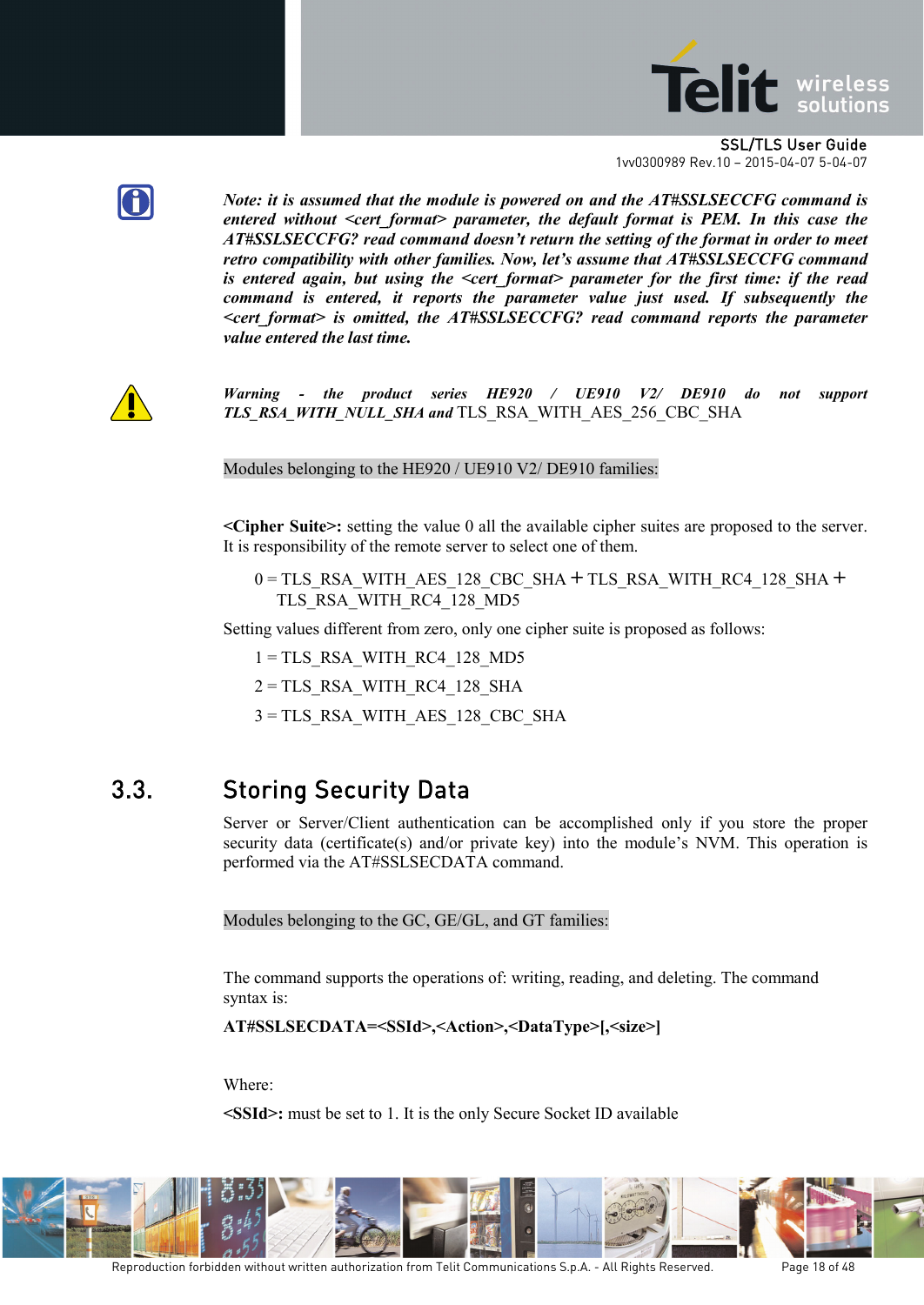

**<Action>:** is the action to be performed

- $0 =$  deleting
- $1 =$ writing
- $2 =$  reading

**<DataType>:** identifies the certificate/key to be stored or read

- 0 Certificate of the client (module). It is needed when the Server/Client authentication mode has been configured.
- 1 CA Certificate of the remote server, it is used to authenticate the remote server. It is needed when **<auth\_mode>** parameter of the **#**SSLSECCFG command is set to 1 or 2.
- 2 RSA private key of the client (module). It is needed if the Server/Client authentication mode has been configured.

**<size>:** is the size of the stored security data.

Immediately after entering the command, the '>' prompt is displayed: you can enter the security data to be stored and confirm the editing end with the  $0x1A$  character ( $\text{<}$ ctrl $\geq$ Z).



*Warning: Certificates MUST be in PEM format. When you store them within the module, remember that at the end of each command-line only the <LF> character is needed (without <CR>). Furthermore, be aware that some serial terminals add an undesired EOF at the end of the certificate; in this case EOF must be removed before entering <ctrl>Z. It is advisable to note that when using PEM format, the reserved chars "backspace" and "escape" are interpreted as control characters and the corresponding action is immediately executed.*

Modules belonging to the HE910/UE910/ HE920/UE910 V2/DE910 families:



*Note: in case of CA Certificate is already stored (for instance: SUPL), it could be possible to avoid the using of the following command.*

The command supports the operations of: writing, reading, and deleting. The command syntax is:

**AT#SSLSECDATA=<SSId>,<Action>,<DataType>[,<size>]**

Where:

**<SSId>:** must be set to 1. It is the only Secure Socket ID available



Reproduction forbidden without written authorization from Telit Communications S.p.A. - All Rights Reserved. Page 19 of 48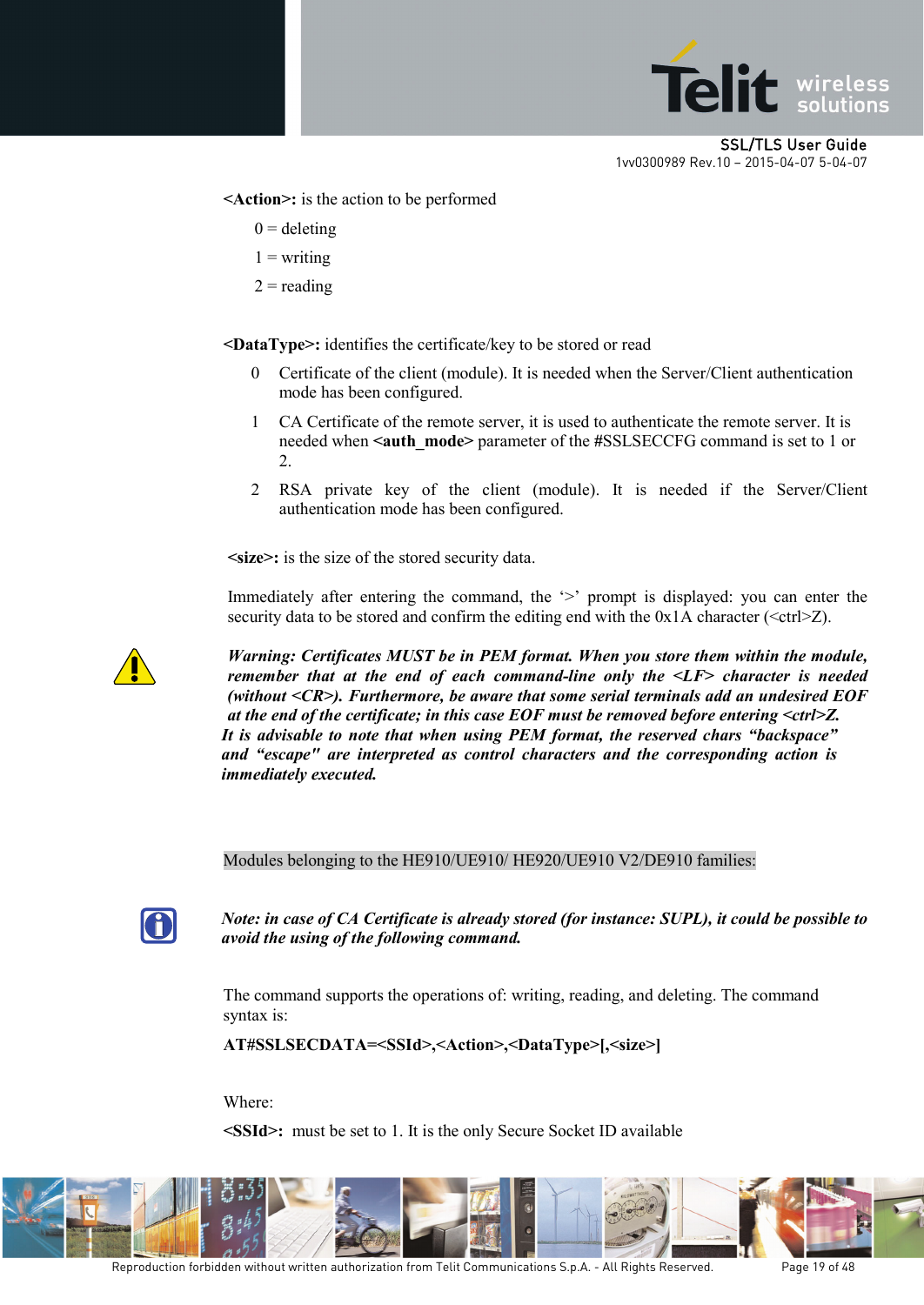

**<Action>:** is the action to be performed

- $0 =$  deleting
- $1 =$  writing
- $2 =$  reading

**<DataType>:** is the certificate/key to be stored or read.

- 0 Certificate of the client (module). It is needed when the Server/Client authentication mode has been configured.
- 1 CA Certificate of the remote server, it is used to authenticate the remote server. It is needed when **<auth\_mode>** parameter of the #SSLSECCFG command is set to 1.
- 2 RSA private key of the client (module). It is needed if the Server/Client authentication mode has been configured.

Note: only PKCS#1 format is supported for HE910/UE910/HE920/UE910 V2/DE910 families

**<size>** is the size of the stored security data.

Immediately after entering the command, the '>' prompt is displayed. There are two entering mode depending on the used certificate format. The format is configured via the <**cert\_format**> parameter of the #SSLSECCFG command:

**PEM format**: you enter the certificate to be stored and confirm its end with the  $0x1A$ character (<ctrl>Z).



*Note: when PEM format is selected, the reserved chars "backspace" and "escape" are interpreted as control characters and the corresponding action is immediately executed.*

**DER format**: you enter the certificate to be stored. When  $\langle$ size $\rangle$  bytes are entered, the security data is stored and an OK message is displayed.



*Note: when DER format (file in binary format) is selected, the reserved chars "backspace" and "escape" are not interpreted as control characters because the binary file could include them inside it*.

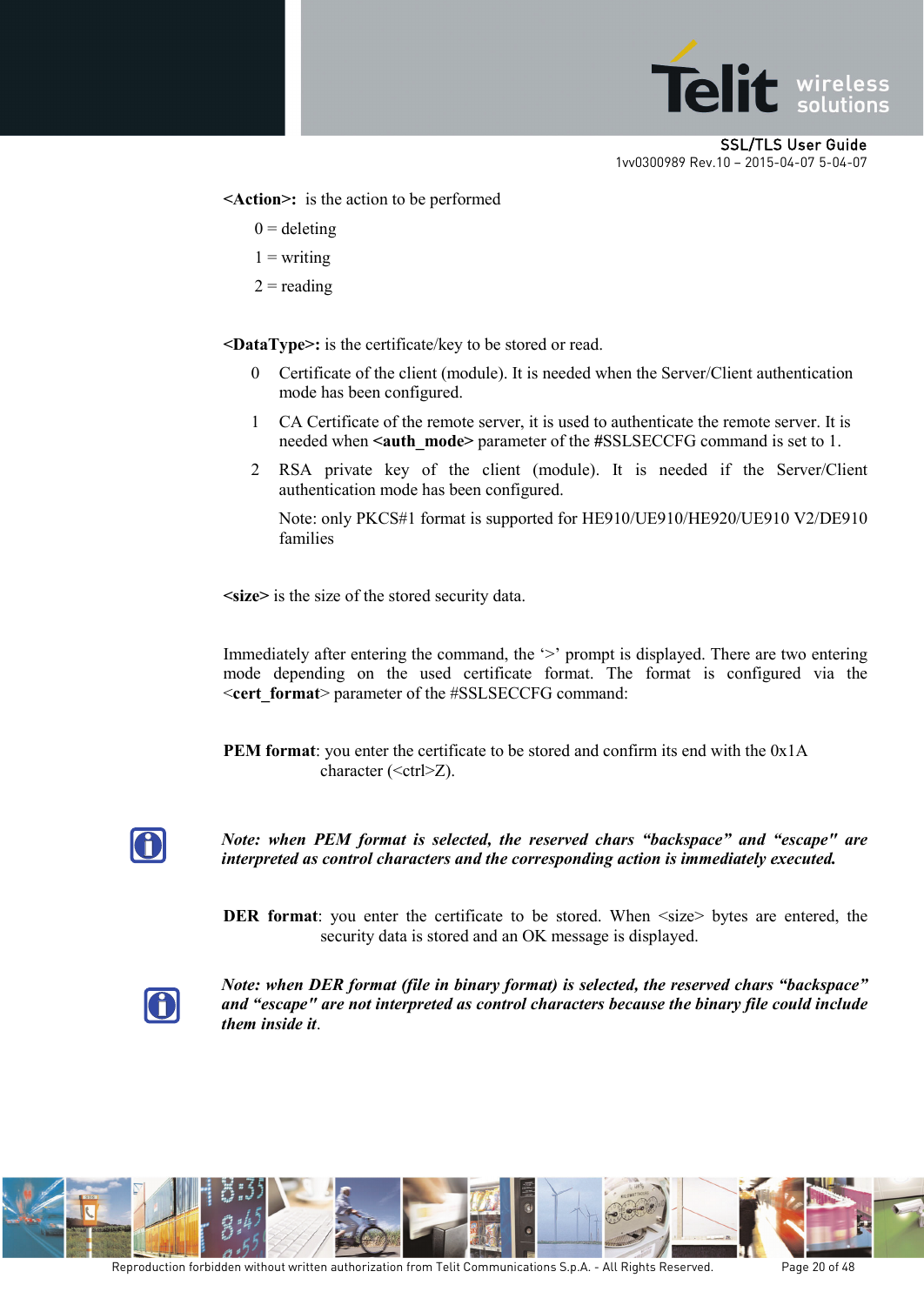

### <span id="page-20-0"></span>3.3.1. How to Get the CA Certificate

This chapter describes an example of procedure to get the CA certificate to be used in case of a connection to an HTTPS server. During the handshake, the server sends a certificate chain, in other words it sends a list of certificates. The chain begins with the certificate of the server, and each certificate in the chain is signed by the entity identified by the next certificate in the chain. The chain terminates with a root CA certificate. The root CA certificate is always signed by the CA itself. The signatures of all certificates in the chain must be verified until the root CA certificate is reached. Follow and example of Certificate Chain:

#### **ServerCert -> AuthorityCert1 -> AuthorityCert2 … -> AuthorityCertN -> RootCACert**

Where:

| <b>ServerCert:</b> | is the certificate of the server at which the user wants to connect to; |
|--------------------|-------------------------------------------------------------------------|
| AuhorityCert1N:    | are CA certificates of intermediate authorities;                        |
| RootCACert:        | is the certificate of a global recognized Certificate Authority.        |

Referring to the Certificate Chain example: each certificate of the chain (e.g. Cert1) is signed by the authorities of the next certificate (on its right in the chain, e.g. Cert2), and so on up to CertN. RootCACert is self-signed. The CA certificate to be stored in the Telit module in order to perform the server authentication is the RootCACert.

If you need to be connected to an HTTPS server via a Telit module, first of all you must store in the NVM of the module the relating Root CA Certificate to allow with successful result the server authentication activity. To get the needed Root CA Certificate you can use, for example, a browser connected to the desired HTTPS server as shown in the next pages. After getting the Root CA Certificate, it can be stored in the module. In the following example is used the browser Mozilla Firefox.

After being connected to the HTTPS server, click on the lock icon on the left side of the page browser and the following screenshot is displayed.

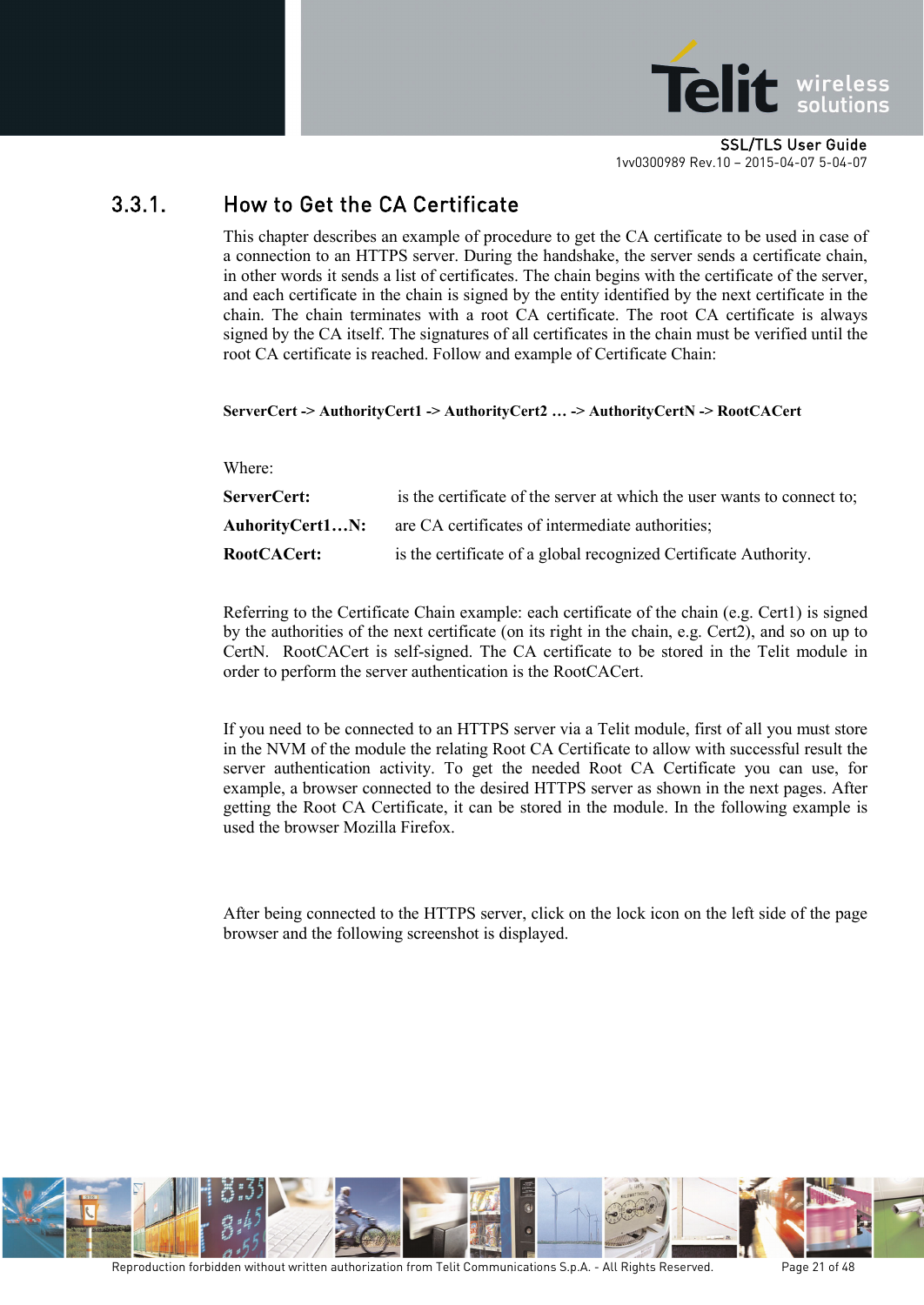

#### SSL/TLS User Guide

[1vv0300989](#page-0-0) Rev.10 – 2015-04-07 5-04-07

| https://www. |                                                                           |
|--------------|---------------------------------------------------------------------------|
|              | You are connected to                                                      |
|              | which is run by<br>(unknown)                                              |
|              | Verified by: VeriSign, Inc.                                               |
|              | Your connection to this website is encrypted to prevent<br>eavesdropping. |
|              | More Information                                                          |

Then click on "More Information" button. In the new window, see below, select the "Security" tab, and click on "View Certificate" button.

| Media<br>Security<br>General<br>Permissions                                                                                                                                                                |     |                      |
|------------------------------------------------------------------------------------------------------------------------------------------------------------------------------------------------------------|-----|----------------------|
|                                                                                                                                                                                                            |     |                      |
| Website Identity                                                                                                                                                                                           |     |                      |
| Website:                                                                                                                                                                                                   |     |                      |
| Owner:<br>This website does not supply ownership information.                                                                                                                                              |     |                      |
| Verified by:<br><b>VeriSign, Inc.</b>                                                                                                                                                                      |     |                      |
|                                                                                                                                                                                                            |     |                      |
|                                                                                                                                                                                                            |     |                      |
|                                                                                                                                                                                                            |     | View Certificate     |
|                                                                                                                                                                                                            |     |                      |
| Privacy & History                                                                                                                                                                                          |     |                      |
| Have I visited this website prior to today?                                                                                                                                                                | No. |                      |
| Is this website storing information (cookies) on my<br>computer?                                                                                                                                           | Yes | View Cookies         |
| Have I saved any passwords for this website?                                                                                                                                                               | No. | View Saved Passwords |
|                                                                                                                                                                                                            |     |                      |
| <b>Technical Details</b>                                                                                                                                                                                   |     |                      |
| Connection Encrypted: High-grade Encryption (AES-256, 256 bit keys)<br>The page you are viewing was encrypted before being transmitted over the Internet.                                                  |     |                      |
| Encryption makes it very difficult for unauthorized people to view information traveling between computers. It is<br>therefore very unlikely that anyone read this page as it traveled across the network. |     |                      |
|                                                                                                                                                                                                            |     |                      |

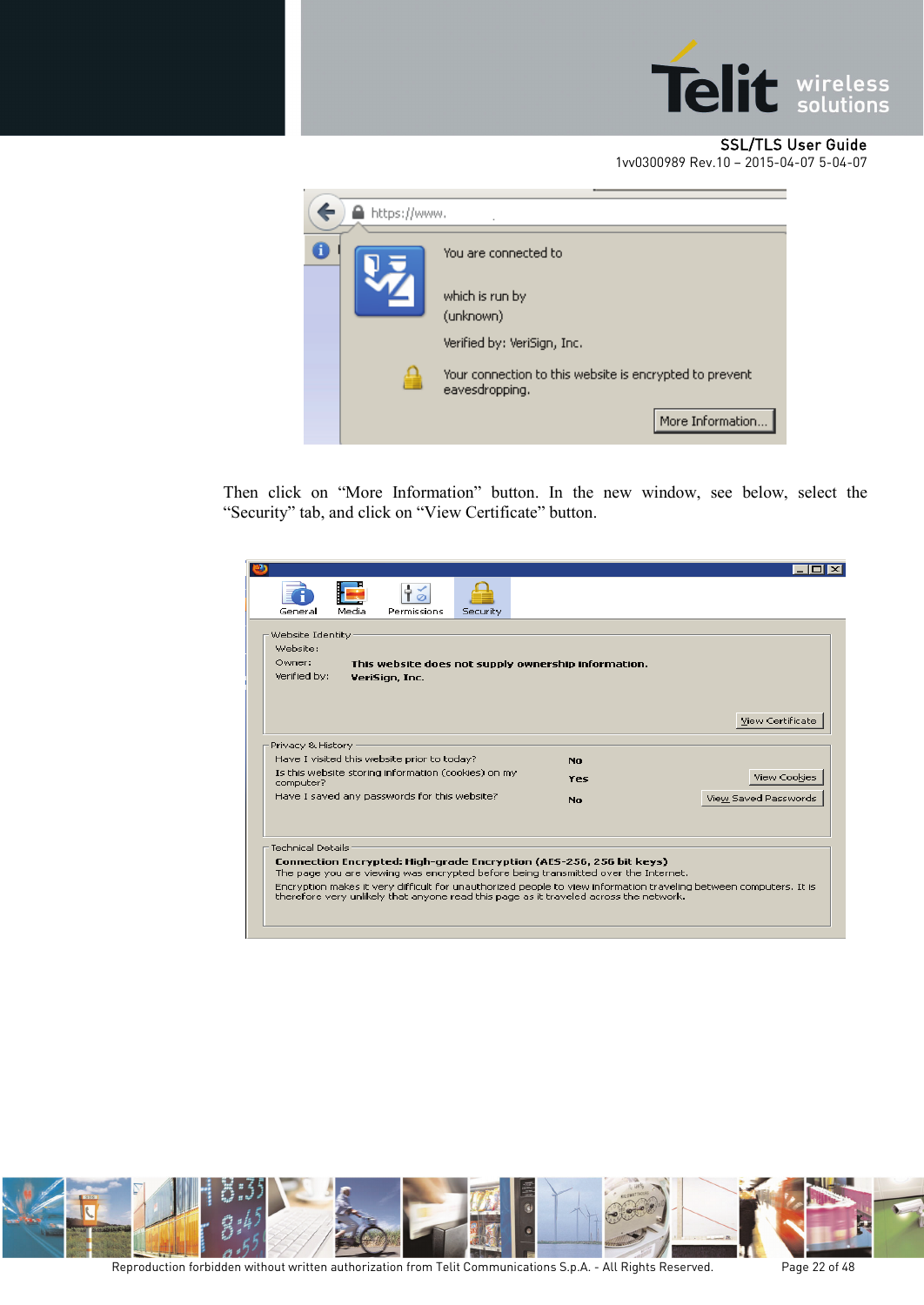

Now, select "Detail" Tab, the following screenshot is displayed.

| Certificate Viewer: |                                                                                                                   | ⊠     |
|---------------------|-------------------------------------------------------------------------------------------------------------------|-------|
| General Details     |                                                                                                                   |       |
|                     | <b>Certificate Hierarchy</b>                                                                                      |       |
|                     |                                                                                                                   |       |
|                     | ■ VeriSign Class 3 Public Primary Certification Authority - G5<br>□ VeriSign Class 3 International Server CA - G3 |       |
|                     | www.                                                                                                              |       |
|                     | <b>Root Certificate</b>                                                                                           |       |
|                     |                                                                                                                   |       |
|                     | <b>Certificate Fields</b>                                                                                         |       |
|                     | □ Builtin Object Token:VeriSign Class 3 Public Primary Certification Authority - G5                               |       |
|                     | <b>E</b> -Certificate                                                                                             |       |
|                     | <b>Werston</b>                                                                                                    |       |
|                     | <sup>i</sup> ≅Serial Number                                                                                       |       |
|                     | - Certificate Signature Algorithm                                                                                 |       |
|                     | i--Issuer                                                                                                         |       |
|                     | <b>自 Validity</b>                                                                                                 |       |
|                     | Mot Before                                                                                                        |       |
| <b>Field Value</b>  | <sup>i</sup> …Not After                                                                                           |       |
|                     |                                                                                                                   |       |
|                     |                                                                                                                   |       |
|                     |                                                                                                                   |       |
|                     |                                                                                                                   |       |
|                     |                                                                                                                   |       |
|                     |                                                                                                                   |       |
|                     |                                                                                                                   |       |
|                     |                                                                                                                   |       |
|                     | Export                                                                                                            |       |
|                     |                                                                                                                   |       |
|                     |                                                                                                                   | Close |
|                     |                                                                                                                   |       |

The screenshot above shows a "Certificate Hierarchy" section that contains the certificate chain for the selected website. The Root CA Certificate is the first one, select it and click on the "Export" button. The certificate is saved into a file in PEM format, now open the file via a text editor, the following structure is displayed; see the example described in chapte[r 4.5.6:](#page-41-0)

| -----BEGIN CERTIFICATE----- |
|-----------------------------|
|                             |
|                             |
|                             |
| -----END CERTIFICATE-----   |



*Note: the CA certificate obtained via the procedure described above may be different from the one actually sent by the server during the handshake. In these cases, contact the server administrator in order to obtain the CA certificate to be used.*

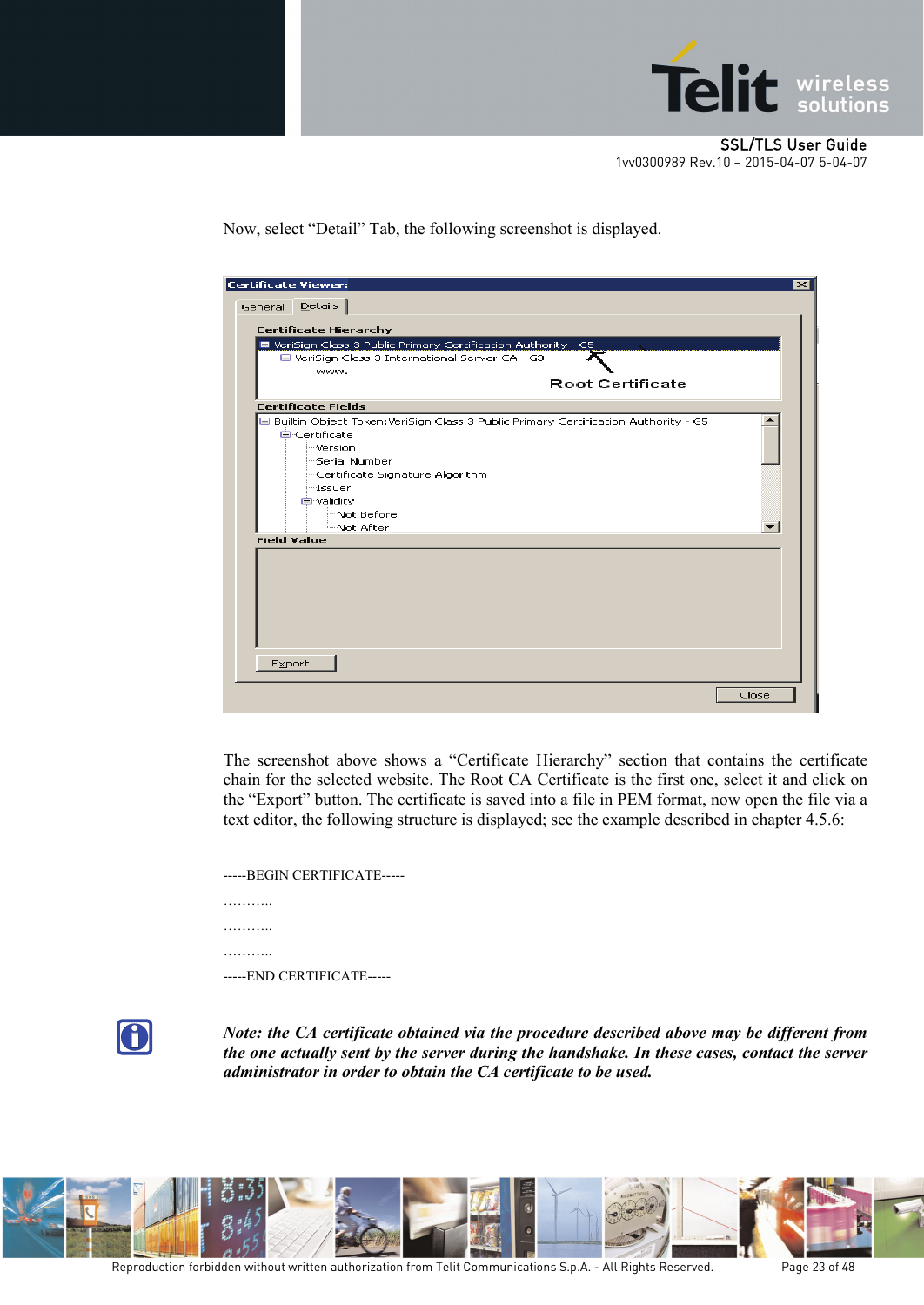



*Note: if you use a CA certificate that is expired, the Telit's module (client) detects the certificate expiration when it tries to perform the connection. An error message is displayed. To emulate the behaviour of Telit's modules that ignore this check, it is necessary to disable automatic date/time updating using the AT#NITZ AT command and set current date before expiry data using AT#CCLK AT command.*

## <span id="page-23-0"></span>3.4. SSL Socket Setting

Before opening the SSL socket, several parameters can be configured via the following command:

**AT#SSLCFG=<SSId>,<cid>,<pktSize>,<maxTo>,<defTo>,<txTo>,<sslSRingMode>,<noCarrierMode>**

Where:

**<SSId>:** must be set to 1. It is the only Secure Socket ID available

**<cid>:** is the PDP Context Identifier, its value must be set to 1, see chapter [2.1.1.](#page-9-2)

**<pktSize>:** is the size of the packet used by the SSL/TCP/IP stack for data sending in online mode. The packet size can be changed according to the user's application standard message size. Small <pktSize> values introduce a higher communication overhead.

**<maxTo>:** is the socket inactivity timeout. In online mode: if there's no data exchange within this timeout period the connection is closed**.** Increment it if it is needed a longer idle time period.

**<defTo>:** Timeout value used as default value by other SSL commands whenever their Timeout parameters are not set.

**<txTo>:** is the time period after which data is sent even if **<pktSize>** is not reached (only in online mode). The parameter value must be tuned with user's application requirements. Small <txTo> values introduce a higher communication overhead.

**<sslSRingMode>:** is the presentation mode of the SSLSRING unsolicited indication, which informs the user about new incoming data that can be read in command mode. It can be disabled using value 0.

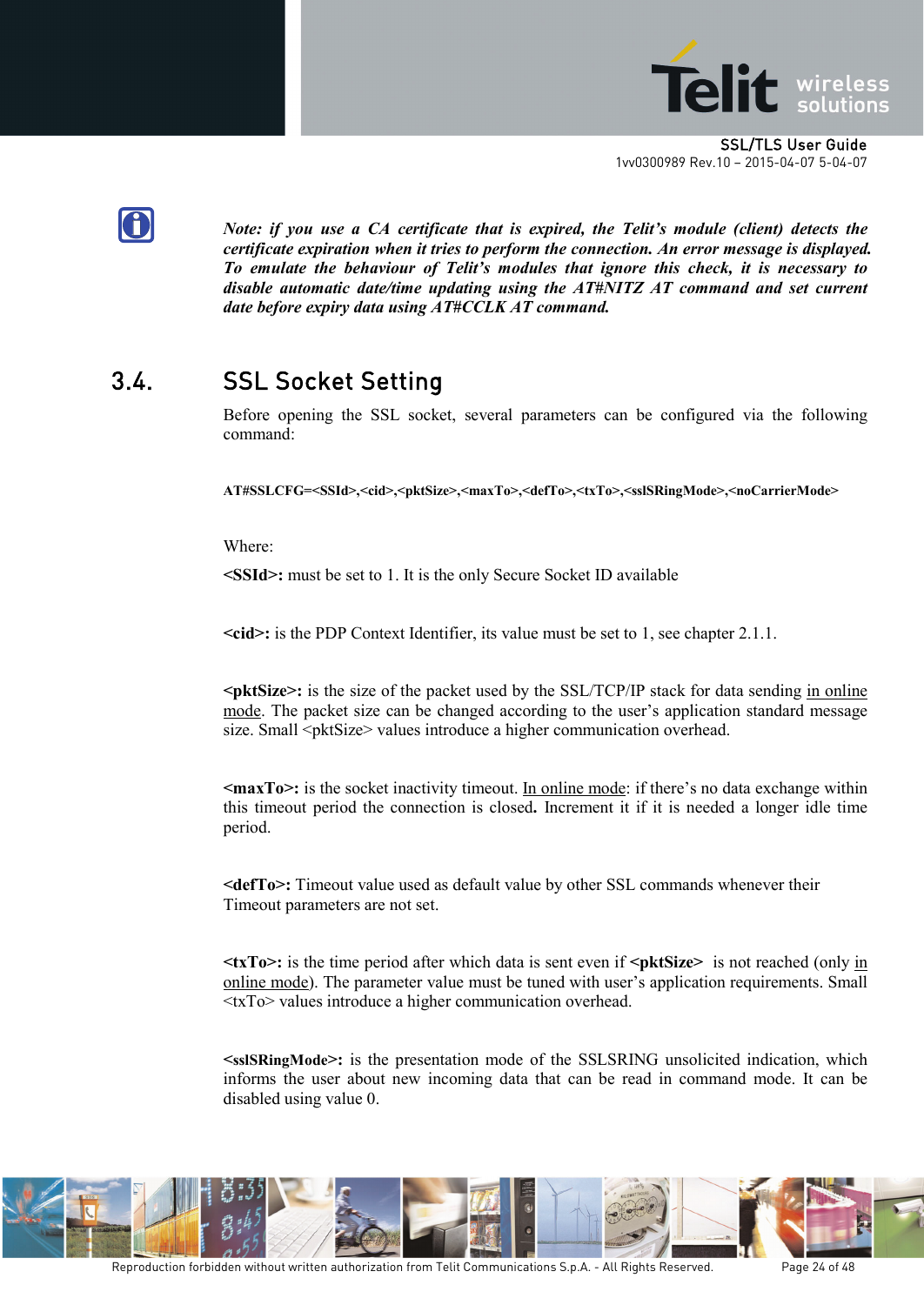

**<noCarrierMode>:** permits to choose between the standard NO CARRIER indication (when the socket is closed) and two verbose modes in which additional information is added.



*Warning - the product series HE920 / UE910 V2/ DE910 do not support noCarrierMode*

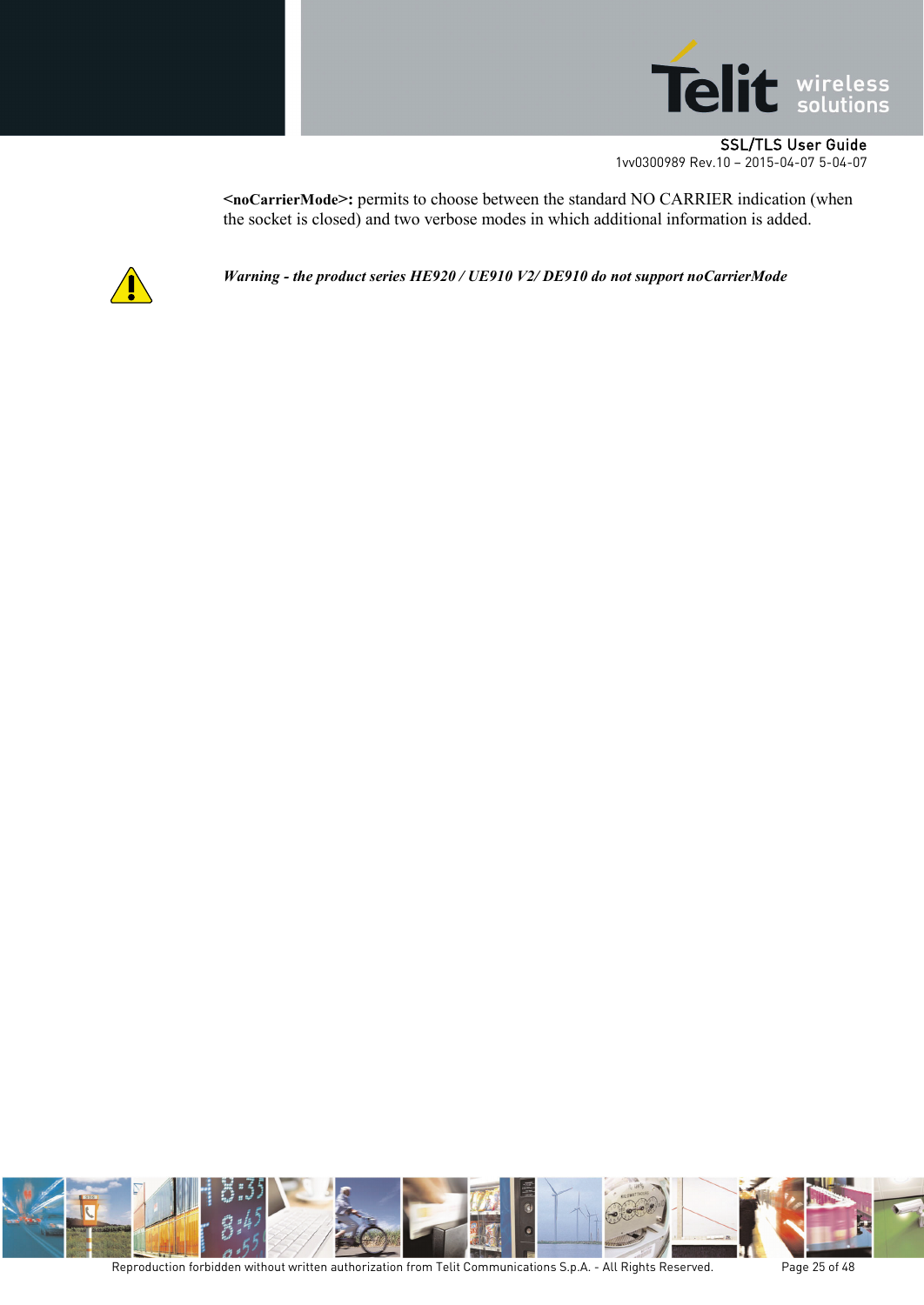

### <span id="page-25-0"></span>3.5. Examples

The next three chapters show examples concerning the configuration of the different authentication modes and the relating certificates storage. Each Telit's modules families have dedicated examples.

### <span id="page-25-1"></span>3.5.1. SSL Verify None Mode

This example is valid for all module families. The next command shows the SSL Verify None mode setting. In this case no security data have to be stored in NVM, the module is ready for SSL socket dial.

**AT#SSLSECCFG=1,0,0** OK

#### <span id="page-25-2"></span>3.5.2. Server Authentication Mode

In this example it is assumed to use modules belonging to the GC, GE/GL, or GT families, and set up the TLS\_RSA\_WITH\_RC4\_128\_MD5 cipher suite.

**AT#SSLSECCFG=1,1,1** OK

**AT#SSLSECDATA=1,1,1,<size>**← store CA Certificate in PEM format > -----BEGIN CERTIFICATE-----<LF> […] -----END CERTIFICATE-----<LF>  $<$ ctrl $>Z$ OK

Now the module is ready for SSL socket dial.

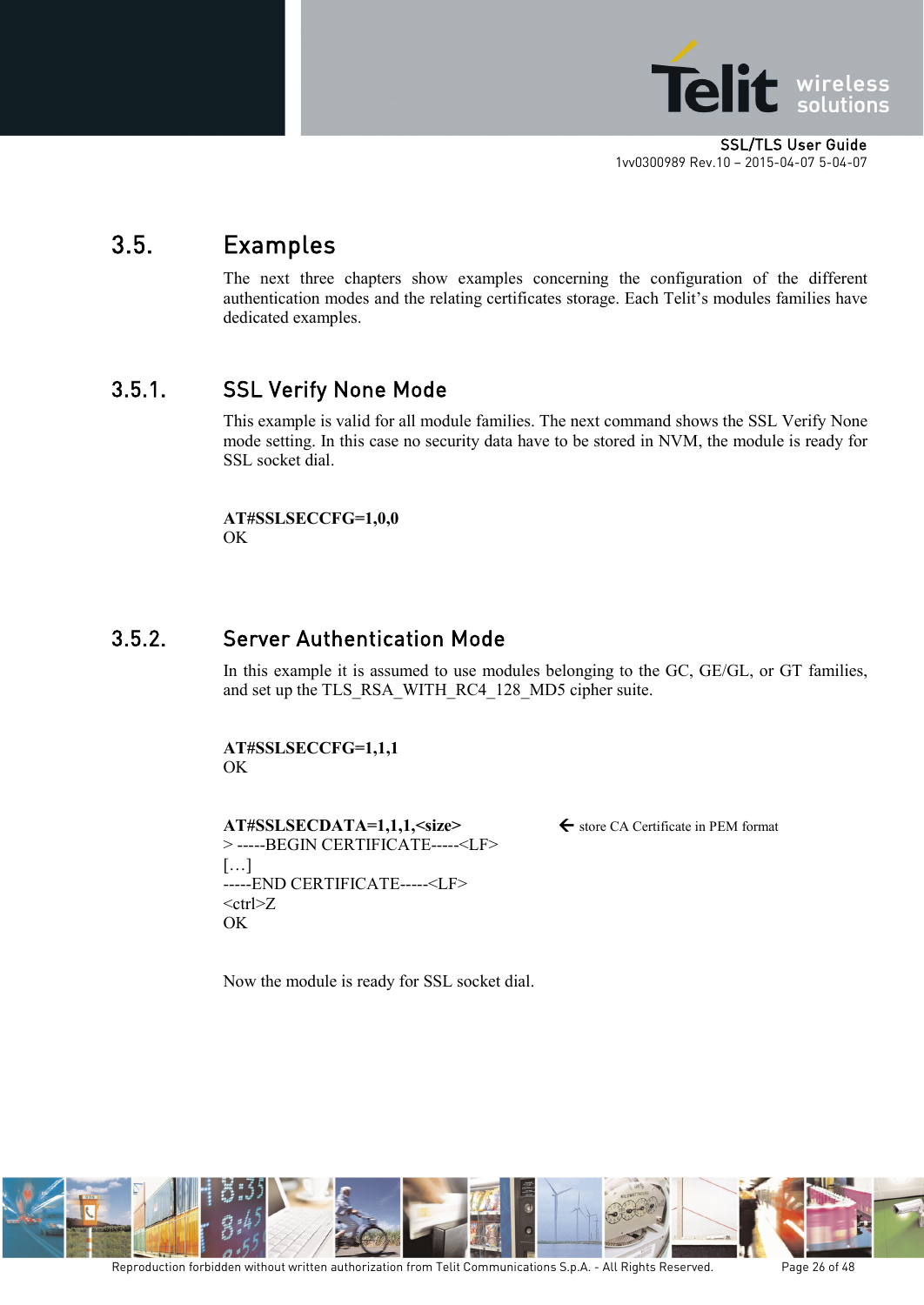

In the next examples it is assumed to use modules belonging to the HE910/UE910 / HE920 / UE910 V2/ DE910 families:

-- Example using DER format --

OK

**AT#SSLSECCFG=1,0,1,0**  $\leftarrow$  <cert format> = 0, DER format is selected



*Note: if you don't specify any <cert\_format> with #SSLSECCFG, PEM is assumed as default. But read command doesn't show any value due to retro compatibility with other platforms"* 

| AT#SSLSECDATA=1,1,1, <size></size> | $\epsilon$ store CA Certificate in DER format                                                                    |
|------------------------------------|------------------------------------------------------------------------------------------------------------------|
|                                    | $\leftarrow$ when $\leq$ size bytes are entered, the Certificate is stored and <b>OK</b><br>message is displayed |
| OK                                 |                                                                                                                  |

Now the module is ready for SSL socket dial.

-- Example using PEM format --

OK

 $AT#SSLSECCFG=1,0,1,1$   $\leftarrow$  <cert\_format> = 1, PEM format is selected

**AT#SSLSECDATA=1,1,1,<size>**  $\leftarrow$  store CA Certificate in PEM format > -----BEGIN CERTIFICATE-----<LF> […] -----END CERTIFICATE-----<LF>  $<$ ctrl $>Z$ OK

Now the module is ready for SSL socket dial.

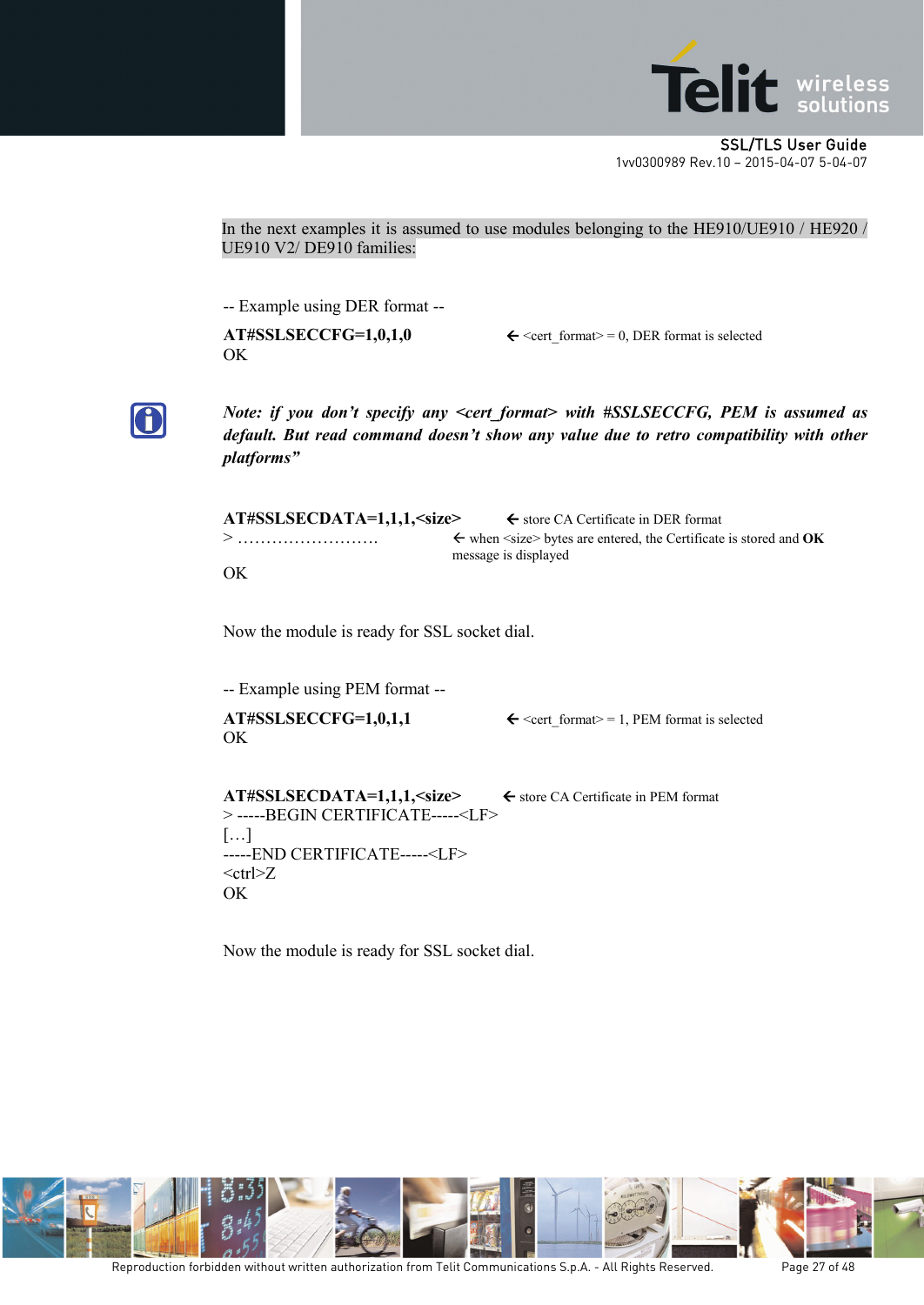

### <span id="page-27-0"></span>3.5.3. Server/Client Authentication Mode

This example is valid for all module families. Using the server/client authentication mode you need to store all the security data: Certificate, CA Certificate and private key.

For modules belonging to the GC, GE/GL, and GT families certificates have to be in PEM format, for HE910/UE910/DE910 families both PEM and DER format are supported.

| AT#SSLSECCFG=1,0,2<br>OK                                                                                                                                                                             | $\leftarrow$ set Server/Client authentication mode |
|------------------------------------------------------------------------------------------------------------------------------------------------------------------------------------------------------|----------------------------------------------------|
| Store all needed security data as follows:                                                                                                                                                           |                                                    |
| AT#SSLSECDATA=1,1,0, <size><br/>&gt; -----BEGIN CERTIFICATE-----<lf><br/><math>[\dots]</math><br/>-----END CERTIFICATE-----<lf></lf></lf></size>                                                     | $\leftarrow$ store Certificate                     |
| $<$ ctrl $>Z$<br>OK                                                                                                                                                                                  |                                                    |
| AT#SSLSECDATA=1,1,1, <size><br/>&gt; -----BEGIN CERTIFICATE-----<lf><br/><math>[\ldots]</math><br/>-----END CERTIFICATE-----<lf><br/><math>&lt;</math>ctrl<math>&gt;Z</math><br/>OK</lf></lf></size> | $\leftarrow$ store CA Certificate                  |
|                                                                                                                                                                                                      |                                                    |
| AT#SSLSECDATA=1,1,2, <size><br/><math>[\dots]</math> private key <math>\dots]</math><br/><math>&lt;</math>ctrl<math>&gt;Z</math><br/>ОK</size>                                                       | $\leftarrow$ store RSA private key                 |

Now the module is ready for SSL socket dial.

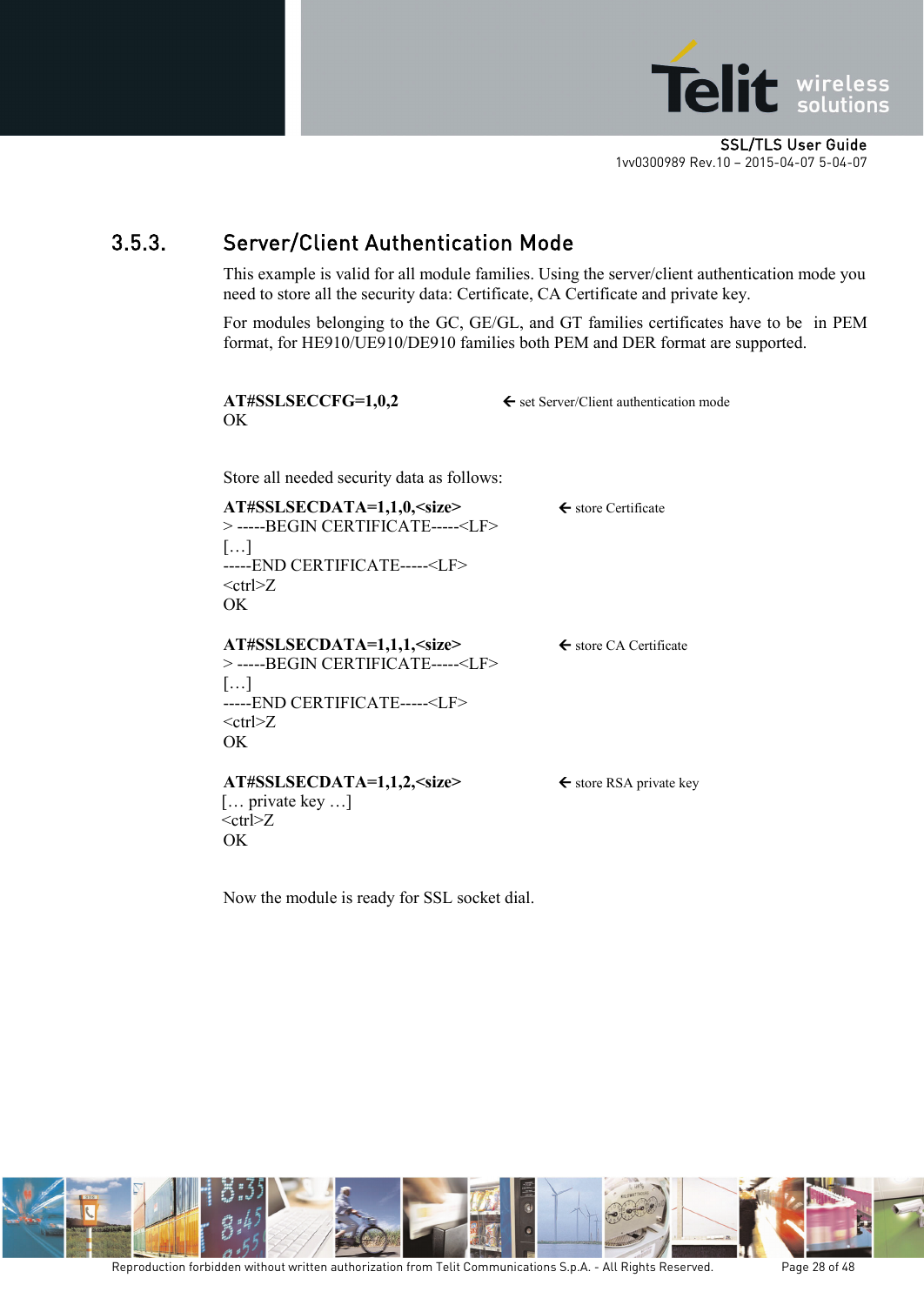

## <span id="page-28-0"></span>4. Working with SSL Socket

This section describes the command that allow the user to open an SSL socket and exchange data using it. There are two data exchange modes:

- **online mode**
- **command mode**

After the AT commands introduction, some examples are illustrated.

### <span id="page-28-1"></span>4.1. Open a Secure Socket

An SSL socket can be opened using the following command:

**AT#SSLD=<SSId>,<remotePort>,<remoteHost>,<closureType>,<mode>[,<timeout>]**

Where:

**<SSId>:** must be set to 1. It is the only Secure Socket ID available

**<remotePort>:** is the remote port of the SSL server (usually 443)

**<remoteHost>:** is the IP/hostname of the SSL server.

**<closureType>:** enable/disable the capability to restore later the session without repeating the handshake phase using the #SSLFASTD command**.** This parameter can be set only to 0 for the modules belonging to the HE910/UE910/HE920/UE910 V2/DE910 families.

**<mode>:** is the data exchange mode:

0 = **online mode**: the response message **CONNECT** is shown on success and from that moment all bytes sent to the serial port are treated as data.

1 = **command mode:** the response message **OK** is shown on success. After that, AT interpreter is still alive, and data can be exchanged by means of AT#SSLSEND and AT#SSLRECV commands.

If for any reason the handshake fails (network or remote server overload, wrong certificate, timeout expiration etcetera) an **ERROR** response message is displayed.

**<timeout>:** is the timeout of the TCP socket on which the handshake message will be sent.

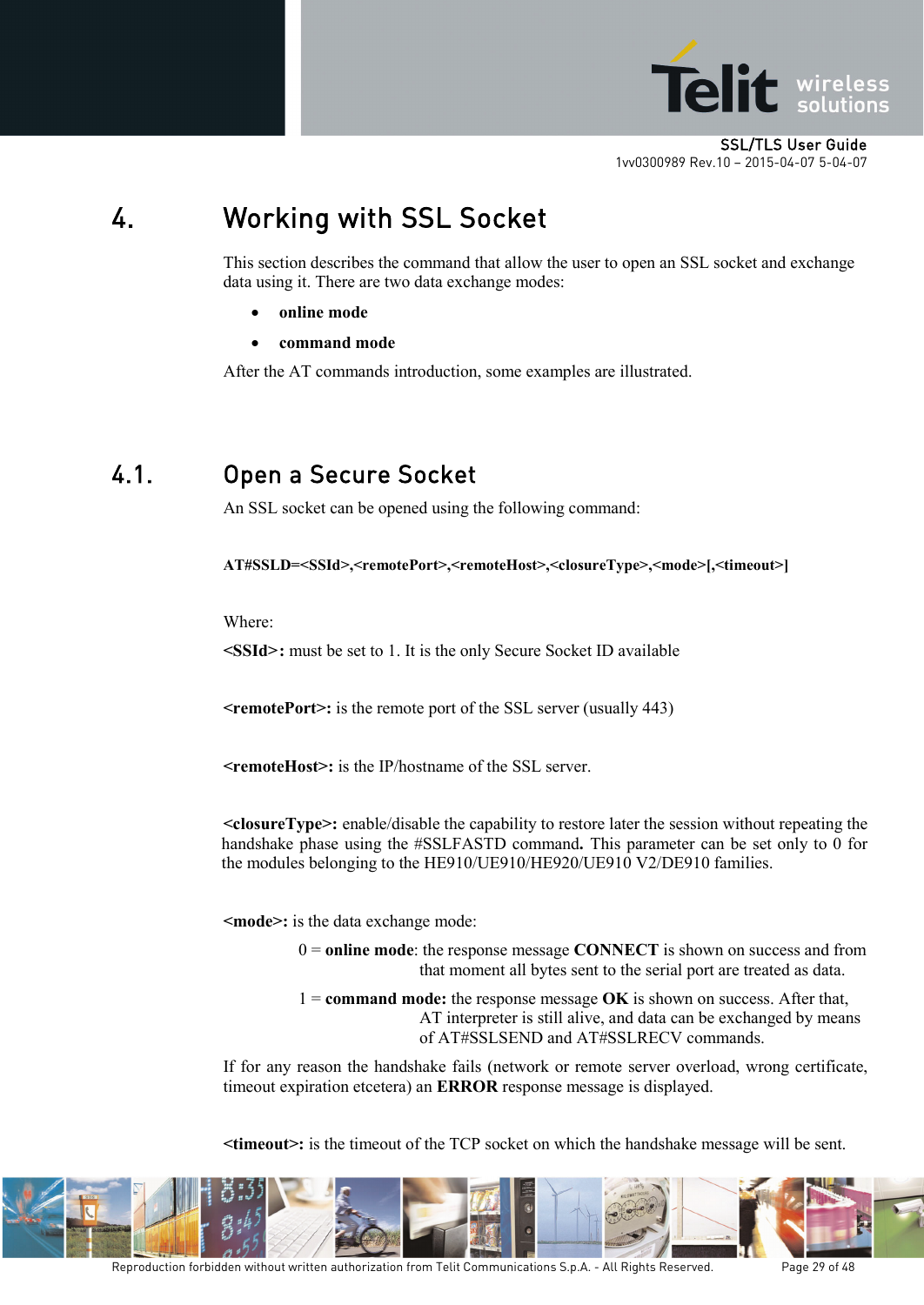

Refer to the following table to see how to manage the timeout expiration:

| Software Versions <sup>4</sup>                                                                                                                                                                                          |                                                                                                                                                                           |  |
|-------------------------------------------------------------------------------------------------------------------------------------------------------------------------------------------------------------------------|---------------------------------------------------------------------------------------------------------------------------------------------------------------------------|--|
| 10.00.xxx, and 16.00.xxx                                                                                                                                                                                                | 12.00.xxx, and 13.00.xxx                                                                                                                                                  |  |
| Modules equipped with this software version<br>provide the capability to improve the CPU clock - in<br>order to manage large certificates and avoid<br>timeout expiration - by means of the #CPUMODE=2<br>or 4 command. | Modules equipped with these SW versions provide<br>the capability to manage large certificates without<br>the use of #CPUMODE. Therefore the command is<br>not supported. |  |

### <span id="page-29-0"></span>4.2. Exchange Data through a Secure Socket

#### <span id="page-29-1"></span>4.2.1. Online Mode

After the **CONNECT** message, the user can send data to the module. Data is encrypted and sent to the server through the secure socket as soon as the packet size has been reached or the txTo timeout expires, see chapter [3.4](#page-23-0) to configure these parameters.

In **online mode** the user cannot run AT commands on the used serial port or virtual port, refer to [4] or [5] to have detailed information about the serial/virtual ports.Anyway, it is possible suspend the connection (without closing it) by sending the escape sequence  $(++)$ . After that, the module returns the **OK** response and is able to parse AT commands again.

Data mode can be restored at any time by sending the following command:

#### **AT#SSLO=<SSId>**

Where:

**<SSId>:** must be set to 1. It is the only Secure Socket ID available.

After the #SSLO restore command, the **CONNECT** message is displayed, and SSL communication can continue.

If the idle inactivity timeout expires  $(\langle maxTo \rangle)$ , see paragraph chapter [3.4\)](#page-23-0) or the remote server forces the connection closure, the **NO CARRIER** message is displayed.

4 See the Applicability Table <u>.</u>

<span id="page-29-2"></span>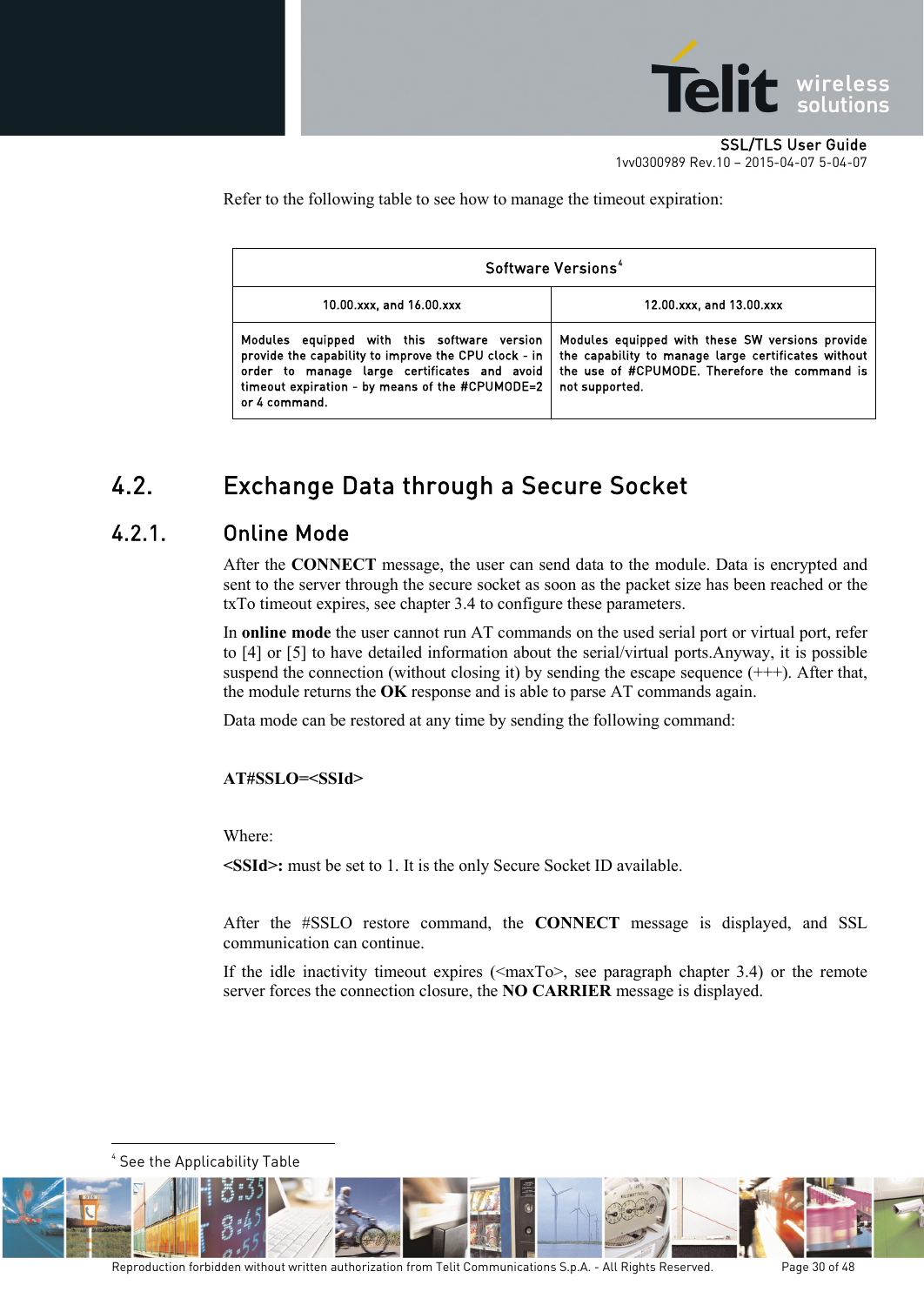

### <span id="page-30-0"></span>4.2.2. Command Mode

In **command mode** data can be exchanged through an SSL socket by means of the AT#SSLSEND, AT#SSLSENDEXT and AT#SSLRECV commands. The data exchange is performed in blocking mode.

If SSLSRING has been enabled by means of the #SSLCFG command (<sslSRingMode>set to 1 or 2), any new incoming data is notified by an URC.



*Note: at any moment the user can switch to online mode by sending the AT#SSLO command (described in the previous paragraph).*

#### <span id="page-30-1"></span>4.2.2.1. Send Data

Use the following command to send data:

**AT#SSLSEND=<SSId>[,<Timeout>]**

Where:

**<SSId>:** must be set to 1. It is the only Secure Socket ID available.

**<Timeout>:** is the maximum blocking timeout. It can be omitted, and in this case the default timeout set via AT#SSLCFG will be used (<defTo>, refer to chapter [3.4\)](#page-23-0).

After the '>' prompt the data to be sent can be entered. To complete the operation send <ctrl>Z, then the data is forwarded through the secure socket.

Response:

**OK** on success

**ERROR** on failure

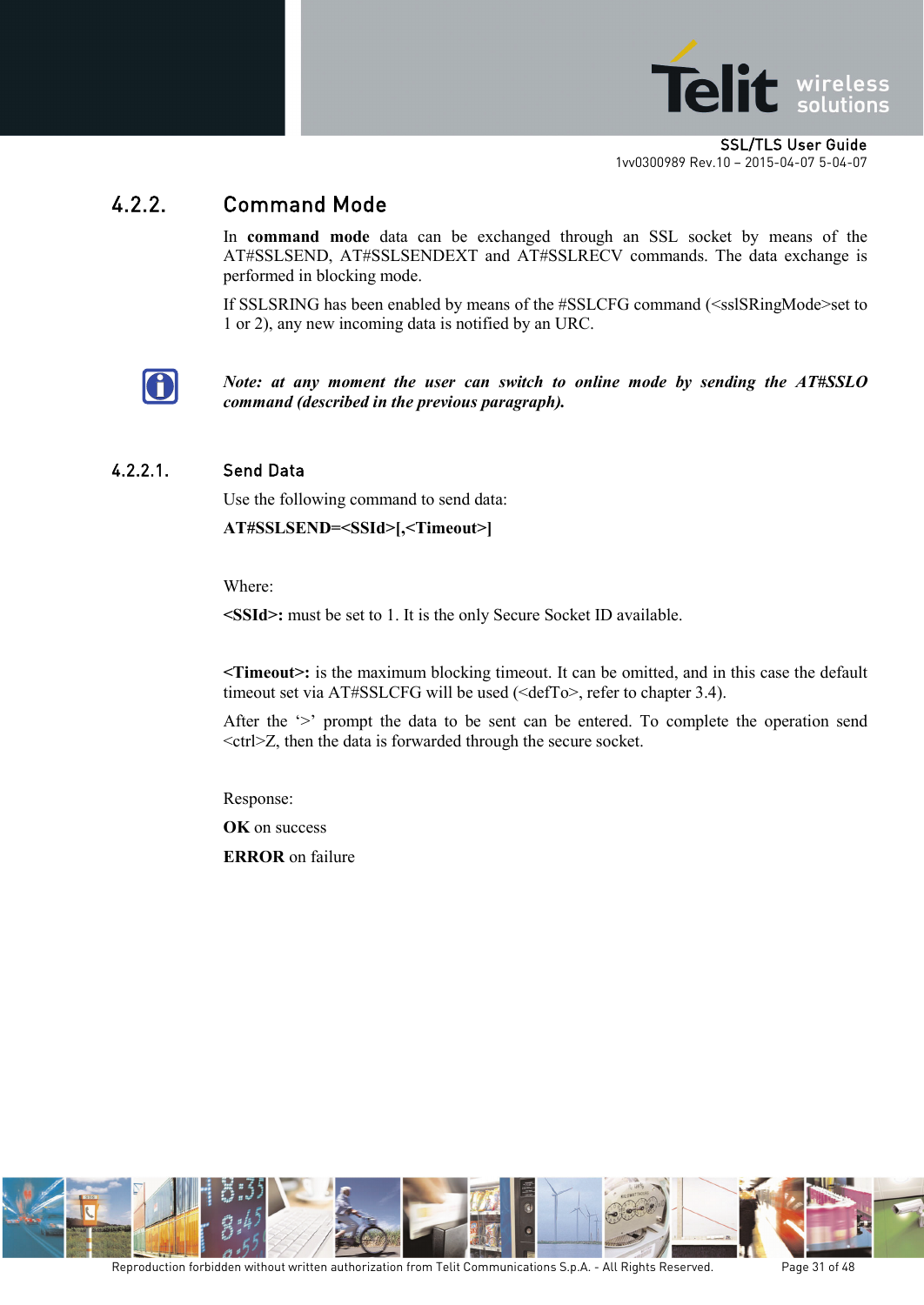

#### <span id="page-31-0"></span>4.2.2.2. Receive Data

Data can be received in two different ways: by means of #SSLRECV AT command (the "standard" way) or reading data from the SSLSRING unsolicited message.

4.2.2.2.1. Using AT Command

Use the following command to receive data:

**AT#SSLRECV=<SSId>,<MaxNumByte>[,<Timeout>]**

Where:

**<SSId>:** must be set to 1. It is the only Secure Socket ID available.

**<MaxNumByte>:** is the maximum number of bytes that will be read from socket. The user can set it according to the expected amount of data.

**<Timeout>:** is the maximum blocking timeout. It can be omitted, and in this case the default timeout set via AT#SSLCFG will be used (<defTo>, refer to chapter [3.4\)](#page-23-0).

On success, the data is displayed in the following format:

**#SSLRECV: <numBytesRead>** … received data …. OK

Where:

**<numBytesRead>** is the number of bytes actually read (equal or less than **<MaxNumBytes>**.

If the timeout expires, the module displays the following response

**#SSLRECV: 0** TIMEOUT

OK

The **ERROR** message is displayed on failure.

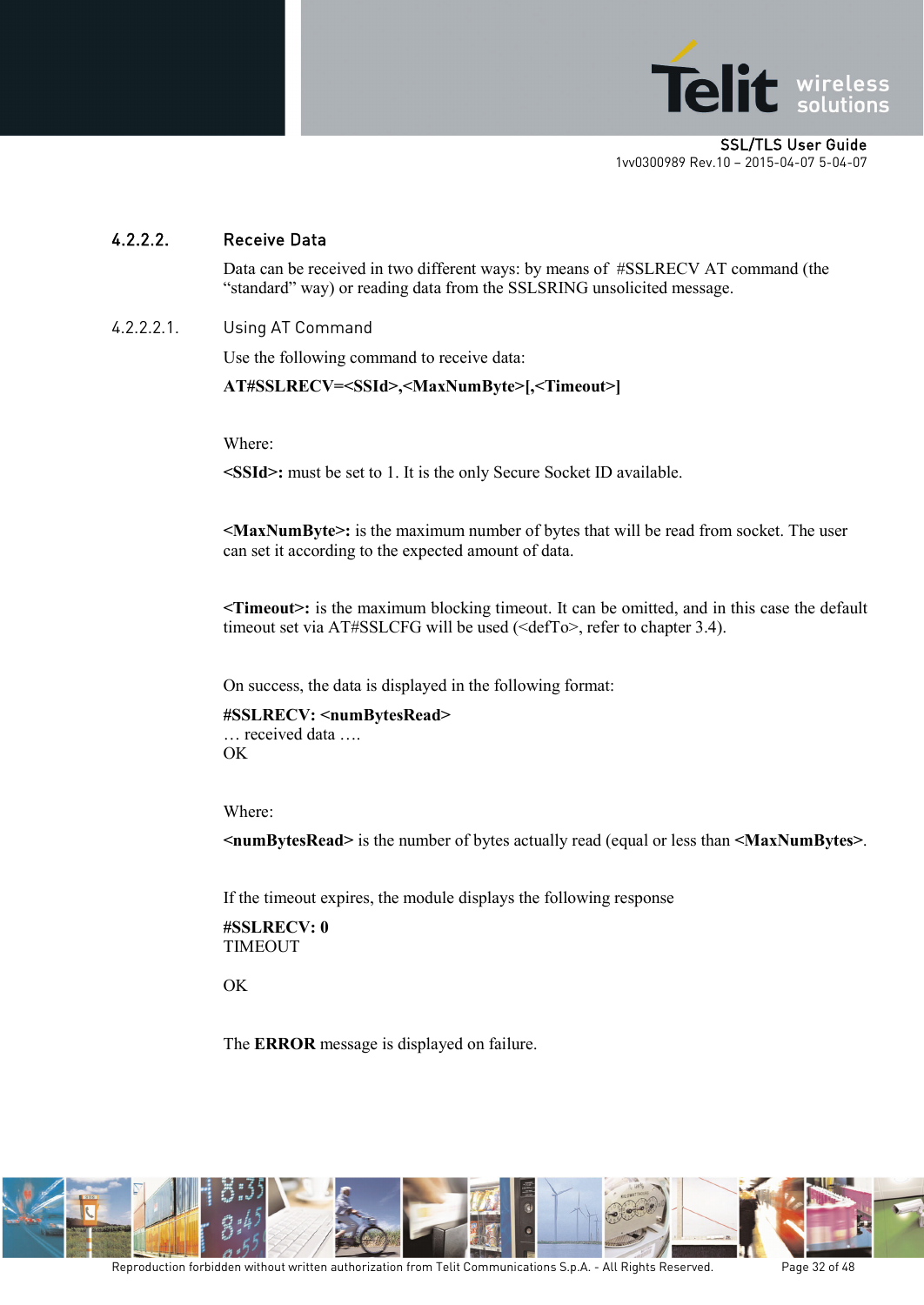

#### 4.2.2.2.2. Using SSLSRING mode 2

The SSLSRING unsolicited message, if enabled, notifies the user about any new incoming data. Configuring <sslSRingMode>=2 by means of the #SSLCFG command (see chapter [3.4\)](#page-23-0) data is presented directly in the URC in this format:

#### **SSLSRING:<SSId>,<dataLen>,<data>**

Where:

**<SSId>:** is the secure socket and ts value is always 1 (it is the only available Secure Socket ID).

**<dataLen>:** is the number of bytes presented in the current URC. Its maximum value within a single unsolicited message is 256.

*Note: for HE910/UE910 families maximum value is 1300*

**<data>:** <dataLen> bytes of data, shown in ASCII format.



*Warning - the product series HE920 / UE910 V2/ DE910 do not support 4.2.2.2.2*

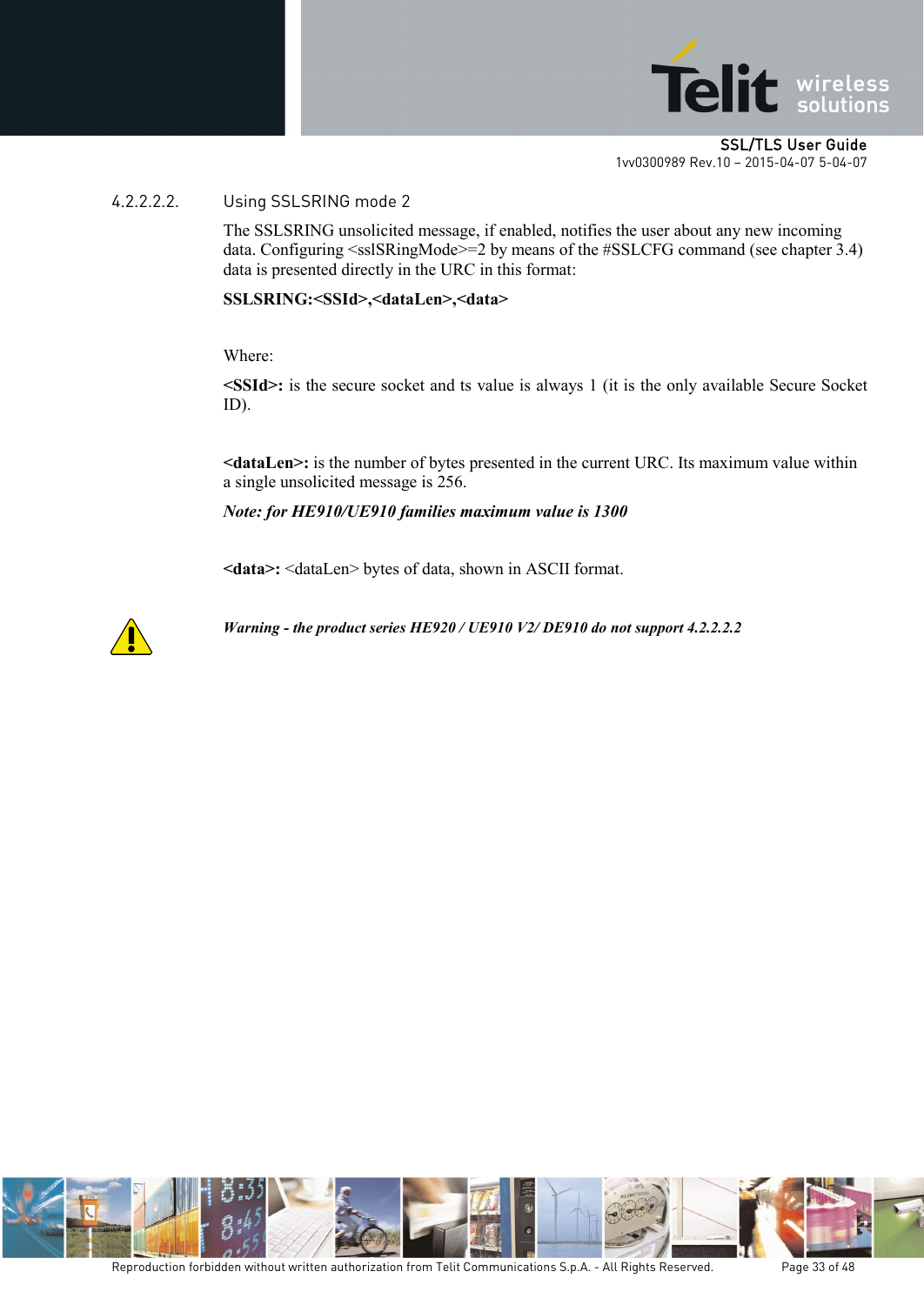

## <span id="page-33-0"></span>4.3. Close a Secure Socket

The SSL socket can be closed by means of the following command:

**AT#SSLH=<SSId>,<closureType>**

Where:

**<SSId>:** must be set to 1. It is the only Secure Socket ID available

**<closureType>:** enable/disable the capability to restore later the session without repeating the handshake phase using the #SSLFASTD command**.** This parameter can be set only to 0 for the modules belonging to the HE910/UE910/HE920/UE910 V2/DE910 families.

If the socket has been opened in **online mode**, the user needs to send the escape sequence (+++) before closing it with #SSLH, unless the communication is remotely closed or the idle inactivity timeout expires (NO CARRIER message).

If the socket has been opened in **command mode**, when communication is remotely closed and all data have been retrieved (#SSLRECV), you can close on client side also and NO CARRIER message is displayed.

At any moment, it is also possible to close the socket on client side by means of AT#SSLH.

### <span id="page-33-1"></span>4.4. Perform a Fast Dial

The restore of a previous session avoids full handshake and performs a fast dial, which saves time and reduces the TCP payload.

The restoring is accomplished by means of the AT#SSLFASTD command, which can be used if #SSLD or #SSLH command have been entered with  $\leq$ closureType $\geq$  parameter set to  $=1$ , refer to chapters [4.1](#page-28-1) and [4.3](#page-33-0) respectively. In this case, the previous data security is not deleted on socket closure.



*Warning: this command is not provided by the HE910/UE910 / HE920 / UE910 V2/ DE910 families*

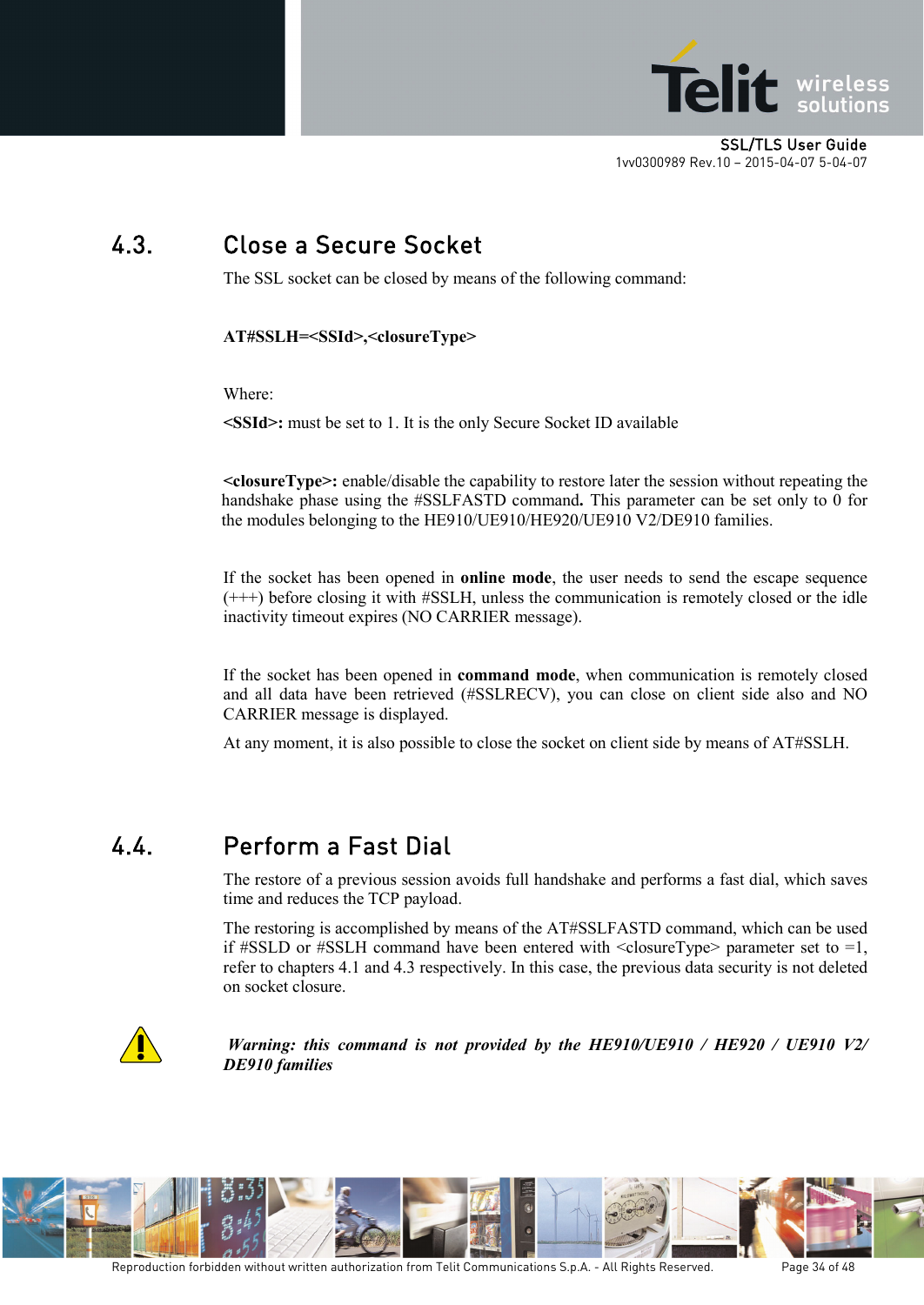

The syntax of the command is:

**AT#SSLFASTD=<SSId>,<connMode>,<Timeout>**

Where:

**<SSId>:** must be set to 1. It is the only Secure Socket ID available

 $\le$ **connMode>:** is the data exchange mode (0 = **online mode**, 1 = **command mode**).

**<Timeout>:** is the maximum blocking timeout. It can be omitted, and in this case the default timeout set via AT#SSLCFG will be used (<defTo>, refer to chapter [3.4\)](#page-23-0).

### <span id="page-34-0"></span>4.5. Examples

In the next sub-sections are described examples concerning the AT commands introduced in the previous chapters.

### <span id="page-34-1"></span>4.5.1. Online Mode Communication

In the following example it is assumed that the socket is opened and connected to the IP 123.124.125.126, where there's an SSL server listening at port 443. After data exchange the connection is suspended, the AT#SSLS command is entered to check the SSL status, and then the data mode is restored using AT#SSLO command. At the end the SSL socket is closed. Moreover, suppose that the PDP context activation, SSL socket enabling, and SSL socket security configuration are already performed.

Modules belonging to the GC, GE/GL, GT, and HE910/UE910/ HE920 / UE910 V2/ DE910 families:

**AT#SSLD=1,443,"123.124.125.126",0,0**  $\leftarrow$  Open the SSL socket in on line mode **CONNECT**

.. [bidirectional data exchange]

OK

..

 $\{\text{send }+++\}$   $\leftarrow$  Suspend the connection

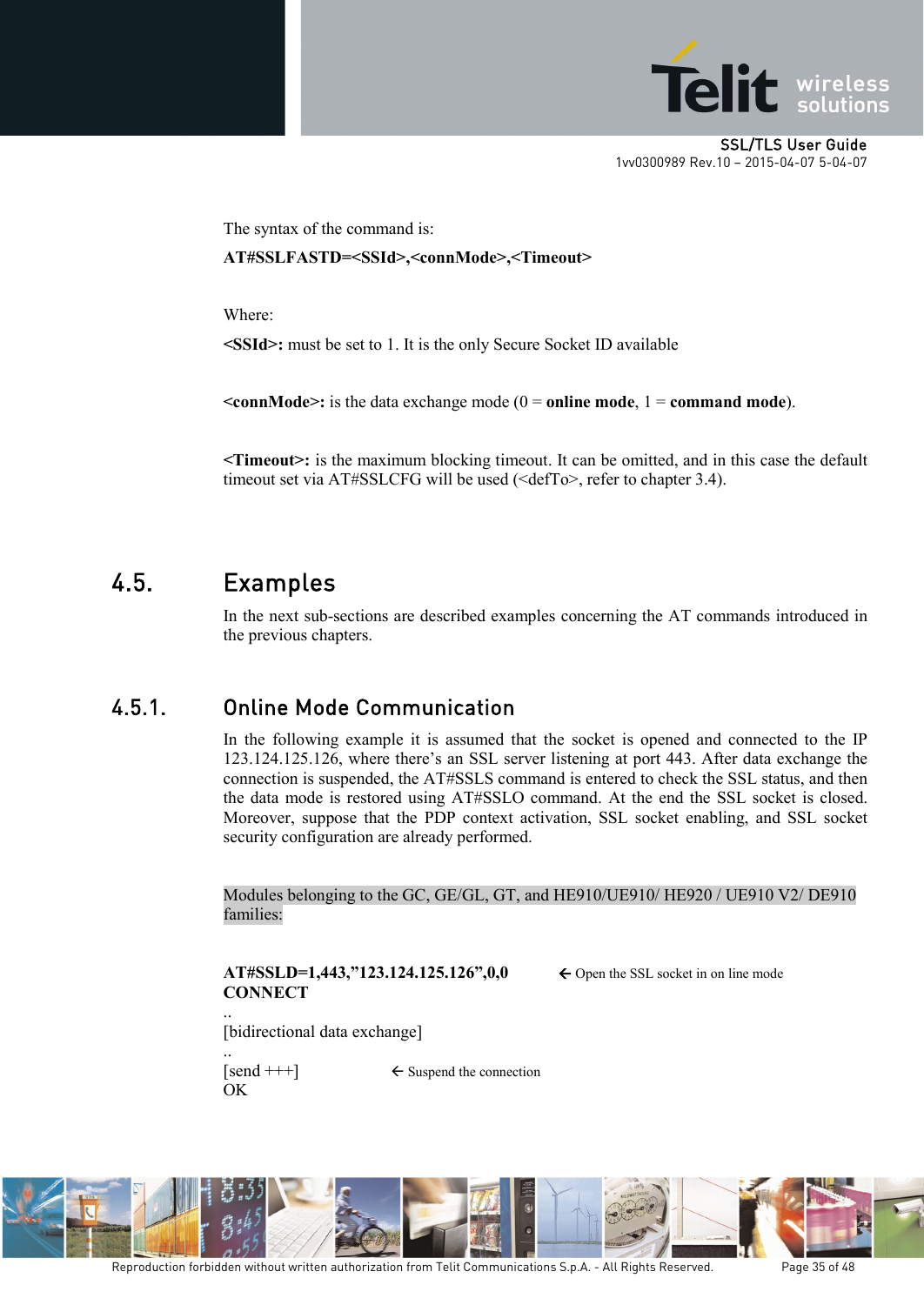

| AT#SSLS=1<br>$\#SSLS: 1,2, <$ cipher suite><br>OK. | $\leftarrow$ Query the status of the Secure Socket Id = 1<br>$\leftarrow$ the connection is open   |
|----------------------------------------------------|----------------------------------------------------------------------------------------------------|
| AT#SSLO=1<br><b>CONNECT</b>                        | $\leftarrow$ Restore the connection                                                                |
| [bidirectional data exchange]                      |                                                                                                    |
| $\lceil$ send +++ $\rceil$<br>OK.                  | $\leftarrow$ Suspend again the connection                                                          |
| $AT#SSI.H=1$<br>ОK                                 | $\leftarrow$ Close SSL socket                                                                      |
| AT#SSLS=1<br>$\#SSLS: 1,1$<br>OK.                  | $\leftarrow$ Query the status of the Secure Socket Id = 1<br>$\leftarrow$ the connection is closed |

### <span id="page-35-0"></span>4.5.2. Command Mode Communication

In the following example it is assumed that the socket is opened and connected to the IP 123.124.125.126, where there's an SSL server listening at port 443. The data exchange is performed via #SSLSEND, #SSLSENDEXT and #SSLRECV commands. At the end the SSL socket is closed. Moreover, suppose that the PDP context activation, SSL socket enabling, and SSL socket security configuration are already performed.

Modules belonging to the GC, GE/GL, GT, and HE910/UE910 / HE920 / UE910 V2/ DE910 families:

**AT#SSLD=1,443,"123.124.125.126",0,1** ← Open the SSL socket in command mode OK

#SSLS: 1,2,  $\le$  cipher\_suite>  $\le$  the connection is open OK

**AT#SSLS=1**  $\leftarrow$  Query the status of the Secure Socket Id = 1

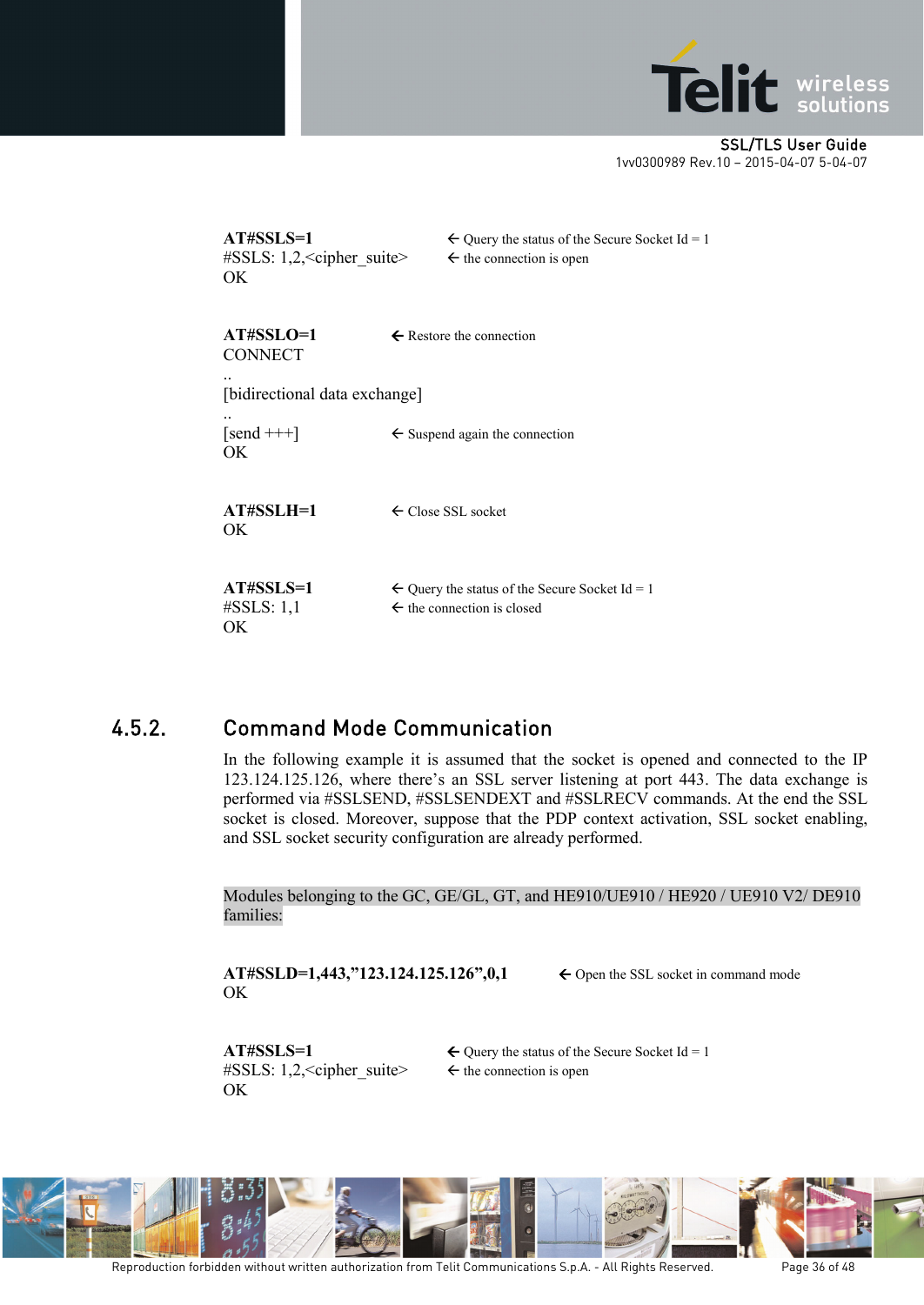

**AT#SSLSEND=1** ← Sending data  $>$  Send this string to the SSL server! $\leq$ ctrl $>$ Z OK

**AT#SSLRECV=1,15** ← Receiving data #SSLRECV: 0 OK

TIMEOUT  $\leftarrow$  The server has not sent a response within the timeout

**AT#SSLRECV=1,15** #SSLRECV: 15 Response of the  $\leftarrow$  Received data OK

**AT#SSLRECV=1,15** #SSLRECV: 6 server!  $\leftarrow$  Received data **OK** 

**"**Response of the server!" is the string sent by the server

OK

**AT#SSLH=1** Close SSL socket



*Note: if remote server closes data communication at the end of its data sending and no more data are available to be retrieved, communication is closed on client side also. NO CARRIER message is displayed, and then no #SSLH is needed.*

### <span id="page-36-0"></span>4.5.3. Sending/Receiving Data in Command Mode

In the following example it is assumed that the socket is opened and connected to the IP 123.124.125.126, where there's an SSL server listening at port 443. After data exchange in online mode the connection is suspended and is entered the command mode. In the command mode the AT interface is active and by means of the #SSLSEND, #SSLSENDEXT and #SSLRECV commands it is possible to continue to receive and send data using the SSL socket that is still connected. At the end the SSL socket is closed. Moreover, suppose that the PDP context activation, SSL socket enabling, and SSL socket security configuration are already performed.

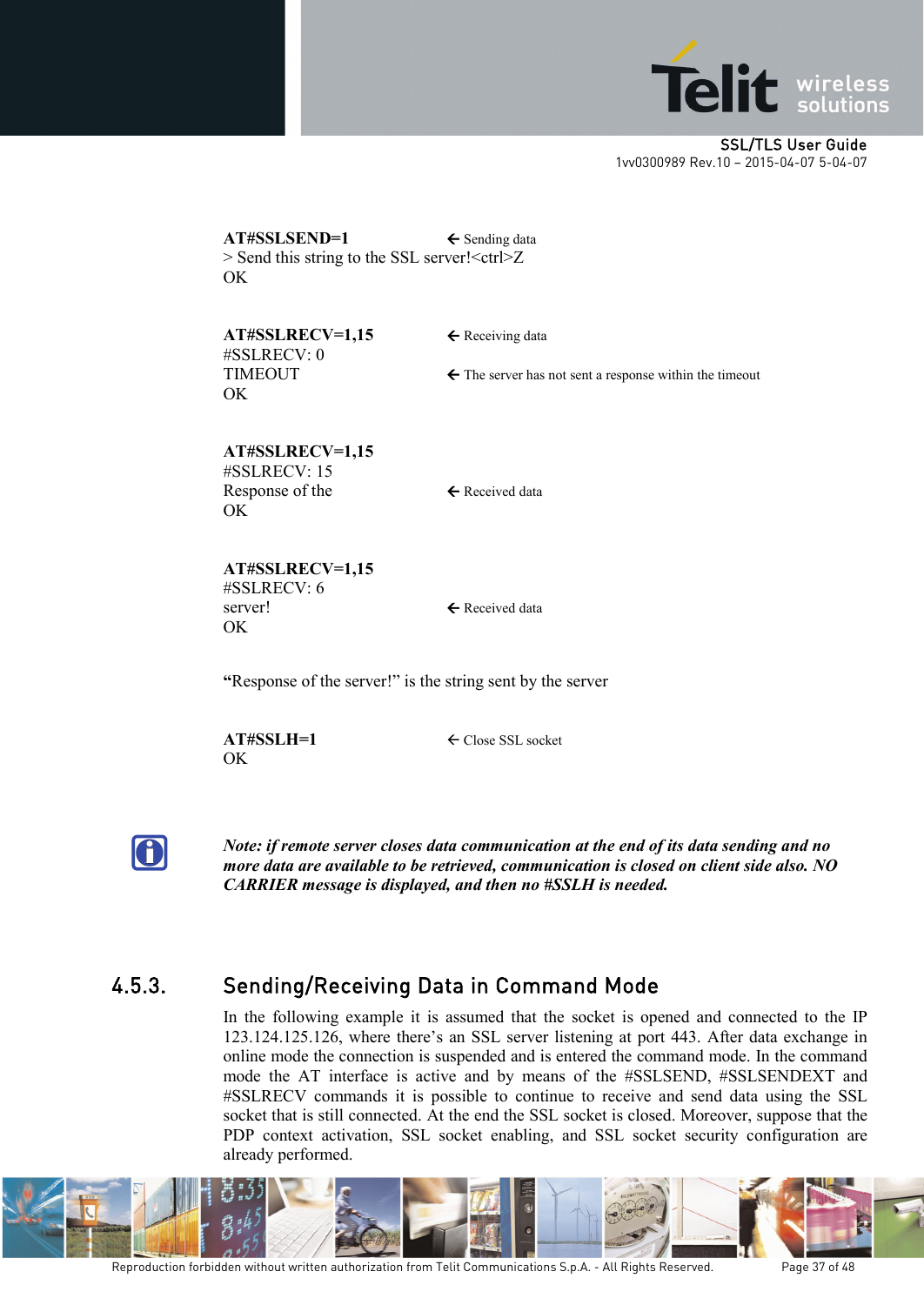

Modules belonging to the GC, GE/GL, GT, and HE910/UE910 / HE920 / UE910 V2/ DE910 families:

**AT#SSLD=1,443,"123.124.125.126",0,0** ← Open the SSL socket in Online Mode **CONNECT** 

[bidirectional data exchange]

**..** OK

**..**

 $[send +<sup>+</sup>]$   $\leftarrow$  Suspend the connection and enter into Command Mode

#SSLS: 1,2,  $\lt$  cipher suite>  $\lt$  The connection is open OK

**AT#SSLS=1**  $\leftarrow$  Query the status of the Secure Socket Id = 1

**AT#SSLSEND=1**  $\leftarrow$  AT interface is still active. Send data in Command Mode > Send data in command mode!<ctrl>Z OK

#SSLRECV: 24 Response in command mode OK

**AT#SSLRECV=1,100** ← AT interface is still active. Receive data in Command Mode

**AT#SSLH=1** Close SSL socket OK

G

*Note: if remote server closes data communication at the end of its data sending and no more data are available to be retrieved, communication is closed on client side also. NO CARRIER message is displayed, and then no #SSLH is needed.*

### <span id="page-37-0"></span>4.5.4. Working in command mode using SSLSRING

The following example shows how to take advantage of the unsolicited SSLSRING feature. Mode 1 and mode 2 are shown: both of them notify any incoming new record, but mode 2 shows also data, so #SSLRECV command hasn't to be used anymore.

OK

**AT#SSLCFG=1,1,300,90,100,50,1** Configure SSLSRING mode 1: only SSId and dataLen

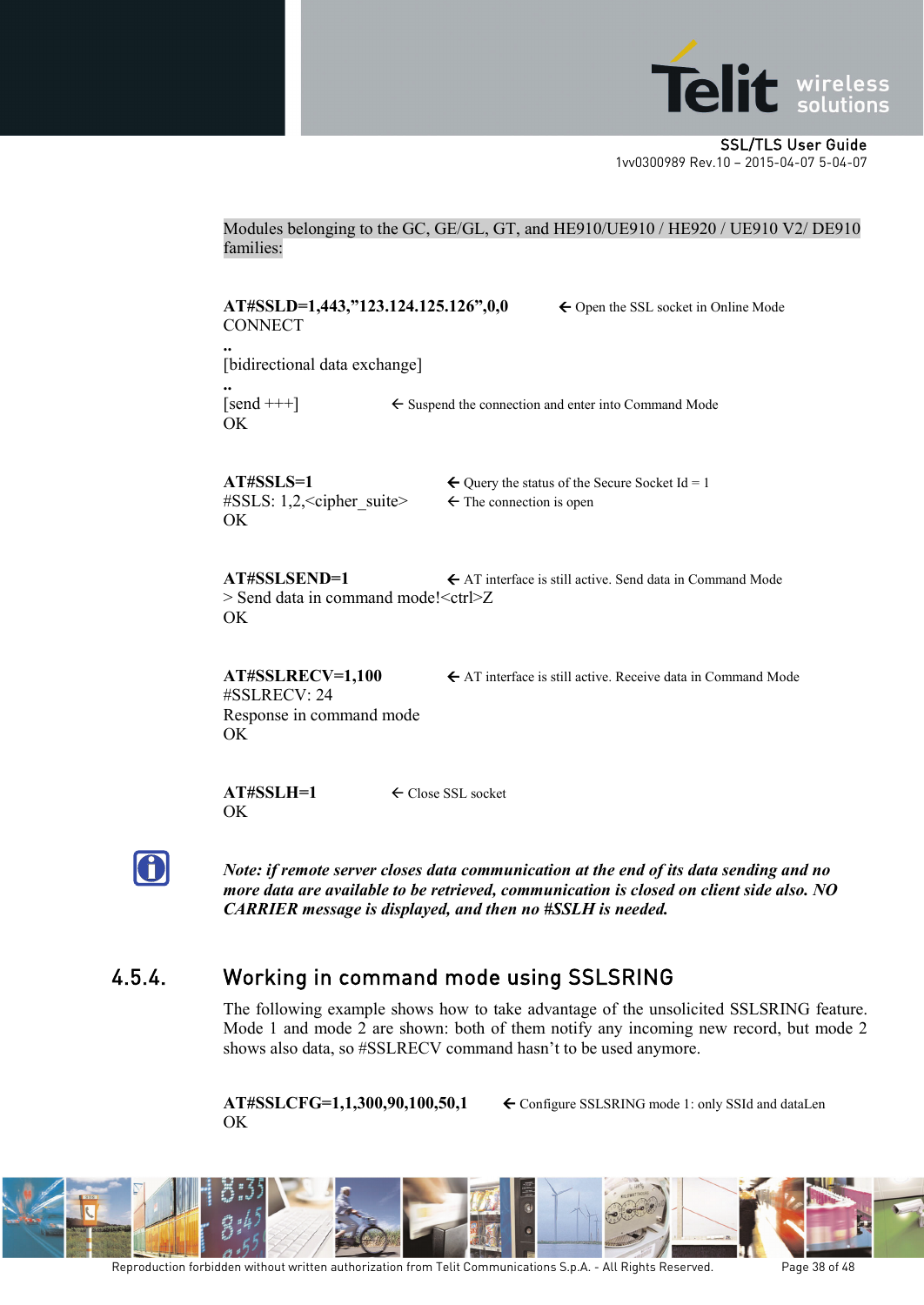

| AT#SSLD=1,443,"123.124.125.126",0,1<br><b>OK</b>                                                                       | ← Open the SSL socket in Command Mode                         |  |
|------------------------------------------------------------------------------------------------------------------------|---------------------------------------------------------------|--|
| AT#SSLSEND=1<br>$>$ Make a request to the server $<$ ctrl $>$ Z<br>OK                                                  | ← Send data in Command Mode                                   |  |
| <b>SSLSRING: 1,400</b>                                                                                                 | $\leftarrow$ 400 bytes are ready to be read                   |  |
| AT#SSLRECV=1,300<br>#SSLRECV: 300<br>$<300$ bytes $>$<br>OK                                                            | $\leftarrow$ Read only a portion of received data             |  |
| <b>SSLSRING: 1,100</b>                                                                                                 | ← New SSLSRING with remaining data                            |  |
| AT#SSLRECV=1,100<br>#SSLRECV: 100<br>$<$ 100 bytes $>$<br>OK                                                           | ← Read remaining data                                         |  |
| <b>NO CARRIER</b>                                                                                                      | $\leftarrow$ In this example the server closes the connection |  |
| AT#SSLCFG=1,1,300,90,100,50,2<br>← This time configure SSLSRING mode 2: also data in it<br>OK                          |                                                               |  |
| AT#SSLD=1,443,"123.124.125.126",0,1<br>OK                                                                              | ← Open the SSL socket in Command Mode                         |  |
| AT#SSLSEND=1<br>$\leftarrow$ Send data in Command Mode<br>$>$ Make the same request to the server $<$ ctrl $>$ Z<br>OK |                                                               |  |
| SSLSRING: 1,256,<256 bytes>                                                                                            | $\leftarrow$ First chunk of 256 bytes                         |  |
| <b>SSLSRING: 1,144, &lt;144 bytes&gt;</b>                                                                              | $\leftarrow$ First chunk of 256 bytes                         |  |
| <b>NO CARRIER</b>                                                                                                      | $\leftarrow$ In this example the server closes the connection |  |

*Note: for HE910/UE910 families, chunk size is 1300 bytes*

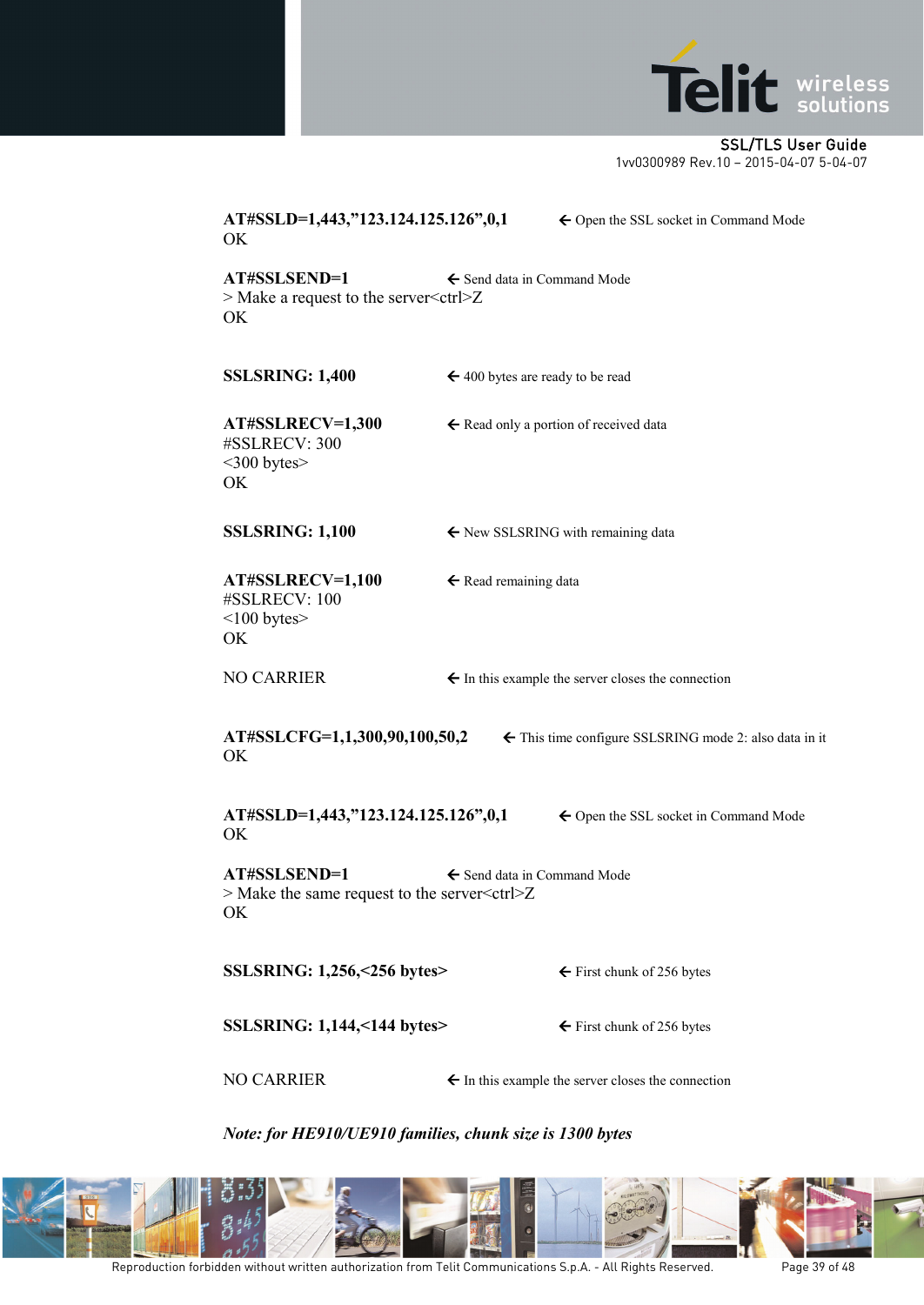

In the next examples it is assumed to use modules belonging to the UE910 V2/ DE910 families:

OK

**AT#SSLCFG=1,1,300,90,100,50,1** Configure SSLSRING mode 1: only SSId and dataLen

**AT#SSLD=1,443,"123.124.125.126",0,1** ← Open the SSL socket in Command Mode OK

**AT#SSLSEND=1** ← Send data in Command Mode > Make a request to the server < ctrl > Z OK

**SSLSRING:** 1,400  $\leftarrow$  400 bytes are ready to be read

AT#SSLRECV=1,400 ← Read only a portion of received data #SSLRECV: 300 <300 bytes> OK

**SSLSRING: 1,100**  $\leftarrow$  New SSLSRING with remaining data

**AT#SSLRECV=1,100 ← Read remaining data** #SSLRECV: 100  $<$ 100 bytes $>$ OK

NO CARRIER  $\leftarrow$  In this example the server closes the connection

In the next examples it is assumed to use modules belonging to the HE920:

**AT#SSLCFG=1,1,300,90,100,50,1** Configure SSLSRING mode 1: only SSId OK

**AT#SSLD=1,443,"123.124.125.126",0,1** ← Open the SSL socket in Command Mode OK

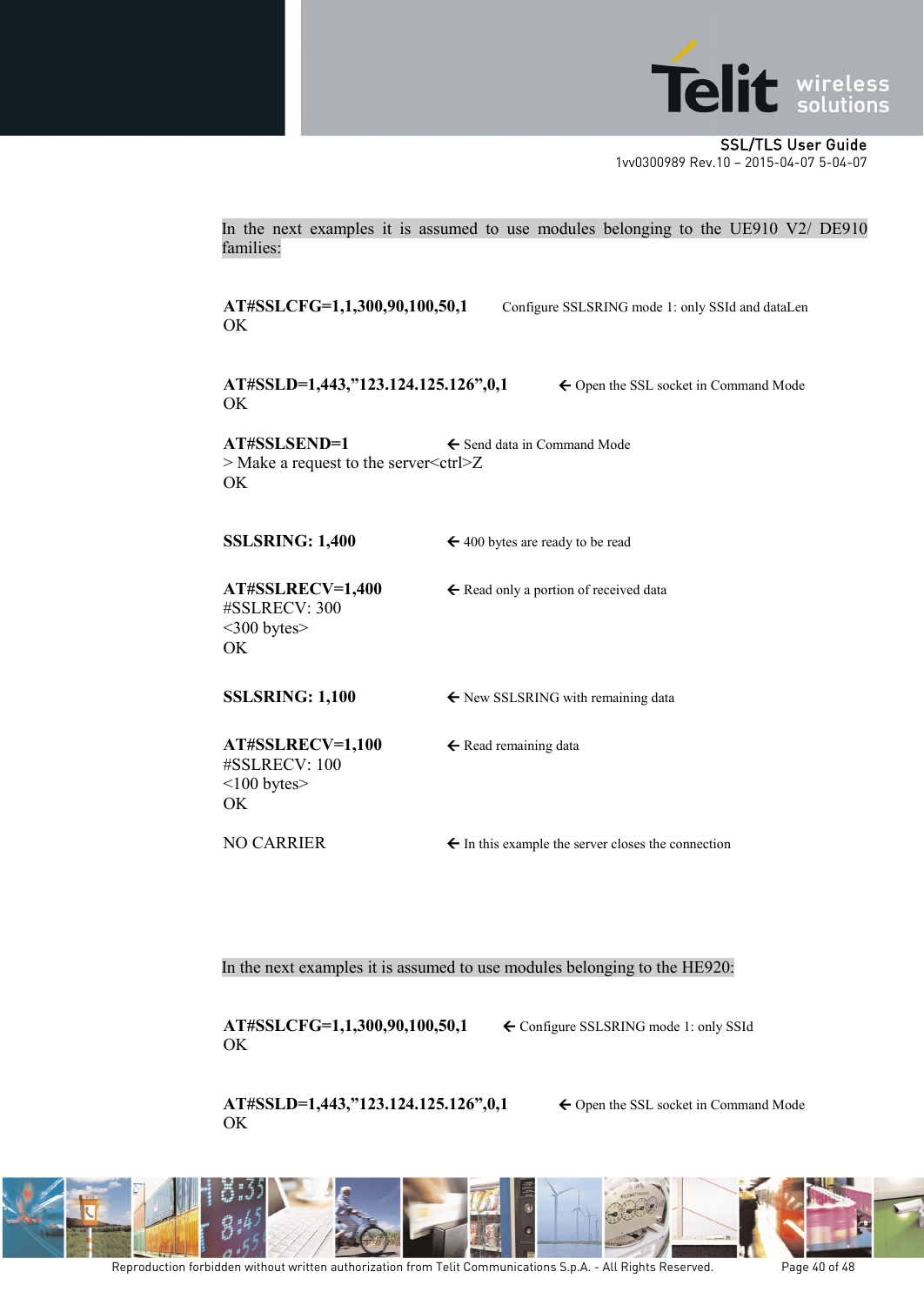

**AT#SSLSEND=1** ← Send data in Command Mode > Make a request to the server<ctrl>Z OK

**SRING:** 1  $\leftarrow$  ready to be read

AT#SSLRECV=1,400 ← Read only a portion of received data #SSLRECV: 300 <300 bytes> OK

**SRING:** 1  $\leftarrow$  New SRING

**AT#SSLRECV=1,100 ← Read remaining data** #SSLRECV: 100  $\leq$ 100 bytes $>$ OK

NO CARRIER  $\leftarrow$  In this example the server closes the connection

### <span id="page-40-0"></span>4.5.5. Open an SSL Socket and Restore it later

In the following example it is assumed that the socket is opened and connected to the IP 123.124.125.126, where there's an SSL server listening at port 443; in addition suppose that the <closureType> parameter is set to 1. Data exchange is performed in **online mode**, and then the socket is closed and reopened via #SSLFASTD command. After a new data exchange the socket is closed definitively. Moreover, suppose that the PDP context activation, SSL socket enabling, and SSL socket security configuration are already performed.

Modules belonging to the GC, GE/GL, GT:

**AT#SSLD=1,443,"123.124.125.126",1,0** ← Open the SSL socket in Online Mode **CONNECT** 

[bidirectional data exchange]

..

..  $[send +<sup>+</sup>]$   $\leftarrow$  Suspend the connection and enter into Command Mode OK



Reproduction forbidden without written authorization from Telit Communications S.p.A. - All Rights Reserved. Page 41 of 48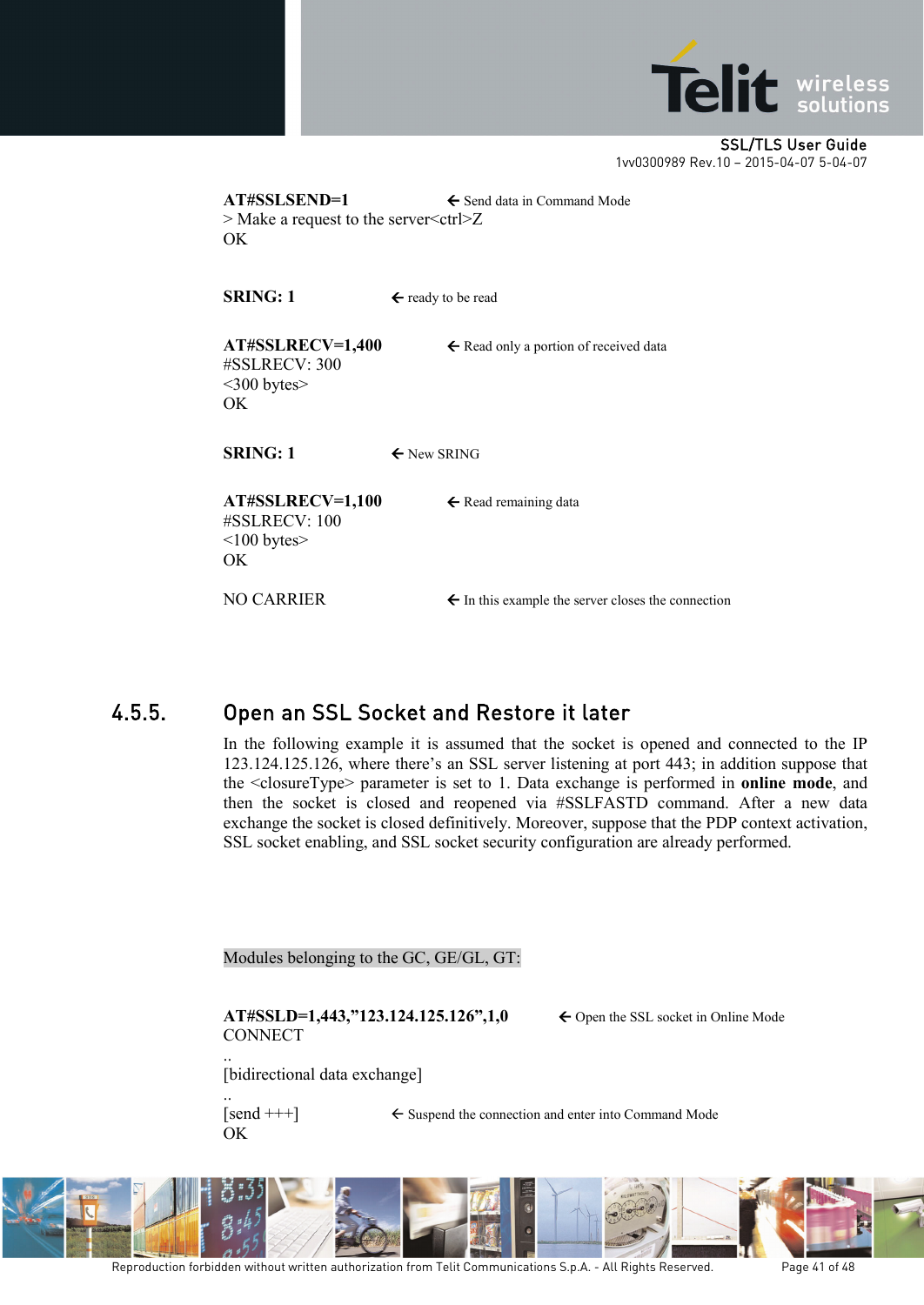

**AT#SSLH=1** Close SSL socket **OK** 



*Warning: HE910/UE910/HE920/UE910 V2/DE910 families do not support #SSLFASTD command.*

**AT#SSLFASTD=1,0**  $\leftarrow$  Restore the session in Online Mode

[bidirectional data exchange]

.. **OK** 

..

 $\{\text{send }+++\}$   $\leftarrow$  Suspend the connection

OK

**AT#SSLH=1,0** ← Force definitive closure

### <span id="page-41-0"></span>4.5.6. Connect to an HTTPS Server

Referring to the example illustrated in chapter [3.3.1:](#page-20-0) it is assumed that you have got the CA Certificate. Moreover, suppose that the PDP context activation and SSL socket enabling are already performed.

The following SSL commands perform: the configuration of the SSL socket in server authentication mode, the storing of the CA certificate, the opening of the socket and starting of the data exchange. After that, the HTTPS server responds to the module and closes the socket.

OK

…………

 $AT#S SLSECCFG=1,0,1$   $\leftarrow$  Set Server Authentication Mode

 $AT#S SLSECDATA=1,1,1,1760$   $\leftarrow$  Store the CA Certificate > -----BEGIN CERTIFICATE-----

Write the certificate got by using the procedure describe in chapter [3.3.1](#page-20-0)

………. -----END CERTIFICATE-----  $<$ ctrl $>Z$ OK

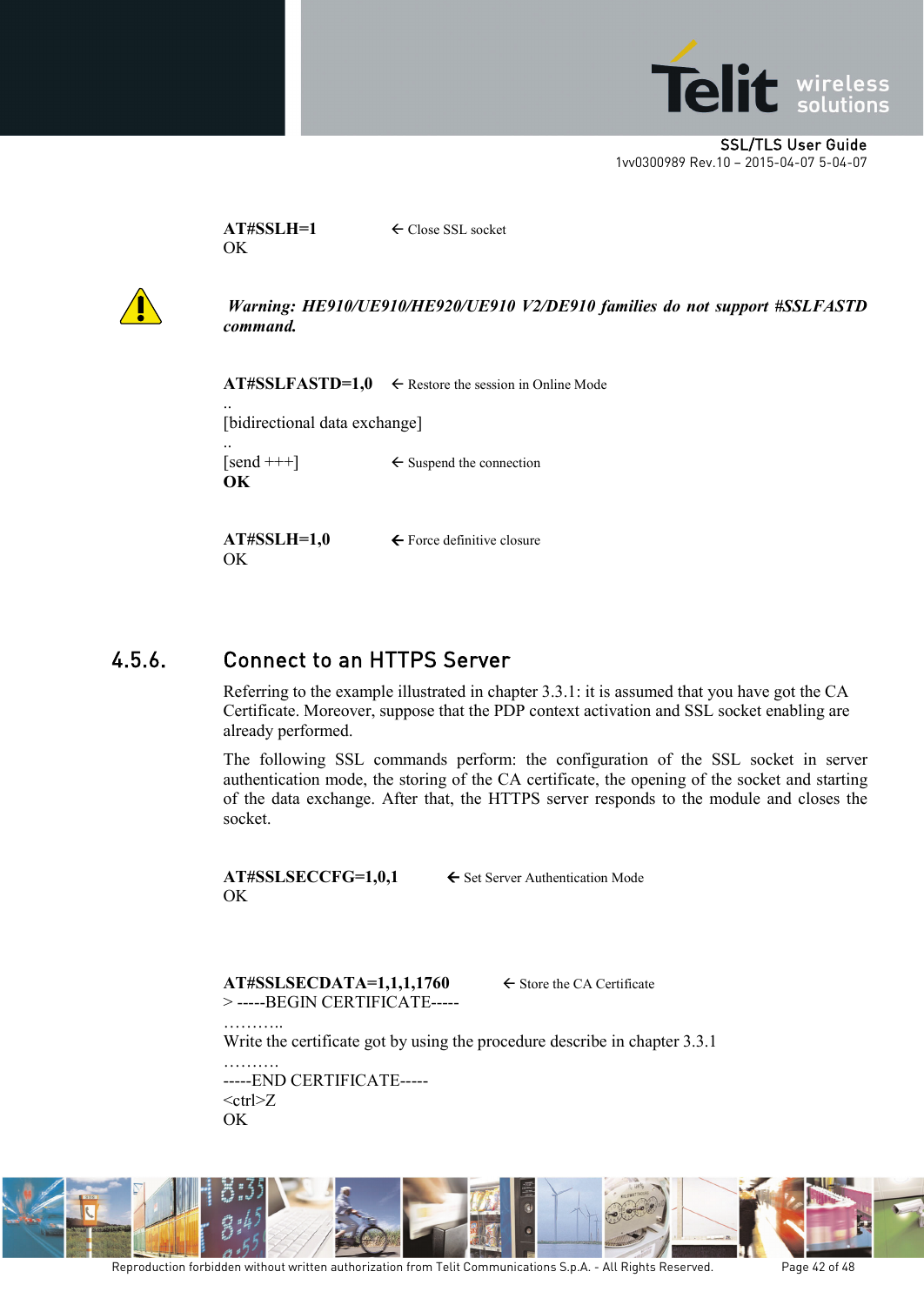

 $AT#SSLD=1,443,"$ **www.---",0,0**  $\leftarrow$  Open the SSL socket in Online Mode **CONNECT** 

The module receives from the HTTPS server a response

……<br>NO CARRIER

……

 $\epsilon$  Server remote closure: some servers are configured in order to close the socket after a single request.

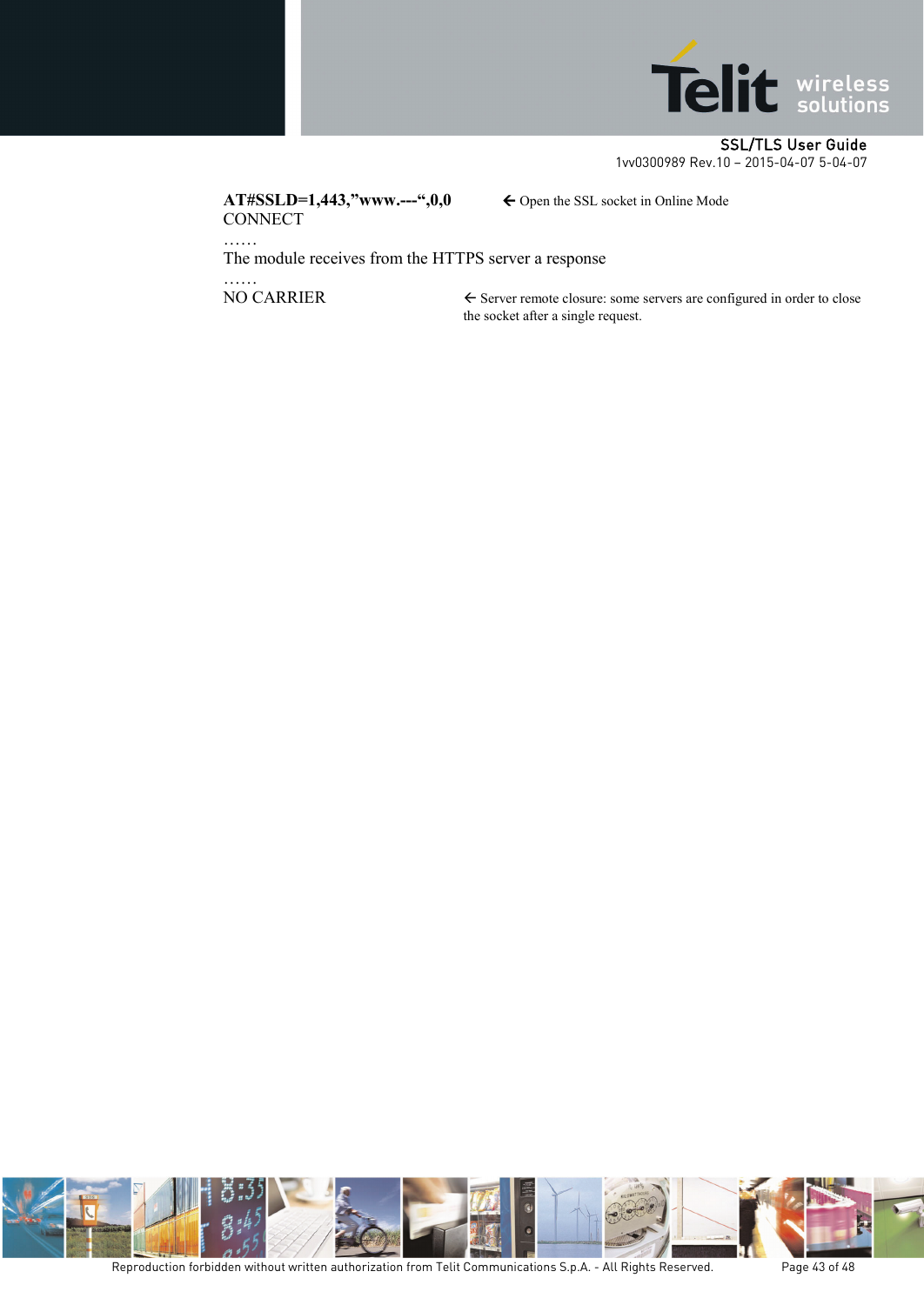![](_page_43_Picture_0.jpeg)

## <span id="page-43-0"></span>5. FTP with TLS

FTPS is useful when an application needs to connect securely using FTP. As described in RFC 4217, FTPS permits authentication, integrity and confidentiality during an FTP connection over a SSL/TLS secure socket. The Telit's modules support the explicit mode, as described in RFC 4217, in this mode the FTPS client must explicitly request security from an FTPS server (implicit mode is a deprecated). When FTPS connection is opened towards an FTPS server, FTP command AUTH (refer to RFC2228, and RFC4217) is sent to the server to explicitly request a secure FTP connection.

To enable an FTPS connection it is necessary to follow the steps below:

- Use the AT#FTPCFG command to enable FTPS security.
- Use AT#SSLSECCFG and AT #SSLSECDATA commands to configure the SSL, see chapters [3.2](#page-15-0) and [3.3.](#page-17-0)

As usual, use the FTP commands to open control connection and data connection. When #FTPOPEN is used, FTPS connection is opened toward the FTPS server. Any subsequent data port opening (#FTPLIST, #FTPGET, #FTPPUT, …) will be in protected mode.

No TLS session reuse is performed when data connection is opened: two TLS sessions are performed within an FTP session, one for control and one for data port. Server shall be configured so that TLS reuse is not required.

The same certificates saved via #SSLSECDATA command are used for both TLS sessions, as strongly recommended by RFC 4217.

![](_page_43_Picture_10.jpeg)

-

Example for modules belonging to the GC, GE/GL, GT, and HE910/UE910 families *Warning: the HE920/UE910 V2/DE910 series do not support this functionality*

**AT#FTPCFG=<tout>,<IPPignoring>,1** ← Enable the FTPS security OK

OK

 $AT#SSLSECCFG=1,0,1$   $\leftarrow$  Set Server Authentication Mode

 $AT#S SLSECDATA=1,1,1,1159$  $AT#S SLSECDATA=1,1,1,1159$  $AT#S SLSECDATA=1,1,1,1159$   $\leftarrow$  store CA Certificate<sup>5</sup> > -----BEGIN CERTIFICATE----- […] -----END CERTIFICATE-----  $<$ ctrl $>$ Z OK

5 GC, GE/GL, and GT families support PEM format; HE910/UE910 families support PEM and DER formats.

<span id="page-43-1"></span>![](_page_43_Picture_19.jpeg)

Reproduction forbidden without written authorization from Telit Communications S.p.A. - All Rights Reserved. Page 44 of 48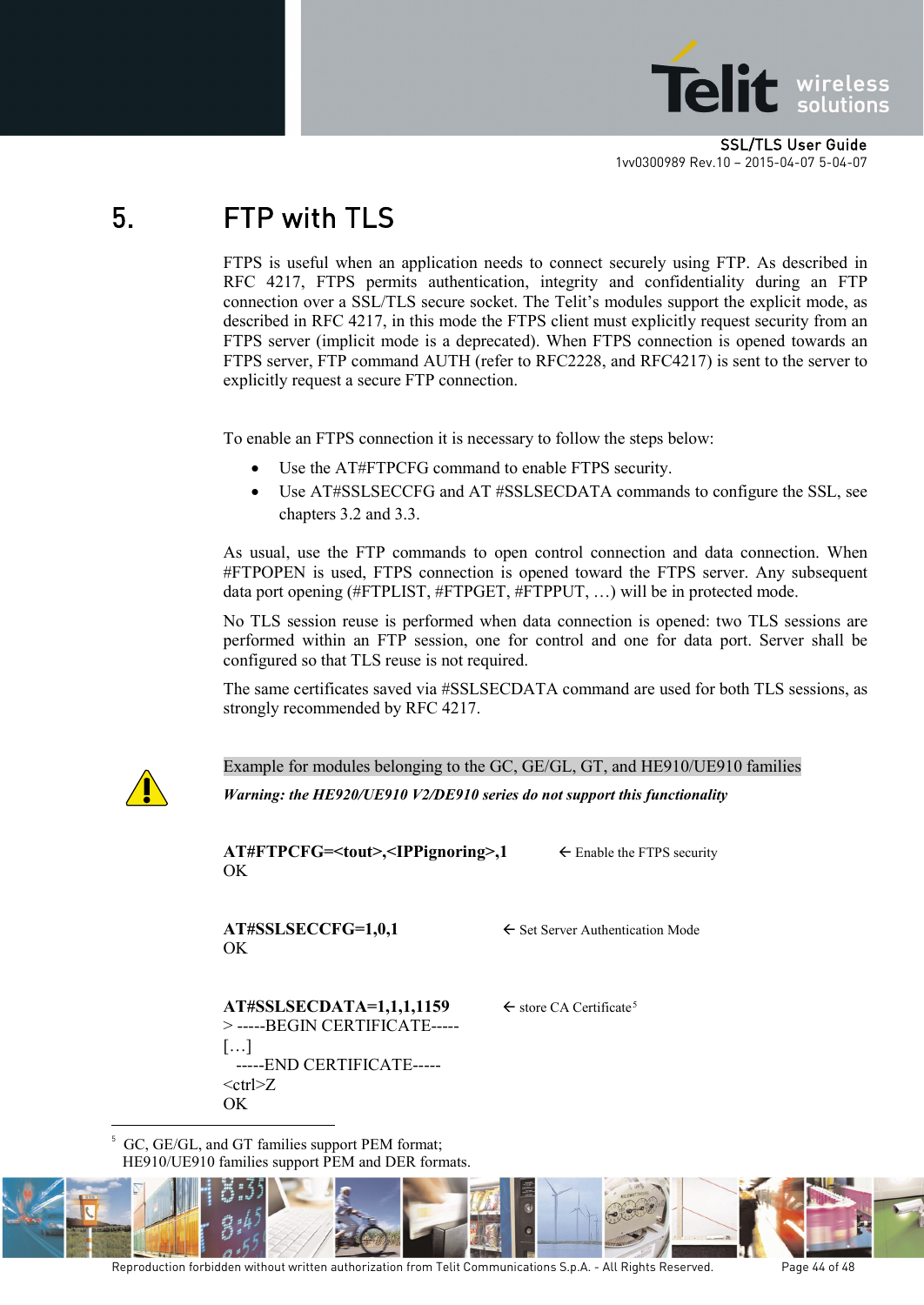![](_page_44_Picture_0.jpeg)

Enter #FTPOPEN command to perform the following actions: send toward the FTPS server the AUTH TLS command to use the explicit TLS mode. When TLS handshake is performed and secure connection is established, the  $\leq$ username $>$  and  $\leq$ password $>$  are sent.

**AT#FTPOPEN=<server:port>,<username>,<password>[,<mode>]**  OK

Now, FTP control connection is secured via TLS protocol

#### $AT \# FTPGET="file.txt" \Leftrightarrow$  Get the file from the FTP server **CONNECT**

Now, the data port is connected and the TLS handshake is performed, FTP data connection is secured via TLS protocol and the file.txt downloading is started.

…… ……. …….

NO CARRIER

## OK

**AT#FTPCLOSE** Close the FTPS connection

In this example server authentication and cipher suite 0 have been considered. See chapters [3.2,](#page-15-0) and [3.3](#page-17-0) for other available configurations.

![](_page_44_Picture_13.jpeg)

*Note: GC, GE/GL, and GT families support PEM format. HE910/UE910/HE920/UE910 V2/DE910 families support PEM and DER formats.*

![](_page_44_Picture_15.jpeg)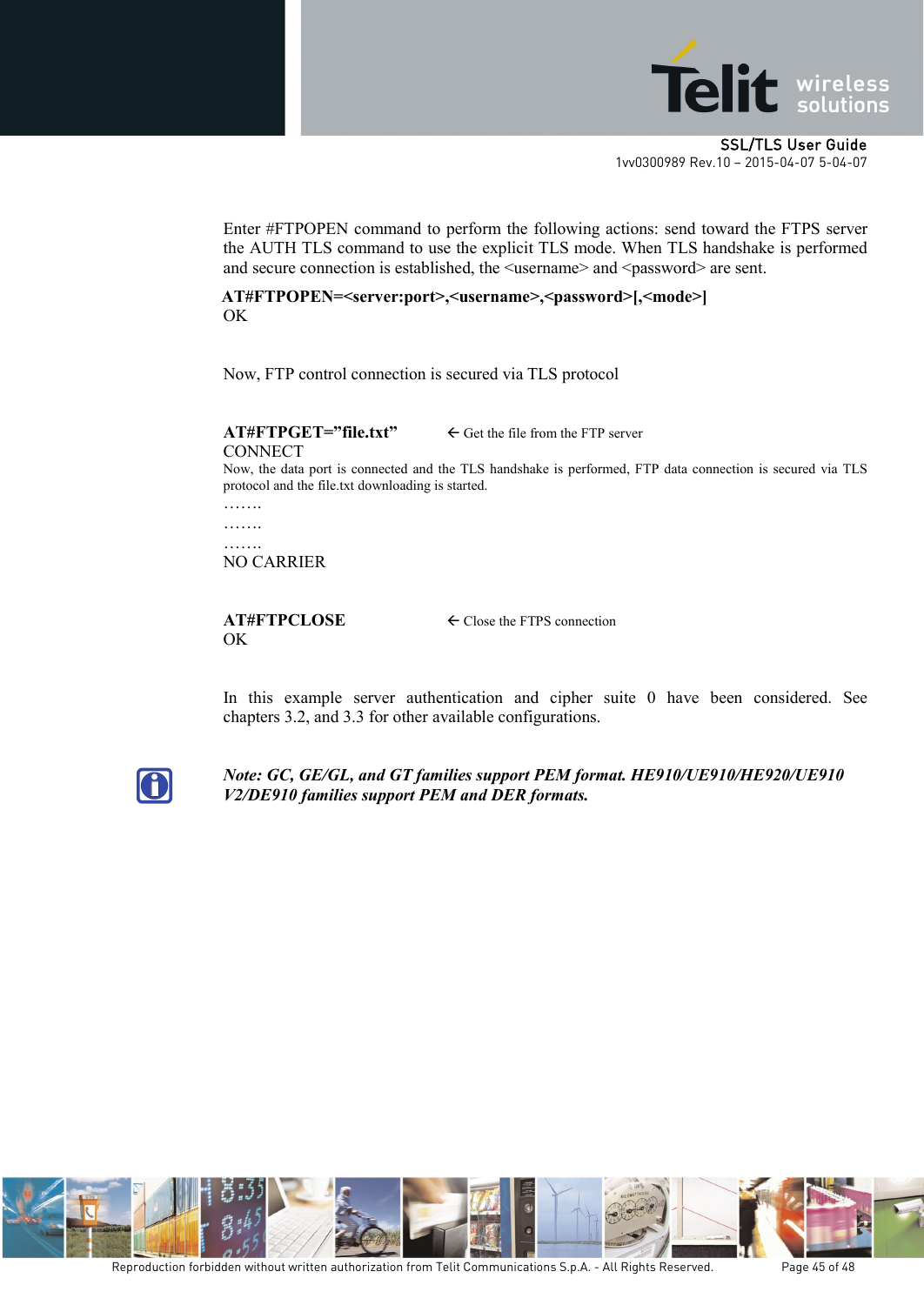![](_page_45_Picture_0.jpeg)

## <span id="page-45-0"></span>6. SSL Error Codes

Telit's modules provide the AT+CMEE command to enable/disable the error report. The error report can assume two formats: numerical and verbose. The table below summarizes the error reports generated by the SSL AT commands in accordance with the selected format.

| Numerical format:<br>AT+CMEE=1 | Verbose format:<br>AT+CMEE=2           |
|--------------------------------|----------------------------------------|
| 830                            | SSL generic error                      |
| 831                            | SSL cannot activate                    |
| 832                            | SSL socket error                       |
| 833                            | SSL not connected                      |
| 834                            | SSL already connected                  |
| 835                            | SSL already activated                  |
| 836                            | SSL not activated                      |
| 837                            | SSL certs and keys wrong or not stored |
| 838                            | SSL error enc/dec data                 |
| 839                            | SSL error during handshake             |
| 840                            | SSL disconnected                       |

![](_page_45_Picture_5.jpeg)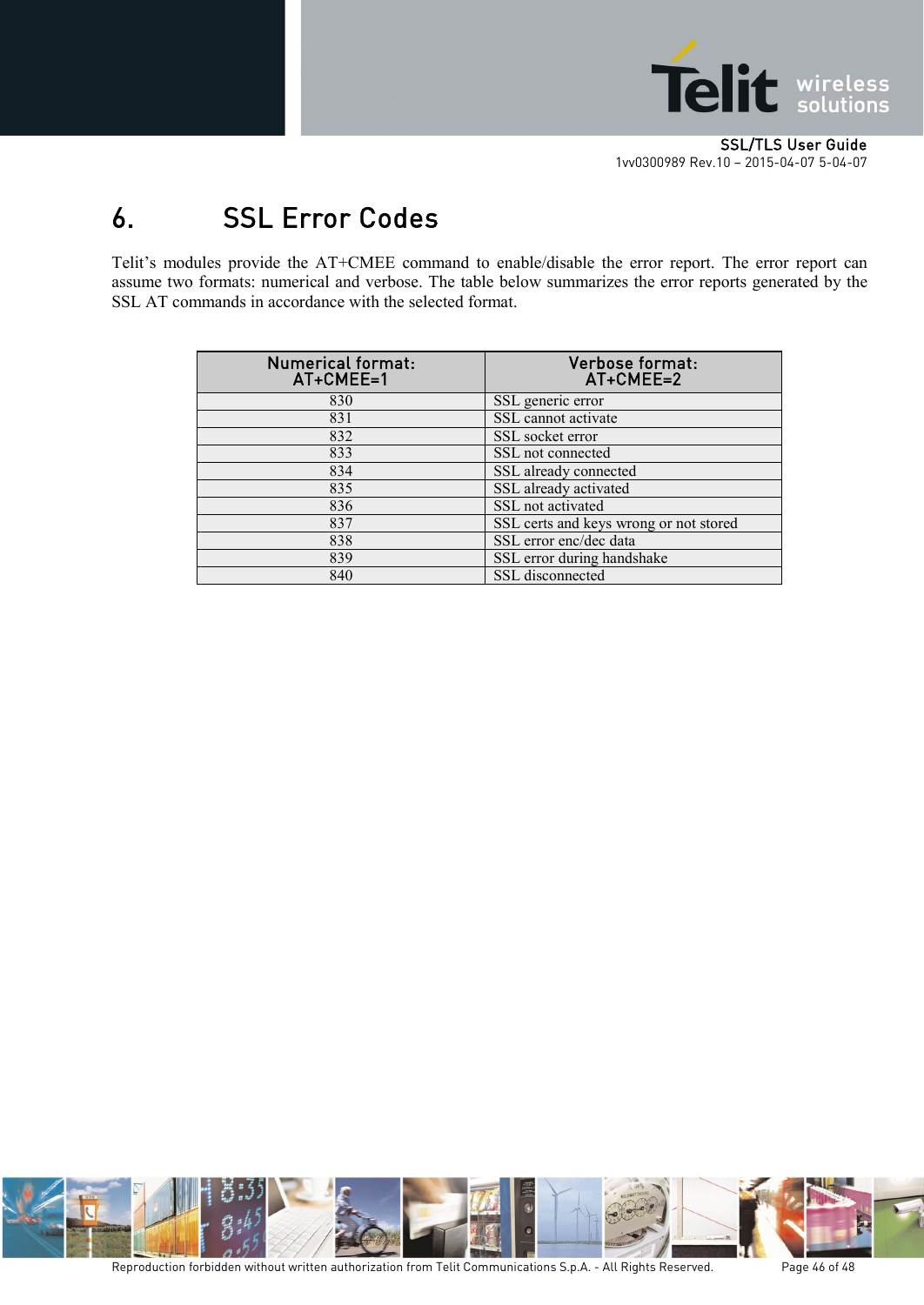![](_page_46_Picture_0.jpeg)

#### SSL/TLS User Guide

[1vv0300989](#page-0-0) Rev.10 – 2015-04-07 5-04-07

## <span id="page-46-0"></span>7. Document History

| <b>Revision</b> | <b>Date</b> | Product/<br><b>SW Version</b>                                                                | <b>Changes</b>                                                                                                                                                                                                                                                                                                                                                             |
|-----------------|-------------|----------------------------------------------------------------------------------------------|----------------------------------------------------------------------------------------------------------------------------------------------------------------------------------------------------------------------------------------------------------------------------------------------------------------------------------------------------------------------------|
| $\overline{0}$  | 2011-10-11  |                                                                                              | First issue                                                                                                                                                                                                                                                                                                                                                                |
| 1               |             |                                                                                              |                                                                                                                                                                                                                                                                                                                                                                            |
| $\overline{2}$  | 2012-11-07  |                                                                                              | Added GE910 module and HE910 family modules. The<br>document has been updated in accordance with the added<br>modules.                                                                                                                                                                                                                                                     |
| $\overline{3}$  | 2012-12-14  |                                                                                              | Added notes in chapters 3.2, and 3.3.1                                                                                                                                                                                                                                                                                                                                     |
| $\overline{4}$  | 2013-03-15  |                                                                                              | Modified figures in chapter 3.3.1.<br>Added note in chapter 3.3.<br>Added explanation for HE910 of:<br>new values 1 to 4 available of #SSLSECCFG param<br><cipher_suite>,<br/>new value 0 available of #SSLSECCFG param<br/><auth_mode>,<br/>Updated Applicability Table: added GL865-DUAL V3,<br/>GL868-DUAL V3 and updated software versions.</auth_mode></cipher_suite> |
| 5               | 2013-05-02  |                                                                                              | Update for HE910: client authentication support,<br>FTP over TLS support.<br>Enhancements regarding FTP over TLS for all families.                                                                                                                                                                                                                                         |
| 6               | 2013-09-13  | GE910-GNSS/13.00.xx4<br>GL865-QUAD V3/16.00xx3<br>GE910-QUAD V3/16.00.xx3<br>UE910/12.00.004 | In the Applicability Table have been added the products<br>shown on the left side: first issue.                                                                                                                                                                                                                                                                            |
| 7               | 2013-10-10  | UE910 V2 19.10.x21<br>HE910 V2 14.20.xx1<br>HE910 V2 14.10.xx1                               | In the applicability table the product here on the left have<br>been added                                                                                                                                                                                                                                                                                                 |
| 8               | 2014-05-30  | $10.01$ .xx1<br>16.01.xx1<br>13.00.xx7                                                       | Added reference to SSLSRING feature.<br>New sslSRingMode and noCarrierMode config parameters.<br>Removed chunksize limitation.                                                                                                                                                                                                                                             |
| 9               | 2014-07-11  |                                                                                              | Update for HE910 regarding additional cmd mode features<br>introduced with CR700: SSLSRING mode 2, noCarrierMode<br>and extended range for minimum timeout of<br>#SSLSEND/RECV                                                                                                                                                                                             |
| 10              | 2015-04-07  |                                                                                              | Update for TLS RSA WITH AES 256 CBC SHA<br>supported by HE910<br>Update for #SSLSECCFG2 to set TLS version<br>Updated Applicability Table.                                                                                                                                                                                                                                 |

![](_page_46_Picture_5.jpeg)